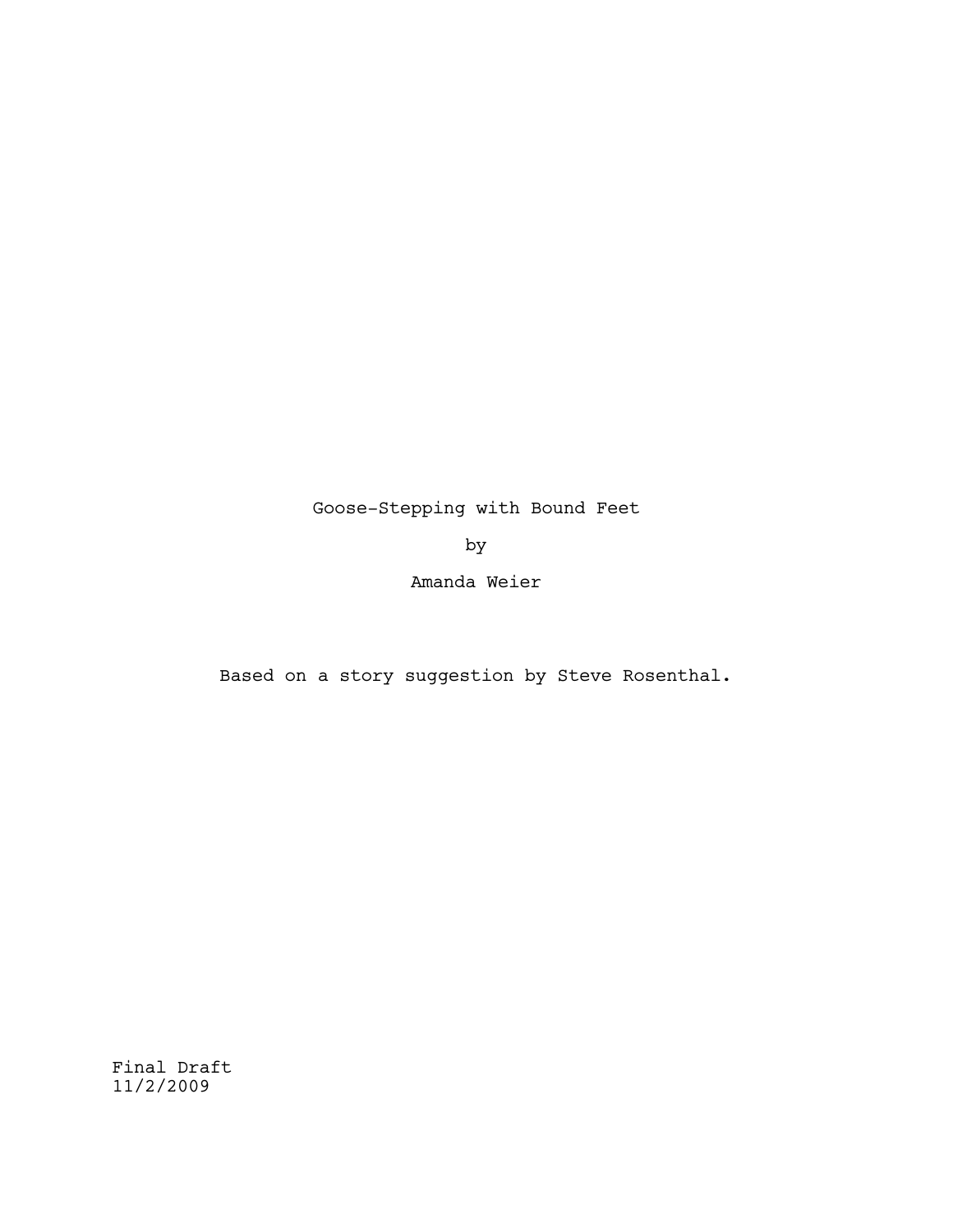### **Goose-Stepping With Bound Feet**

The lights come up on the interior of a cavernous concrete holding cell. A large steel door occupies space upstage center.

Scrawled here and there on the wall is the phrase "I am not afraid of having my head chopped off!"

Two oversize chairs, suggestive of both royalty and capital punishment, sit down stage center. Between the chairs lies a large heap of naked dolls.

The dolls are bathed in a shaft of pale blue light, the effect being they resemble a pile of corpses.

Metal bunk-beds & a toilet comprised of a board set atop a filthy bucket occupy territory to the side of the cell.

**MADAME MAO**, in Communist worker garb, sits down stage left. She hand-stitches material to create a doll-sized uniform.

A basket of fabric remnants and various sewing supplies sits nearby.

Footsteps and the muffled voices of a **MAN & WOMAN** approaching from beyond the door give Madame Mao pause.

WOMAN (LENI) (O.S) I asked you a question: do you know who I am?!

MAN (ATTENDANT) (O.S)

It doesn't matter.

WOMAN (LENI) (O.S)

It  $--$  what?

MAN (ATTENDANT) (O.S) Who you are doesn't matter here. Only what you've done.

> Madame Mao sits up a little straighter so that she might hear a little better.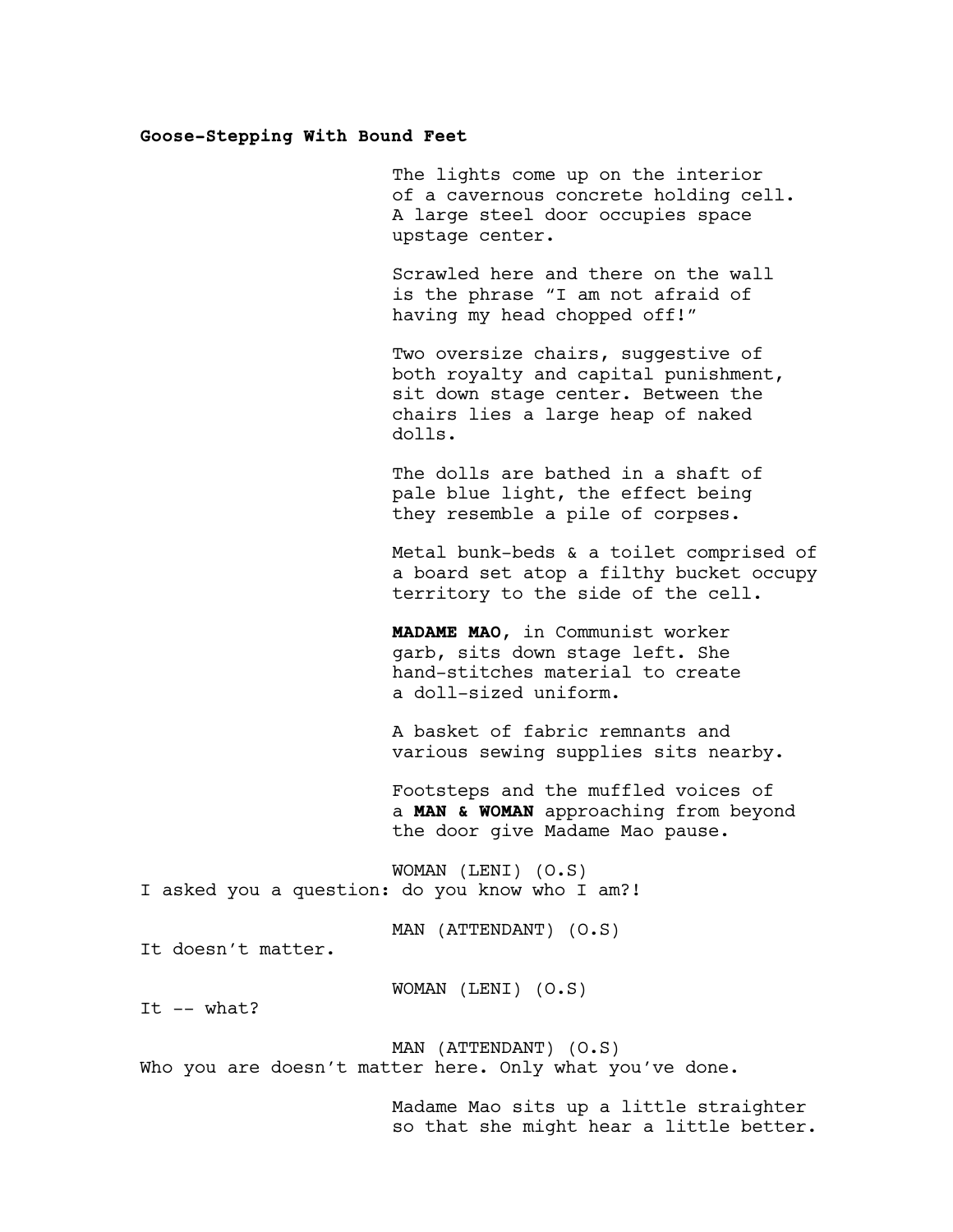WOMAN (LENI) (O.S) But -- I'll not be treated -- Guards! Someone, please! MAN (ATTENDANT) (O.S) *I* am the Attendant to this area. The footsteps and voices are now just beyond the door. WOMAN (LENI) (O.S) There must be someone I can -- MAN (ATTENDANT) (O.S) -- There are no others. Our system is efficient in that way. And with that, the steel door opens and **LENI RIEFENSTAHL**, in safari attire a la the 1930's, is forced inside by **THE ATTENDANT**, a melancholy man who wears a faded uniform suggestive of both The Red Guard & the Hitler Youth. NOTE: The Attendant's uniform will grow

more decorated as the play goes on, but along with each new medal, we'll note he also sports a new war wound.

ATTENDANT (as he unties Leni's hands:) Welcome to your chambers. Your chamber pot is over there.

### LENI

What?

#### ATTENDANT

Your chambers. This is where you'll work on your defense and so forth. And over there is your chamber pot, which is really bucket and not my fault. I know you have bladder issues.

> Leni protests & watches in horror as the door SLAMS closed, its echoes an offence to her ears. Wincing, Leni turns downstage. She freezes at the sight of the dolls.

Madame Mao observes, delighted by the theatrics.

MADAME MAO

...Now that's an entrance -- !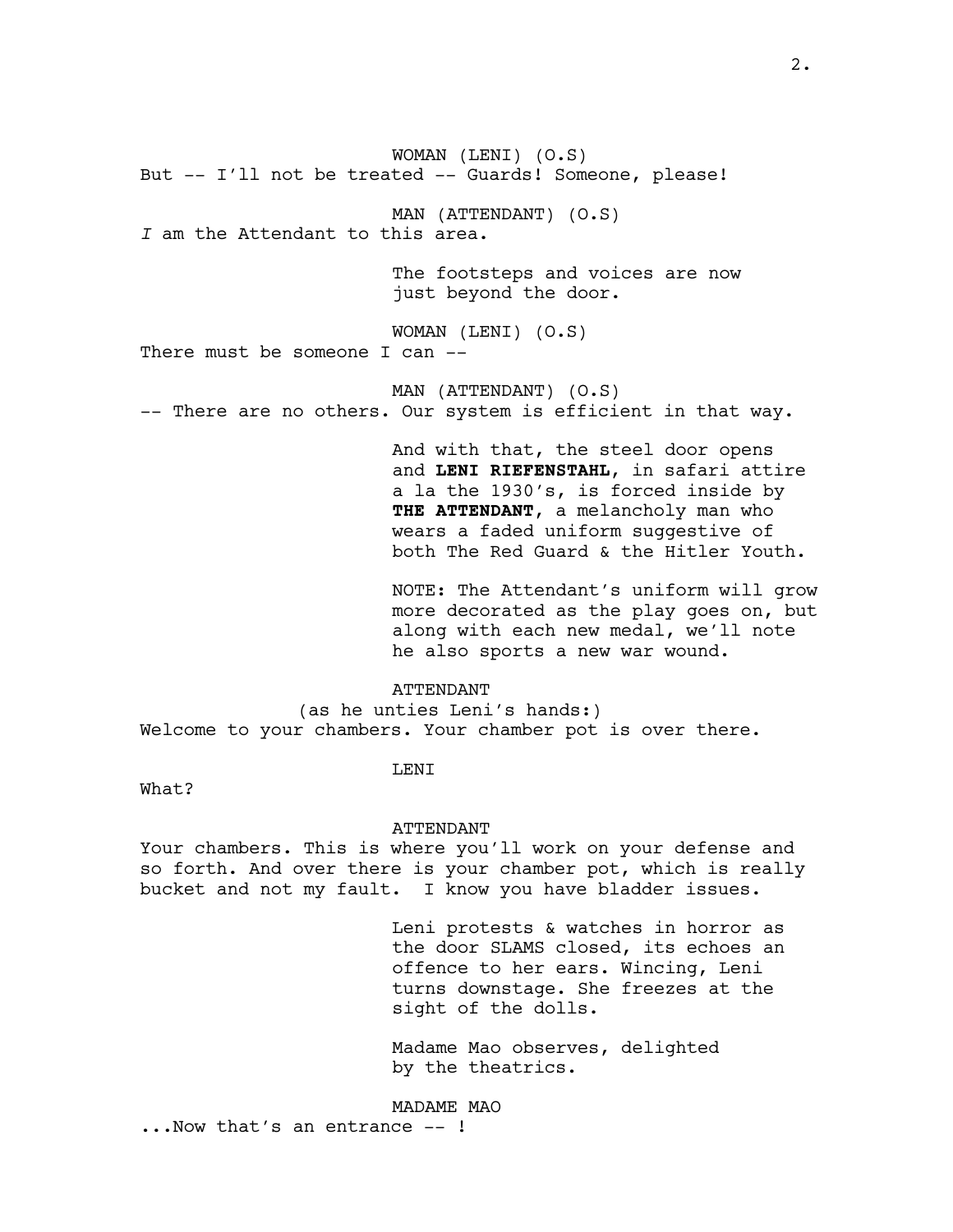LENI (startled) Oh! You frightened me -- MADAME MAO And I know from entrances, so do take that as a compliment. LENI (beat; wary recognition) You're not...? No... MADAME MAO I'm sorry? LENI ...Are you apologizing or -- ? MADAME MAO Apologizing? What ever for? Are you who I think you are? LENI ...Leni. Riefenstahl. MADAME MAO Right! The great goose-stepper's muse! Wonderful! (rising to present herself:) *I* am Jiang Qing, once called Yunhe, later called Lan Ping, but best known, of course, as Madame Mao... Madame Mao bows dramatically. LENI ...I can't believe I've been placed with *you*. MADAME MAO (returning to her seat) No? LENI No.

> Leni begins to walk the perimeters of the chamber in search of some clue that might shed light on her situation.

NOTE: Whereas Madame Mao is aware of the audience, Leni is not*.*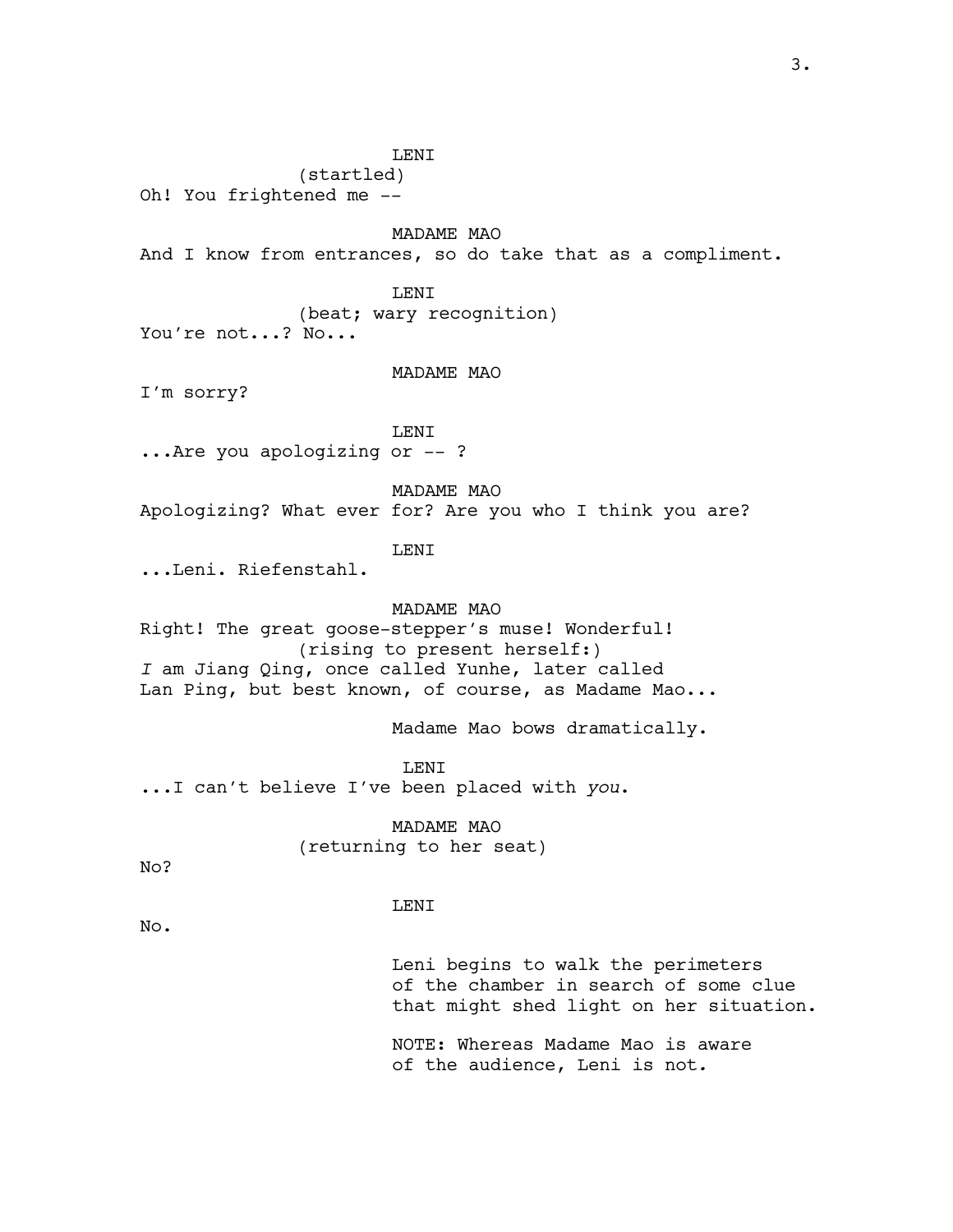(watching Leni; amused) I was originally put with Tz'u Hsi. (beat; off Leni's blank stare) Tz'u Hsi was best known for using eunuchs to assassinate her enemies..? (beat; for the new kid:) Point being: the system here is clearly arbitrary.

LENI

With due respect, placing you alongside another woman known for wrecking excessive vengeance upon those who slighted her in the least is not such a great...leap.

MADAME MAO Ah, but *I* had no such dealings with eunuchs.

LENI

Right. Well, "touche" then I suppose.

MADAME MAO

Did you expect to be placed with Eva Braun -- or Eva Peron, for that matter?

LENI

No. I...

#### MADAME MAO

Or perhaps Mati Hari? Or Marie Antoinette or Stalin's dear Nadezhda Alliluyev? But then you weren't deemed worthy of a firing squad, self-reflexive enough to offer pastries to the pathetic, nor did you have the good grace to kill yourself.

**LENT** 

Yes, I had the audacity to go on living. Damn me.

MADAME MAO Perhaps that's why we're here together!

T.F.NT I heard that you committed suicide.

MADAME MAO

Oh, yes. Yes, I heard that, too...

Leni scowls at the primitive "toilet."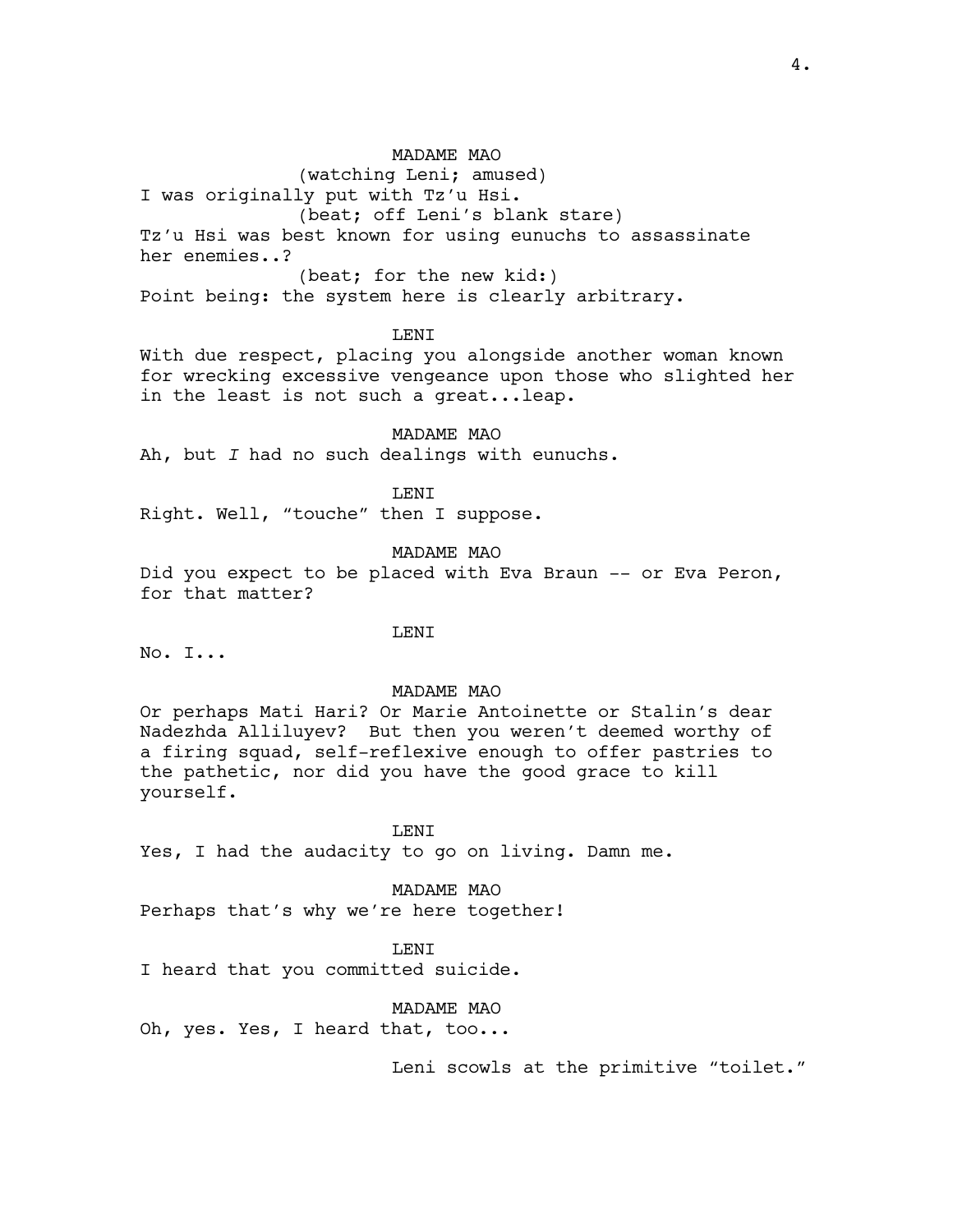(gesturing to the other chair)

You might as well make yourself comfortable. Things show no signs of changing anytime soon and wearing yourself out with incessant pacing isn't good for anyone's nerves.

Silence. Leni eyes the dolls again.

**LENT** (reluctantly sitting; beat) What's with the...dolls?

#### MADAME MAO

Hmmm? Oh, I make them. It's been my work duty for as long as I can remember. Started in Qin Cheng Prison back in 1981. Manual labor is, of course, compulsory.

LENI

...Must they be piled in a heap like that?

### MADAME MAO

(giving it some thought)

...I suppose we could arrange them in a more pleasing manner. Be like giant morticians at a miniature genocide. That could be great fun! I'll make a note to keep that activity option in mind should we grow bored getting to know one another.

> Madame Mao pulls out a little red journal and jots down the note as Leni gingerly picks up one of the dolls.

> Leni takes a beat to study the doll's face. Shuddering, she places it gently back on the pile.

MADAME MAO (CON'T) (observing Leni) You never had any children.

> Leni shakes her head, focus still on the dolls.

#### T.F.NT

There wasn't... I didn't... No.

Madame Mao holds up one of the dolls and cocks her head as if trying to see its point of view...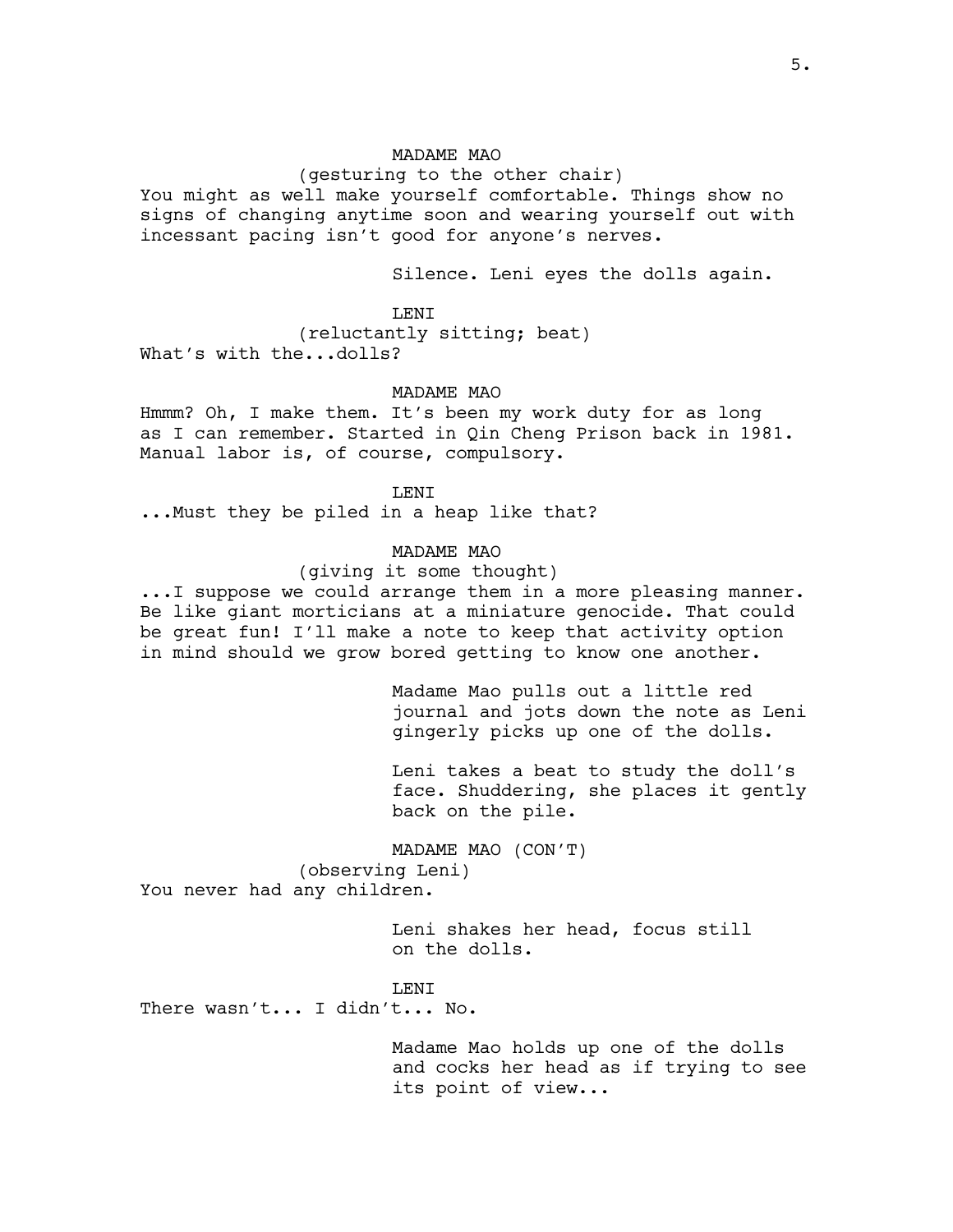I had a little girl, but we never really... I also helped raise a few of the children Mao had with his other wives. Though actually "raise" might be over-stating things -- we abandoned them to the care of strangers during the Long March. Years later we did some digging to try to track down a few of the boys, only to find that two had been killed fighting the ole "good fight" and another committed to an asylum, having lost his mind. As to the "fe-Maos," we'll just never know... Perhaps *that's* why we've been placed together!

LENI

I'm afraid I don't see the connection.

MADAME MAO

Your niece and nephew, Eckhart and Uta Riefenstahl?

Another blank stare from Leni.

### MADAME MAO (CON'T)

Whom you were to raise after your brother was blown to bits in Russia? The toddlers whom you abandoned when they were but 3 & 4 years old?

#### LENI

I -- those children were *kidnapped*, not abandoned! My brother's ex-wife Ilse, she kidnapped them one day while I was at work.

### MADAME MAO

### (nodding)

And then you spent half a century attempting to disinherit them, your only living relatives, going so far as to use a fraudulent will so that you alone might lay claim to your brother's estate... That must have been very hard on you. Having seen Mao go through similar moral struggles, "kampfs," as you say -- it's...well, you just don't know what to think.

#### LENI

(rising from the chair) ...Do you hear that? Something dripping...

### MADAME MAO

(listening) Drip... drip... yes! What of it?

LENI

I just wondered if you heard it.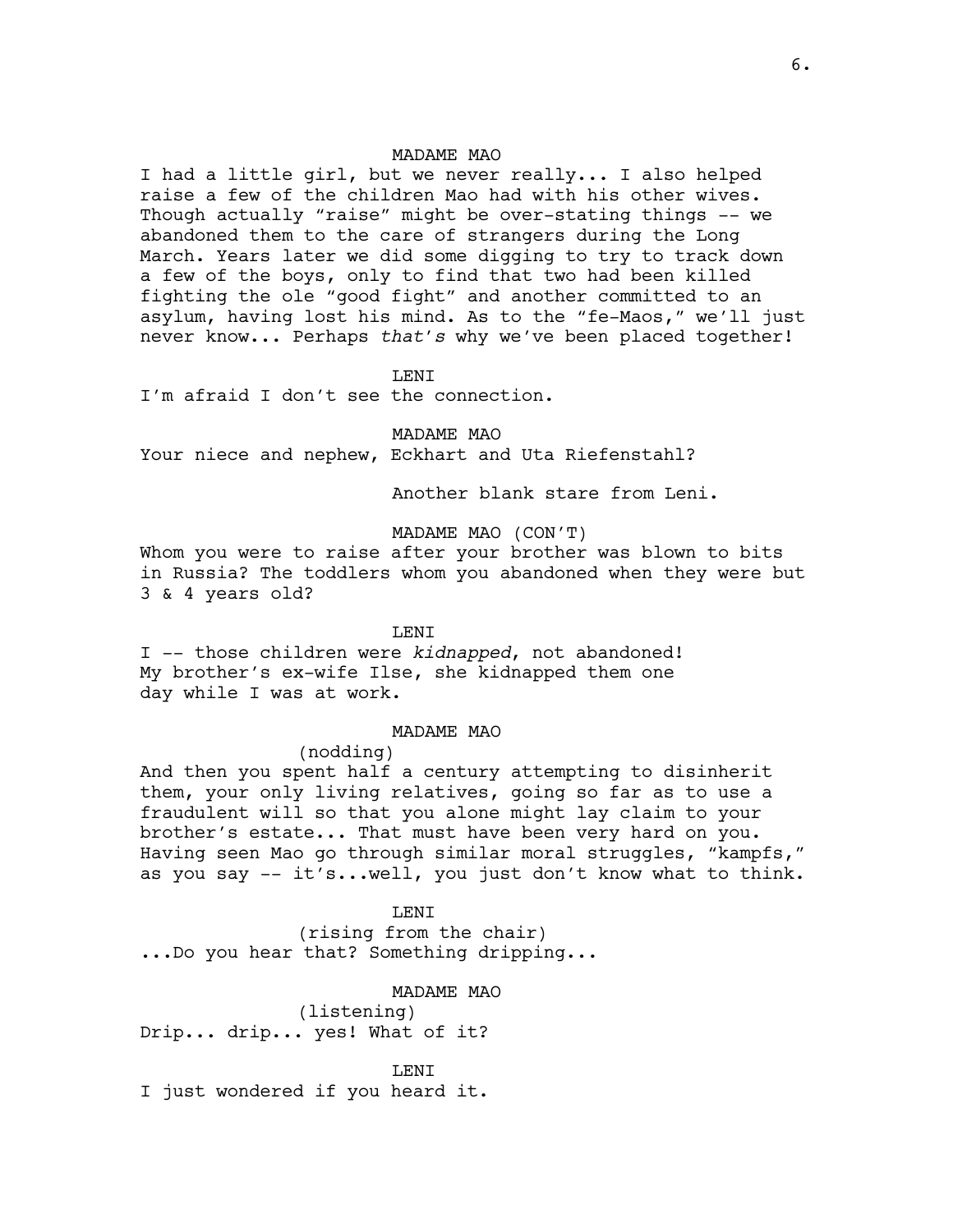I do. Do you wonder if it bothers me?

LENI

 $I$  -- does it?

MADAME MAO

(listening very intently) When I focus on it, yes...But that's psychology for you: focus only on the negative and soon that's all you'll see - or in this case, hear... drip...drip...drip...drip...

#### LENI

Please stop that.

Leni listens, trying to work out from which side of the room the dripping emanates.

### MADAME MAO

Reminds me of a piano player I knew in Shanghai, back when I was a struggling actress and simply grateful for a roof over my head. I was living in a little room next to a man who was only just learning to play... His careful plucking of the keys was so comforting at first... reminded me that I wasn't the only lonesome soul hoping to be heard above the din of the world...

LENI

(beat; perfunctory) And then what happened?

### MADAME MAO

The voices of envy starting talking louder than the voices of gratitude; I developed standards and grew to hate the talentless twit and his damn out-of-tune piano.

> Leni circles the room in a quest to determine the source of the sound.

LENI ...I hope something isn't leaking.

MADAME MAO

Oh. Yes. That would be too bad... (beat; listening again) Perhaps it's someone crying...

LENI *Crying*? It sounds nothing like crying.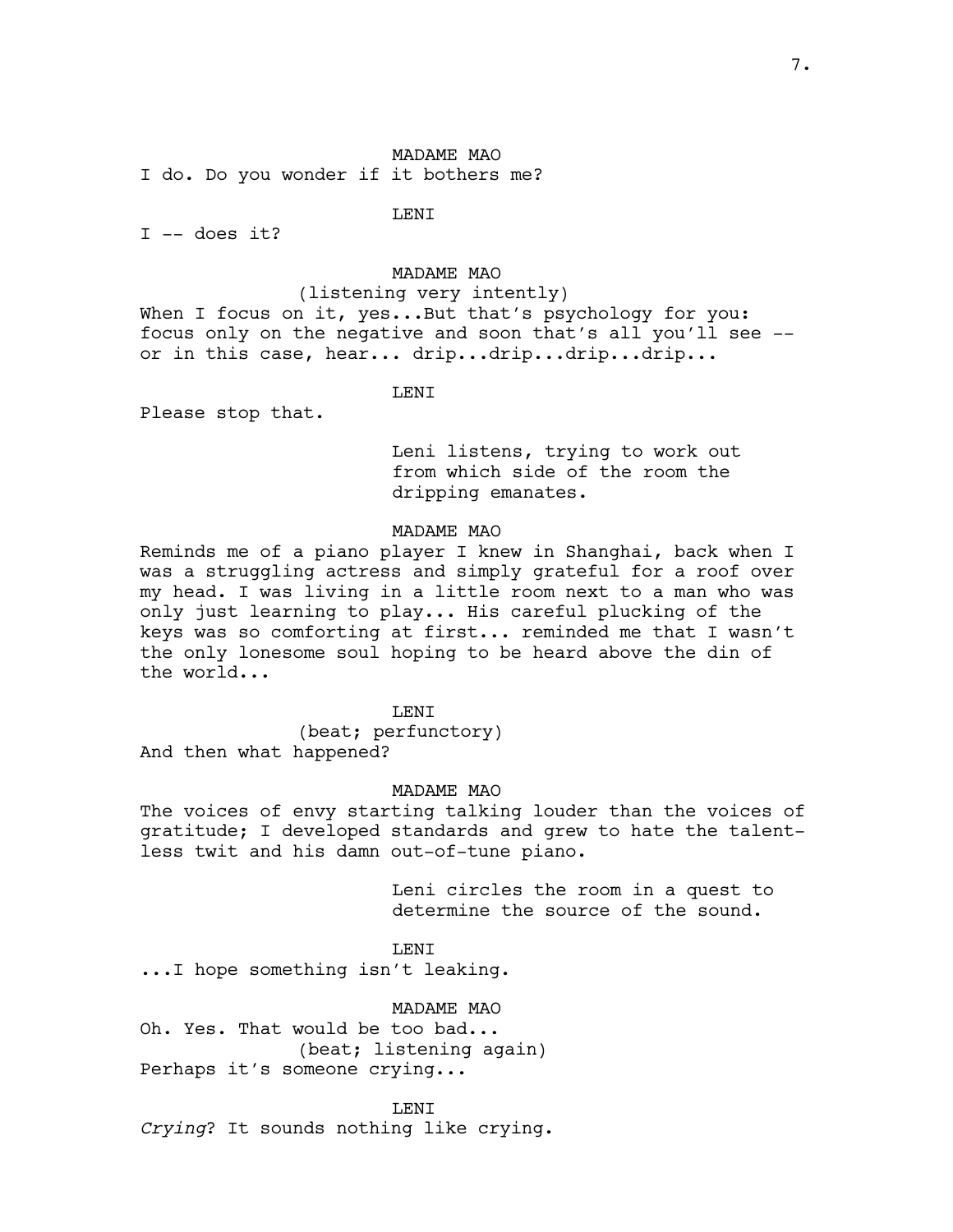How do you know?

LENI

Are you -- ? You think tears could possibly make that sound?

# MADAME MAO

If the person weeping is profoundly sad -- and well-hydrated obviously -- they would no doubt generate very large tears. If those tears were to subsequently fall onto a concrete surface in a cavernous chamber like this one... Not only do I believe tears *could* make that sound, I believe they *would*.

LENI

Well. You're obtuse.

### MADAME MAO

Ah, ah - I'm experienced. I've been here longer. I know there is no limit to the ways in which pain will profess its presence in a place like this, when all is lost... (a sudden horrific realization) You don't suppose...? (shuddering, for effect)

No...

#### LENI

What?

#### MADAME MAO

I don't want to alarm you, but it occurs to me we may be hearing someone weeping as a result of water torture! (off Leni's look:) It's the explanation the evidence best supports.

# **LENT**

Chinese water torture? Where they..? With the cold water on the forehead..?

### MADAME MAO

Before you deplete your supply of racist ignorance, you should know that the Chinese did not invent water torture, nor are we particularly honored to be credited as its originators. No, the Victorians are to blame for this.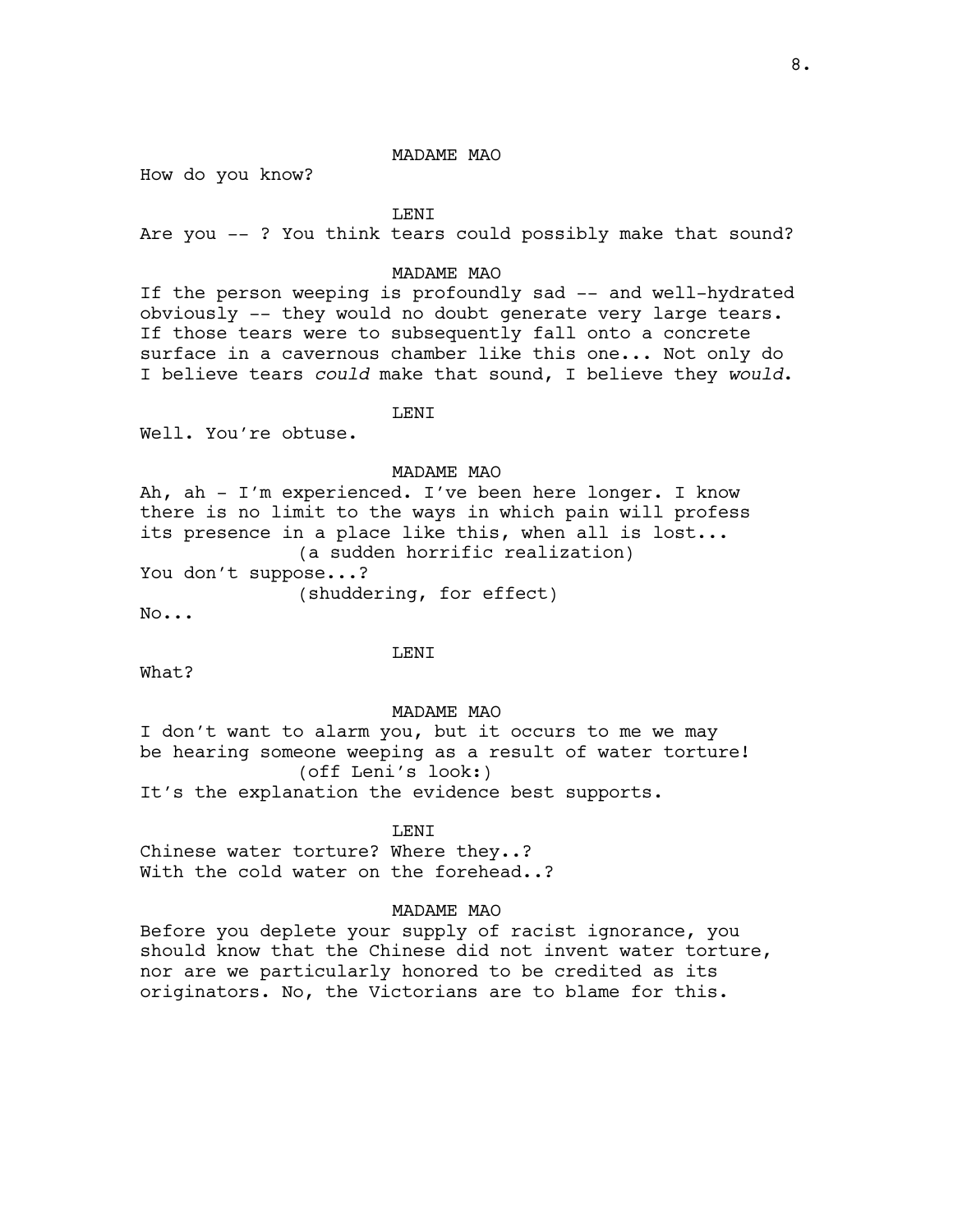### MADAME MAO (CONT'D)

They liked to bandy the term "Chinese" about whenever something confused or disgusted them, which, given their taste for bland food, crinolines and bric-a-brac, one must surmise was rather often...

### **LENT**

You're suggesting that people are tortured in these chambers? That we might be --

### MADAME MAO

 -- tied down, face up, as pellets of ice water are dropped on us in a seemingly random sequence, for days on end, until at last frantic dementia devours any trace of sanity? Yes. I think it's safe to assume that could happen here.

> Leni looks at Madame Mao with a combination of fear and skepticism.

LENI

...I must tell you, I'm beginning to understand why the Victorians' might have been inclined to associate things that were baffling with the word "Chinese."

#### MADAME MAO

Are you indeed? And in your experience, what sort of adjectives do people tend to associate with the word "German?" Or the name "Riefenstahl" for that matter?

### **LENT**

(stung) Why are you being so cruel?

#### MADAME MAO

I'm not!

LENI

You are! You're speaking in subtext and trying to bait me. (to the heavens:)

I've done my time, spent decades of my life trying to...!

Leni gestures vaguely, but not dispassionately to the things she'd hoped to redeem...

Madame Mao looks to the heavens to confirm they've no intention of responding, then: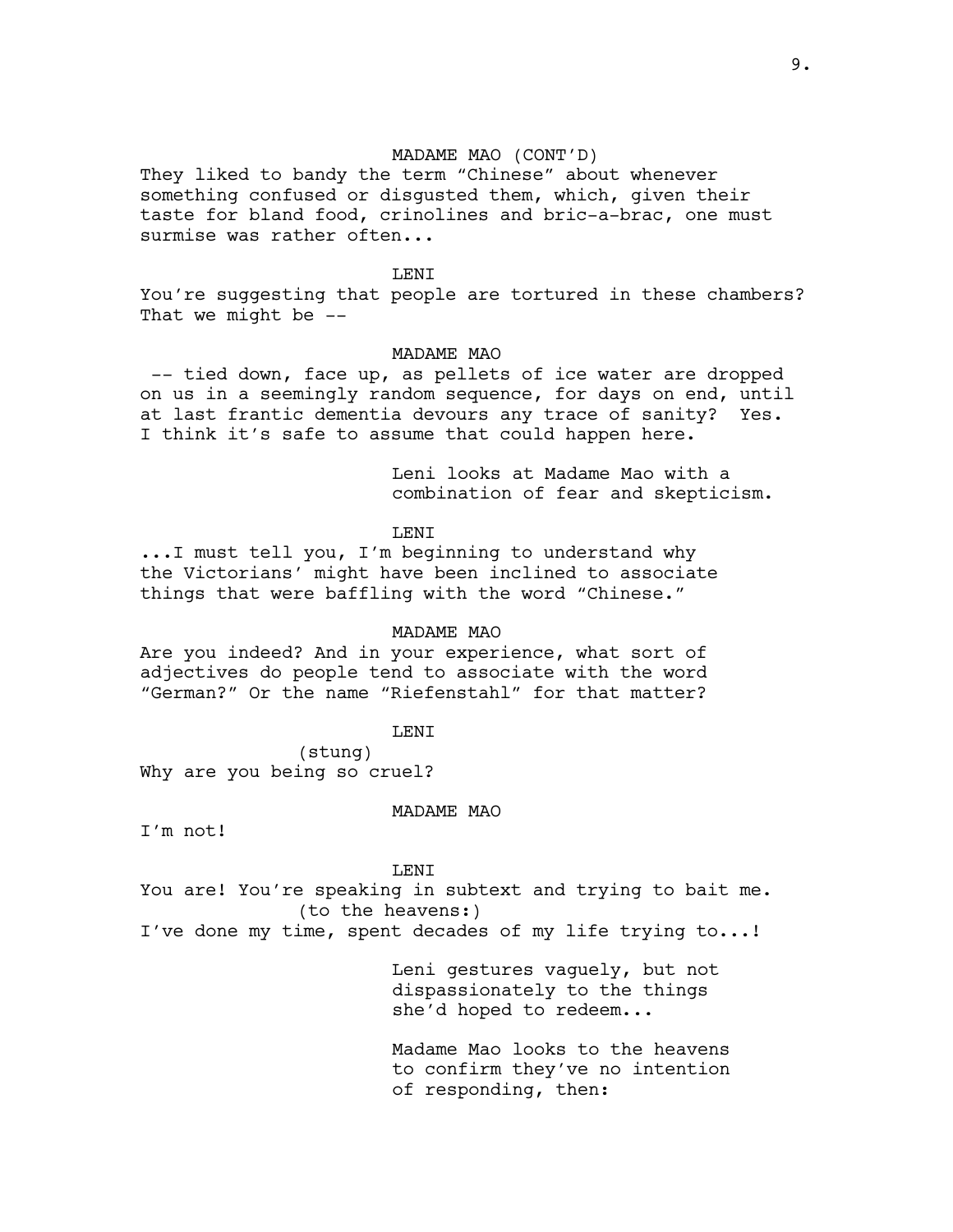...Problem being, Len, this is eternity. Or something that very much resembles it. In any case, the currency of time isn't recognized here.

LENI

...God damn it. God damn it all!

Suddenly The Attendant storms in. He scolds Leni:

ATTENDANT

You must not say that here! Do you understand?

LENI

What are you  $-$  ?

#### ATTENDANT

Are we not damned enough as it is? Look around and tell me: do you see anything here that's been insufficiently damned?

### LENI

It's just an - (expression!)

### ATTENDANT

### (overlapping)

No! It is not just an expression *here*! Here it's a curse that's become a lifestyle and it's awful. It's just...awful!

> The Attendant fights back angry tears before abruptly exiting, SLAMMING the door as he goes.

Awkward silence.

Leni reels in the wake of the Attendant's tirade.

MADAME MAO

(tentative, earnest)

I...You should know that while I'd like to comfort you in your very apparent despair, I'm not very good at...

Madame Mao now gestures vaguely.

MADAME MAO (CONT'D)

I've just never been on the receiving end so I don't know what to do. But if it's any consolation, I feel for you... "Deprivation, like fame, is a spur"...and so on, and stuff.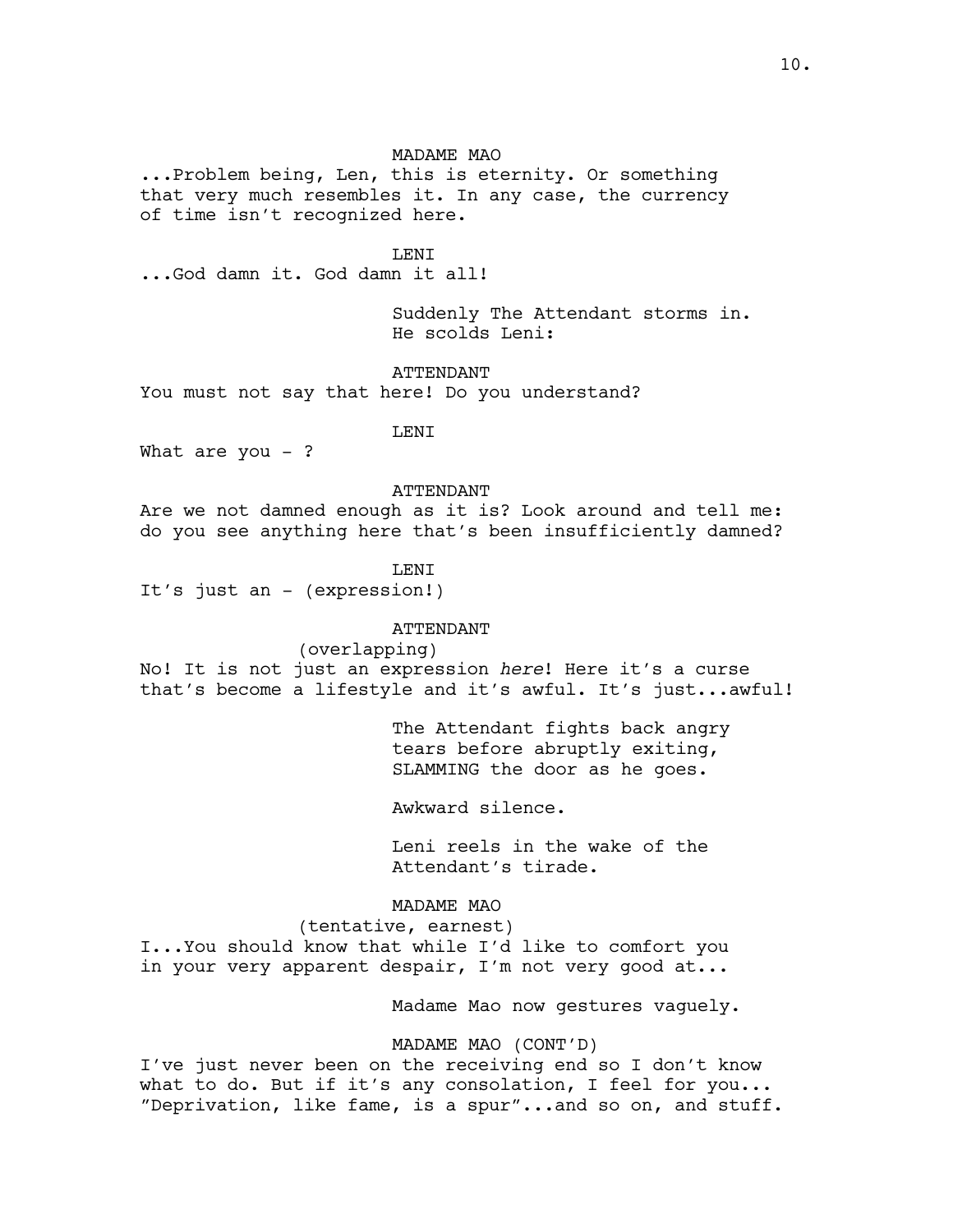LENI I'm not interested in being pitied. MADAME MAO Of course... (beat) Perhaps *that's* why we been placed together...! LENI ...Perhaps. Or perhaps it's because we both simply wanted what we wanted and were too self-involved to realize we'd wind up scapegoats grazing on an Everest of miss-placed... Leni gestures vaguely again... MADAME MAO Faith? LENI That, too. Madame Mao jots a thought in her book. LENI What are you writing? MADAME MAO I'm taking notes*.* LENI On me? MADAME MAO On *us*. LENI Why? For what? MADAME MAO Ammunition. In case... LENI In case...? MADAME MAO In case someone later cares to find out who we really

were, stripped of the men and circumstances that have come to define and doom us.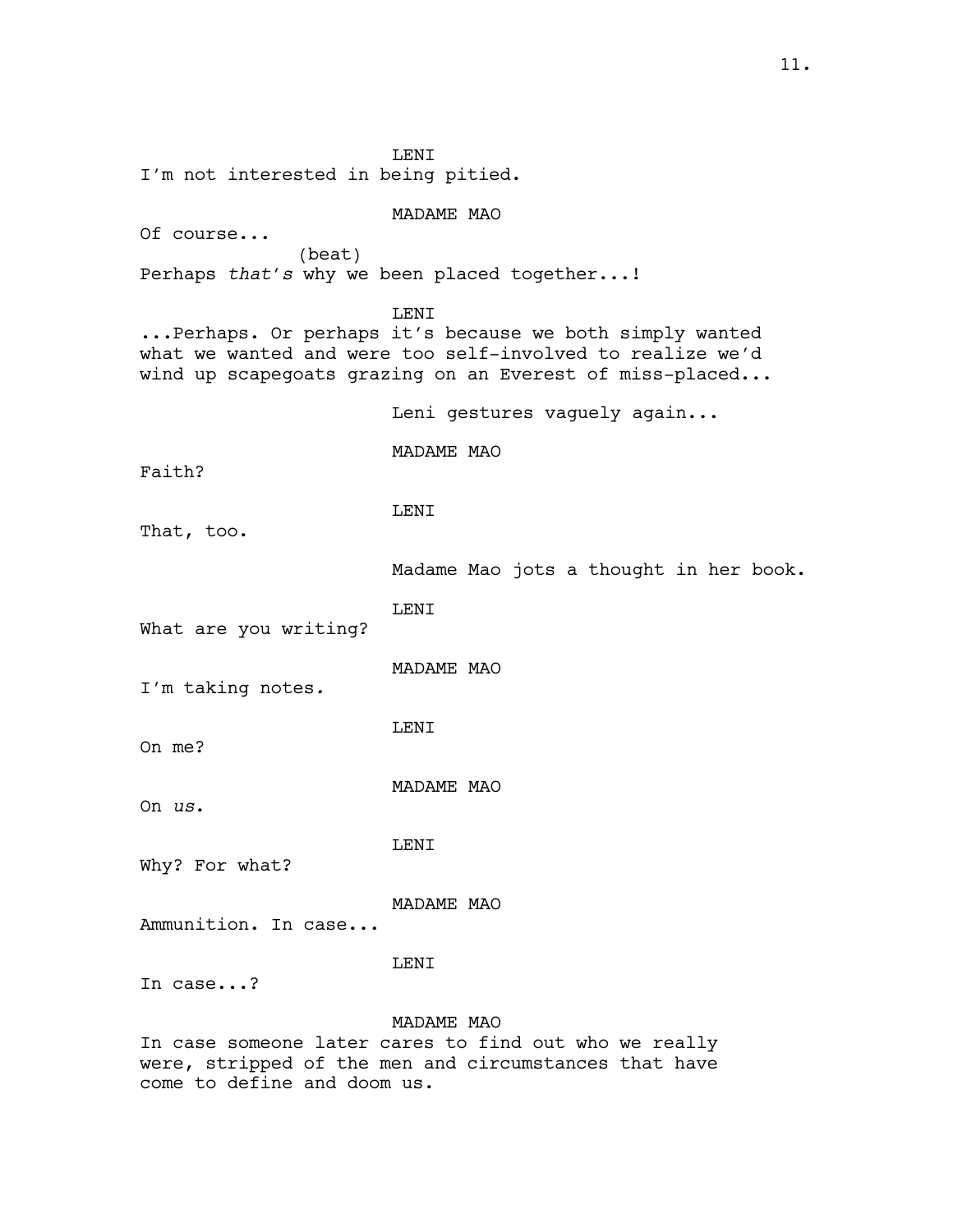...You think there's a chance of that happening?

MADAME MAO

We must cling to hope. There is nothing else.

Leni notices the book is nearly filled with Madame Mao's various entries.

LENI

...You've been here a long time.

MADAME MAO

Mmm. Were it not for the occasional memory of a few beautiful events, I'd be inclined to believe I've been here forever...

LENI

And where exactly do you suppose we are?

MADAME MAO

Oh, I think we're in hell. Or purgatory. Or some place religion hasn't yet accounted for or bothered to create. Does it really matter?

**LENT** I...I was just making small talk.

MADAME MAO

Ah.

LENI

I wish --

MADAME MAO

-- Oh, yes. Me, too.

LENI

You know what I was going to say?

### MADAME MAO

Oh - no. Sorry. I tend to get caught up in all sentences that begin with "I wish..." It's a terrible habit because of course it fails to take consequences into consideration.

LENI

...I wish that this place came with instructions. That was what I was going to say. I don't like the lack of structure.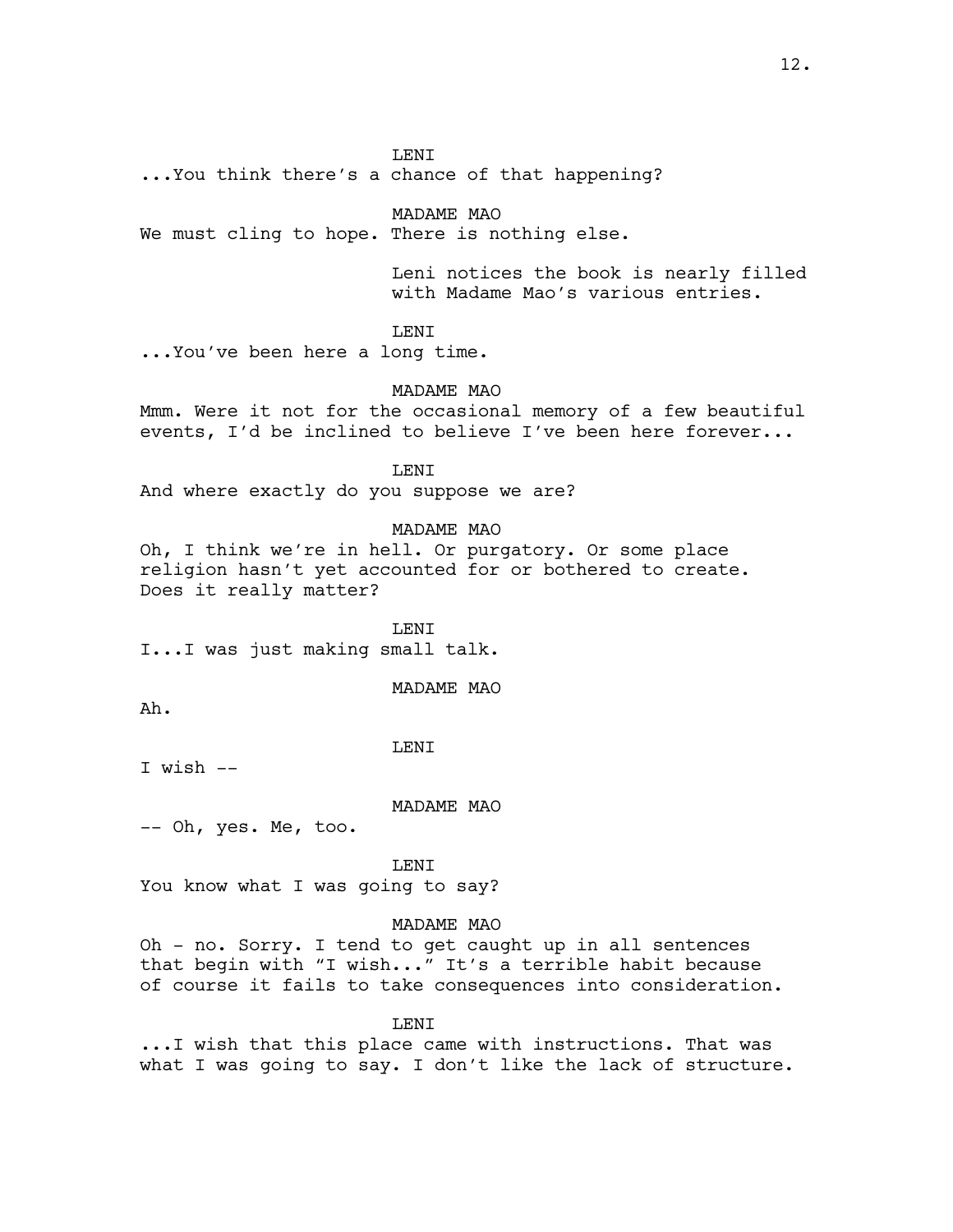No, the lack of structure is hard. Probably even more so for a National Socialist... But you'll get used to it. I did anyway. As long as you have no expectations you'll be fine. (beat)

Shall I call for some tea?

#### LENI

(perking up a bit)

...That's an option?

#### MADAME MAO

Oh, sure! We can *call* for whatever we want.

**LENT** 

...It's funny. I don't feel hungry or thirsty...

#### MADAME MAO

How lucky for you. Desire is a real burden anywhere, but here it's particularly cumbersome. Like having a hippopotamus for a necklace.

> Leni watches as Madame Mao rises to kick the steel door 3 times. Madame Mao listens to confirm her kicks were heard, then races back to her seat and her sewing

Seconds later, THE ATTENDANT arrives with a tray of tea on a rolling cart.

# ATTENDANT

Who kicked at the door?

Madame Mao subtly points to Leni; Leni doesn't notice.

The Attendant glowers a warning at Madame Mao as he rolls the cart between the women and serves the tea.

LENI

I can't recall the last time I had tea...

MADAME MAO

We had it all the time. Green tea, mostly.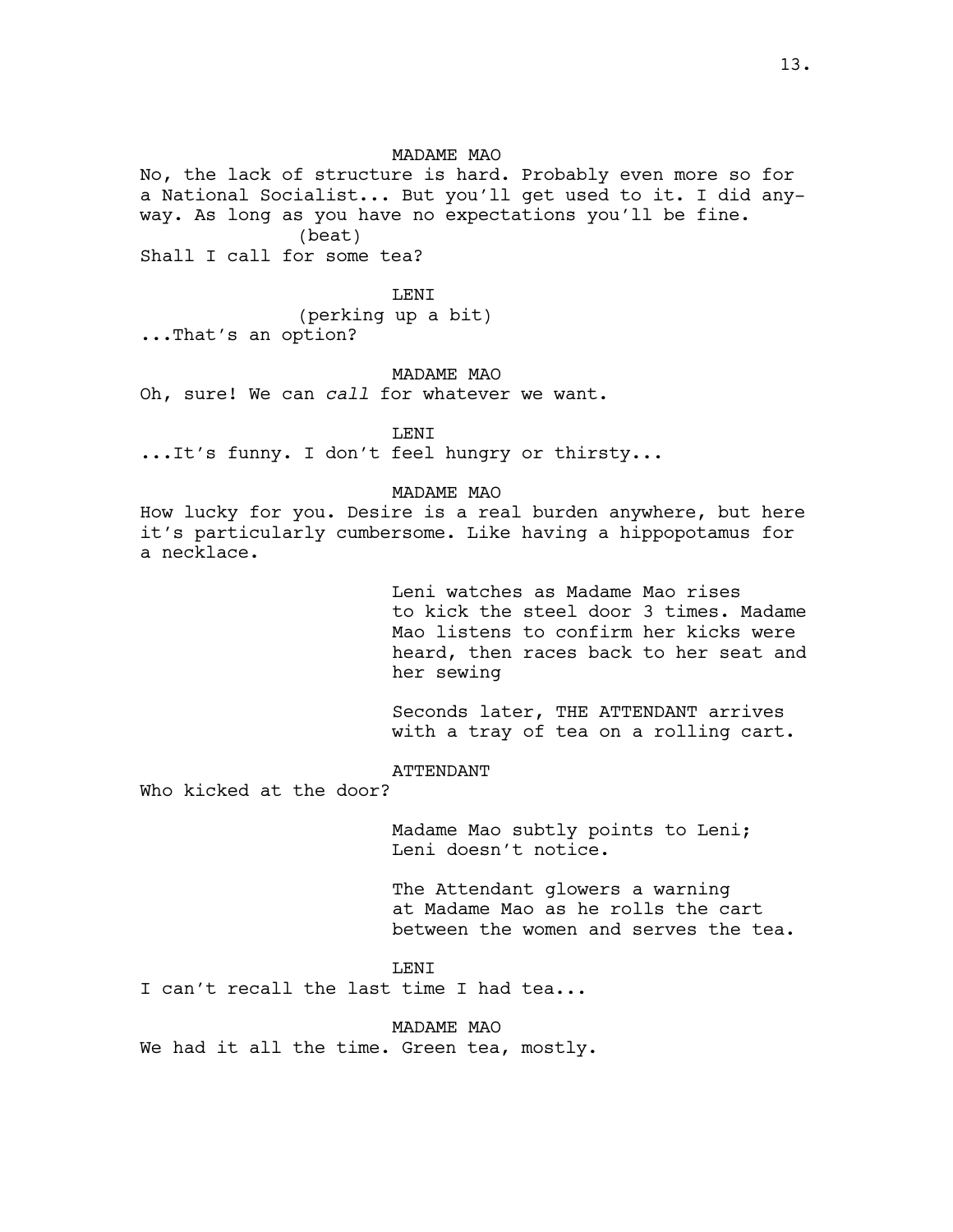### MADAME MAO (CONT'D)

Mao used it in lieu of toothpaste. And a toothbrush. Swish, swish, spit, and then a chew of the leaves -- that was the extent of his oral hygiene...

### LENI

(sugarcoating her disgust) I understand tea does provide some fluoride... It's reputed to have many antiseptic qualities, in fact.

#### MADAME MAO

True. And still Mao reeked and was a toothless, walrus-shaped fool in the end, wasn't he? Swimming in polluted rivers and calling that a bath, eating nothing but pork, sugar and soy, morning, noon and by the light of the moon, and hobbling about spreading his syphilis to enthralled virgins near and far... That was the Mao I ended up with. Messy Mao... (beat) But once upon a time...oh, he was beautiful. And all mine... (a memory brings a smile; then:)

Was Adolf very clean?

LENI

Immaculate, yes.

MADAME MAO

So no conclusions to be drawn there...

**LENT** 

(inspecting the tea service)

...Is there no sugar?

#### ATTENDANT

No sugar, no spice. Nothing nice. You only get tea to prove we're not uncivilized, but if you ask for honey I will hit you because though we have bees, we do not have flowers.

> The Attendant turns on his heels and exits, SLAMMING the door as he goes, causing the women to wince and their cups & saucers to rattle.

> The ladies sip in silence. Gradually the sound of dripping steals focus.

#### LENI

(an outburst:) You've resided in caves, do stalactites drip before they set?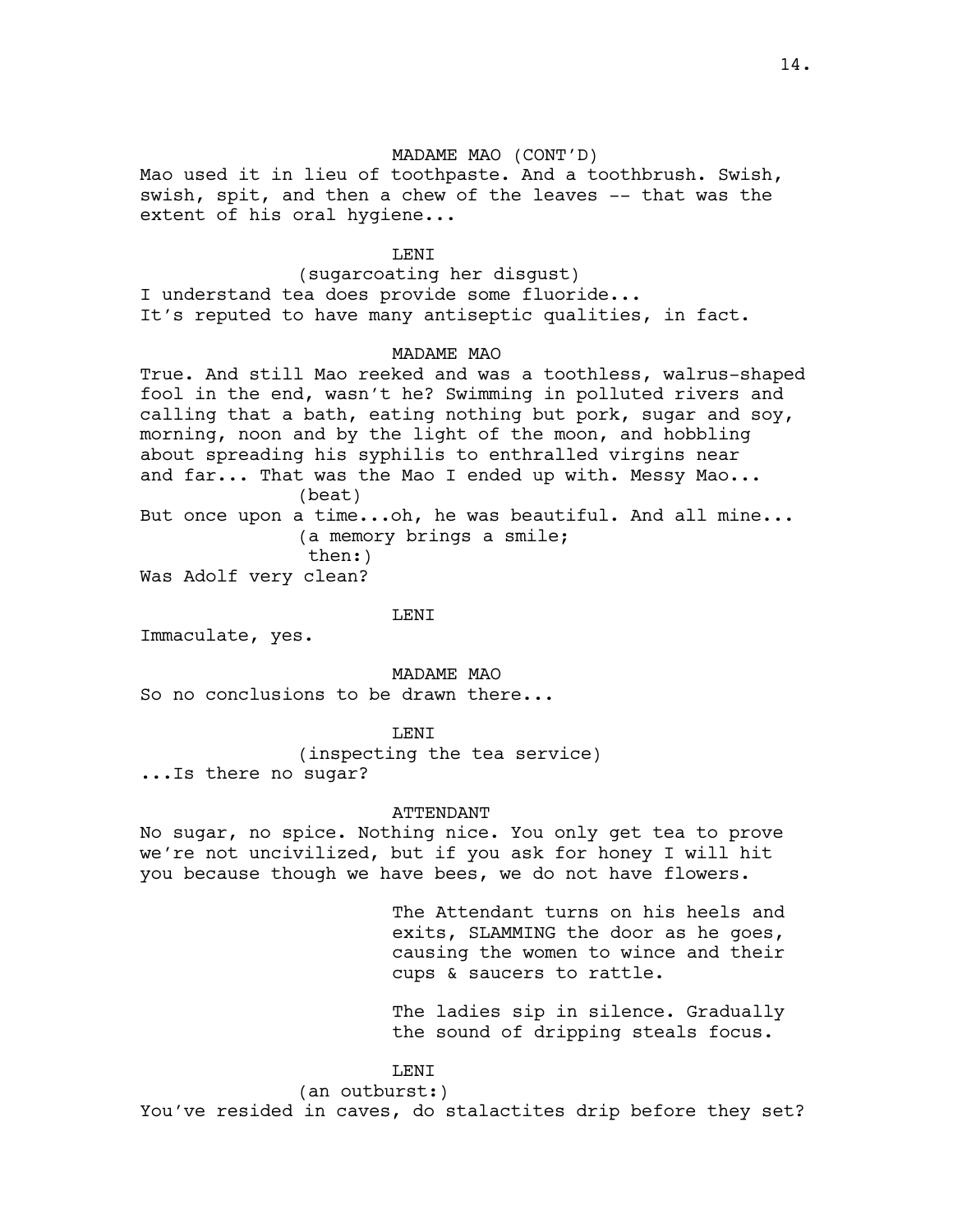(thinking it through) It would stand to figure, yes... I admire stalagmites more, don't you? The way they forge upward! Stalactites cling and pull downward and that's no good... (an inspired smile:)

What a perfect proverb for the people!

Madame Mao grabs her journal and jots down the "proverb." Leni watches her.

#### **LENT**

But do you understand what I'm saying? I think we might be in a cave and the sound we're hearing could be the result of water intrusion from a melting icecap or internal waterfall.

#### MADAME MAO

(still writing) Yes, could be. I'll go with whatever you wish to believe.

### LENI

(with growing exasperation) Well, but - ! Don't you want to know where we are? What it is we're hearing? What might befall us?

### MADAME MAO

Sure I do! ...Though I must confess I'd be more interested if I thought it would make a difference. At this point whether we're in a cave or a dungeon, whether we're listening to the tears of the tortured or the warbling of glorified mud, we're nevertheless stuck, so --

### (a sudden realization:)

Oh! I've been insensitive -- you want to make sure you're not in a gas chamber don't you?

#### LENI

What?! No... I. No!

MADAME MAO

If it's any consolation, I don't think we are. I mean we'd smell the gas right?

# LENI

### (a little spooked now)

...Not necessarily...the gas smell is due to an additive, mercaptan, without which...

### MADAME MAO

Well I'll be -- now was that a Nazi invention?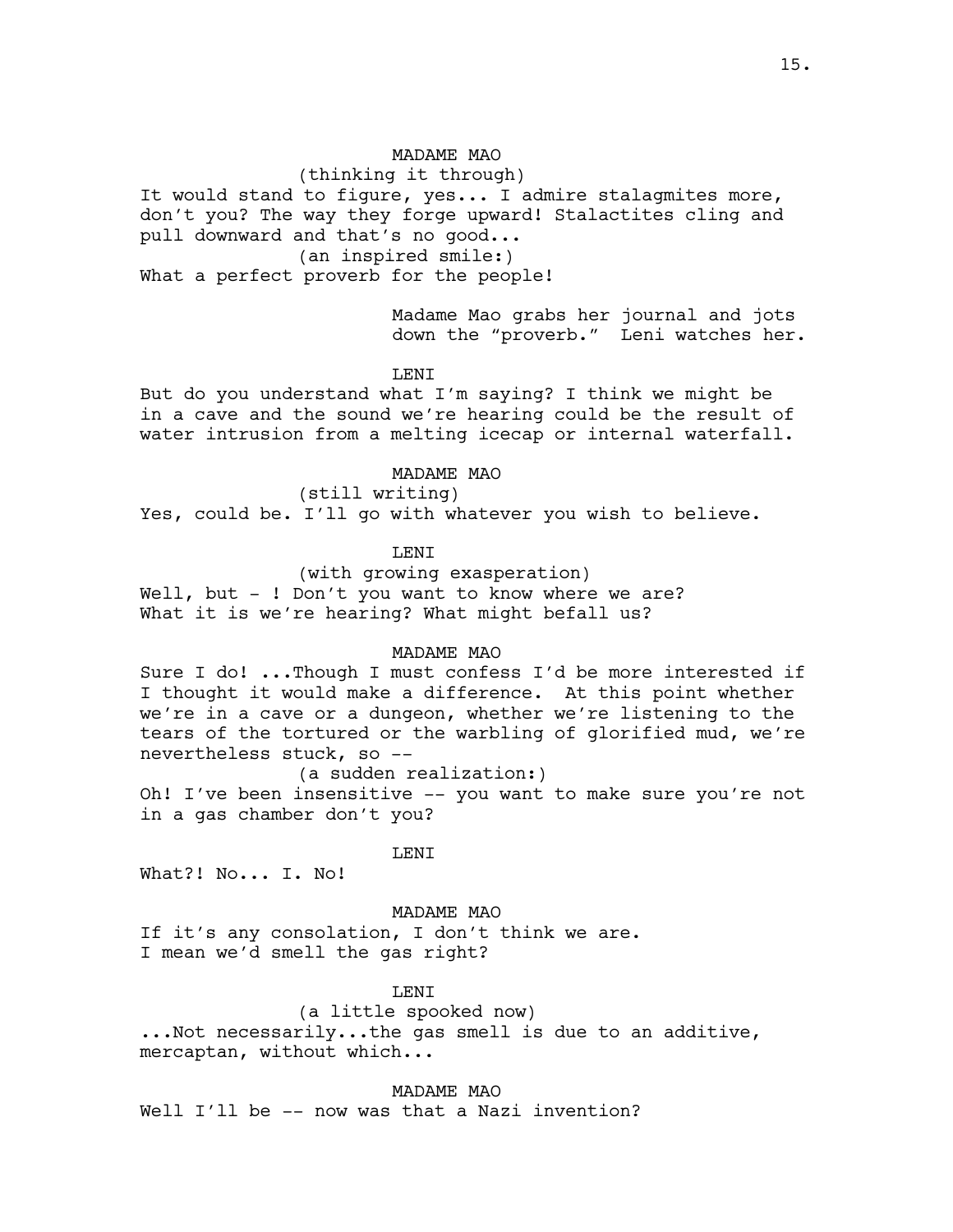Leni surreptitiously scans the ceiling for any sign of suspicious duct work.

MADAME MAO (CONT'D) Oh, cheer up. We can't die twice, right?

#### LENI

Please, for a moment, stop talking.

### MADAME MAO

I shall...But know this: without my voice, and it is a theatrically trained instrument thank you very much, you'll be left with only the 'drip, drip, drip --'

# LENI

-- Just...shhh.

Madame Mao shrugs & resumes sewing. Leni looks from the "toilet" to the dolls to the scrawled declarations of "*I am not afraid to have my head chopped off*!" and she begins to weep. Her sobs soon build to melodramatic levels causing her cup & saucer to rattle again in her trembling hands.

Madame Mao rises to give Leni a slowclap standing ovation.

MADAME MAO

Well played..! Convincing dramatic arc and you've managed real tears: I'm impressed. But sadly it won't work. Believe me when I say the best have tried -- oh how we've tried...

> The Attendant enters to clear the tea service. He now sports a star shaped medal, a red ribbon, and a black eye.

Ignoring Leni's tears, he pries the cup and saucer from her shaking hands.

LENI

(wailing) Someone get me out of here!

ATTENDANT

Shut. Up.

And with that the Attendant spits on Leni, shocking her into silence.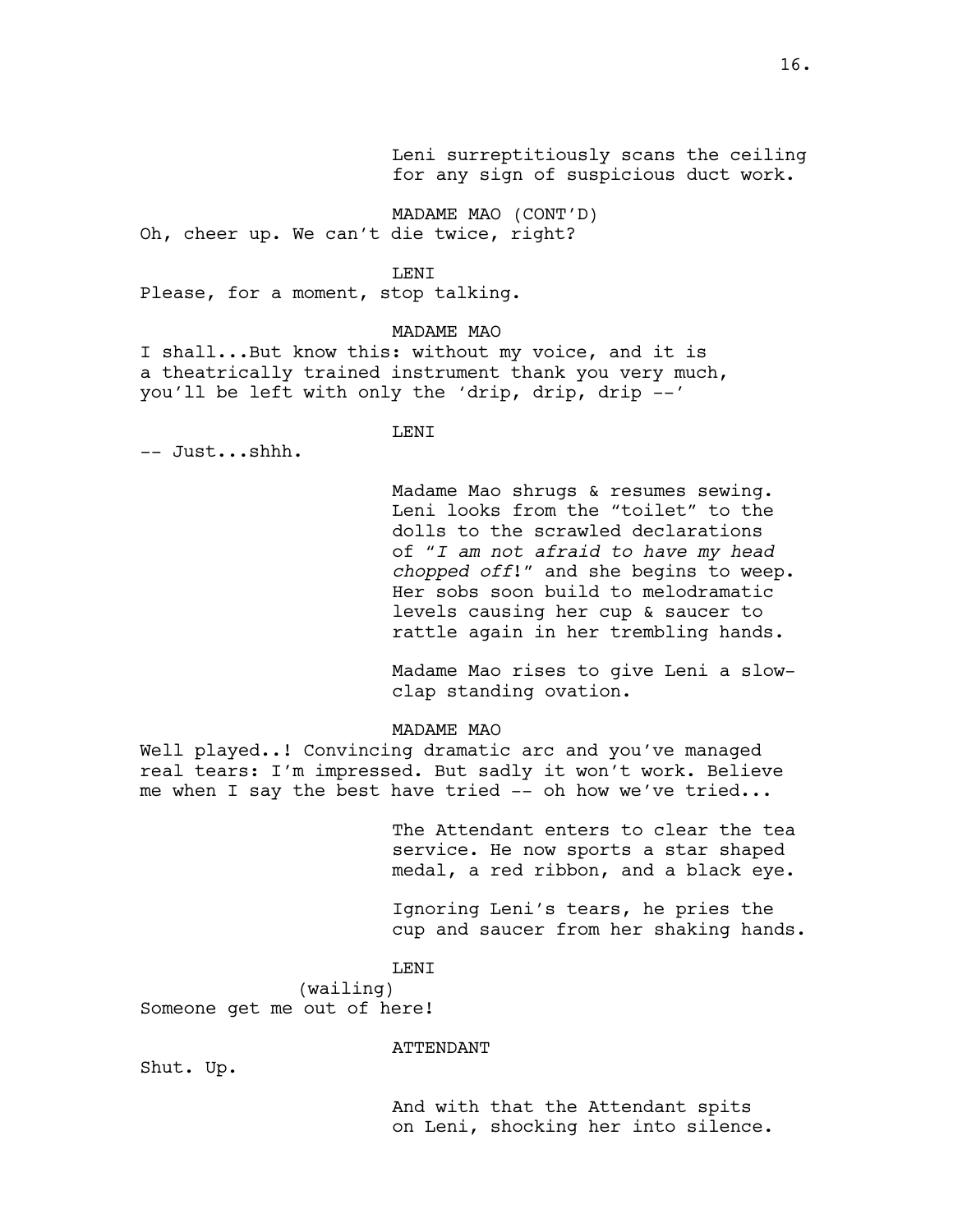As Leni wipes saliva from her blouse:

### MADAME MAO

# (waxing nostalgic)

...You know, the first time I was in prison, this would have been back in '34, I spent a brutal eight months behind bars enduring all manner of indescribable abuse until, at long last, my innocence was proven beyond the slimmest sliver of doubt and my triumphant struggle against my crude and cruel captors became a thing of legend...!

> The Attendant looks at Madame Mao with contempt.

### ATTENDANT

You were imprisoned for *three* months, during which time you sang Pekinese arias like a pathetic prostitute in some kind of moronic attempt to seduce the guards until finally they played upon your insatiable vanity and flattered you into giving a gossipy confession that would fatally implicate several of your supposed "comrades" and allow you to waltz away into that bright red sunset that continues to scald an entire nation. Your lies are disgusting.

> Madame Mao glares at the Attendant, before flashing a winning smile at Leni, who dabs tears with her sleeve.

#### MADAME MAO

Well. "Two sides to the story" and all that I suppose.

The Attendant collects the final elements to the tea service and exits, SLAMMING the steel door as he goes. Leni and Madame Mao wince in unison.

MADAME MAO (CON'T)

I do hope you've sense enough to believe my version of events over his. Men have a tendency to contort things beyond all recognition whenever it serves them, have you noticed?

> Madame Mao starts to hum the tune to "The East is Red." Losing herself in the tune and some fond memory, she begins to sing:

MADAME MAO (CON'T) (sung simply & beautifully) The East is red, the sun has risen, And China has made a Mao Zedong,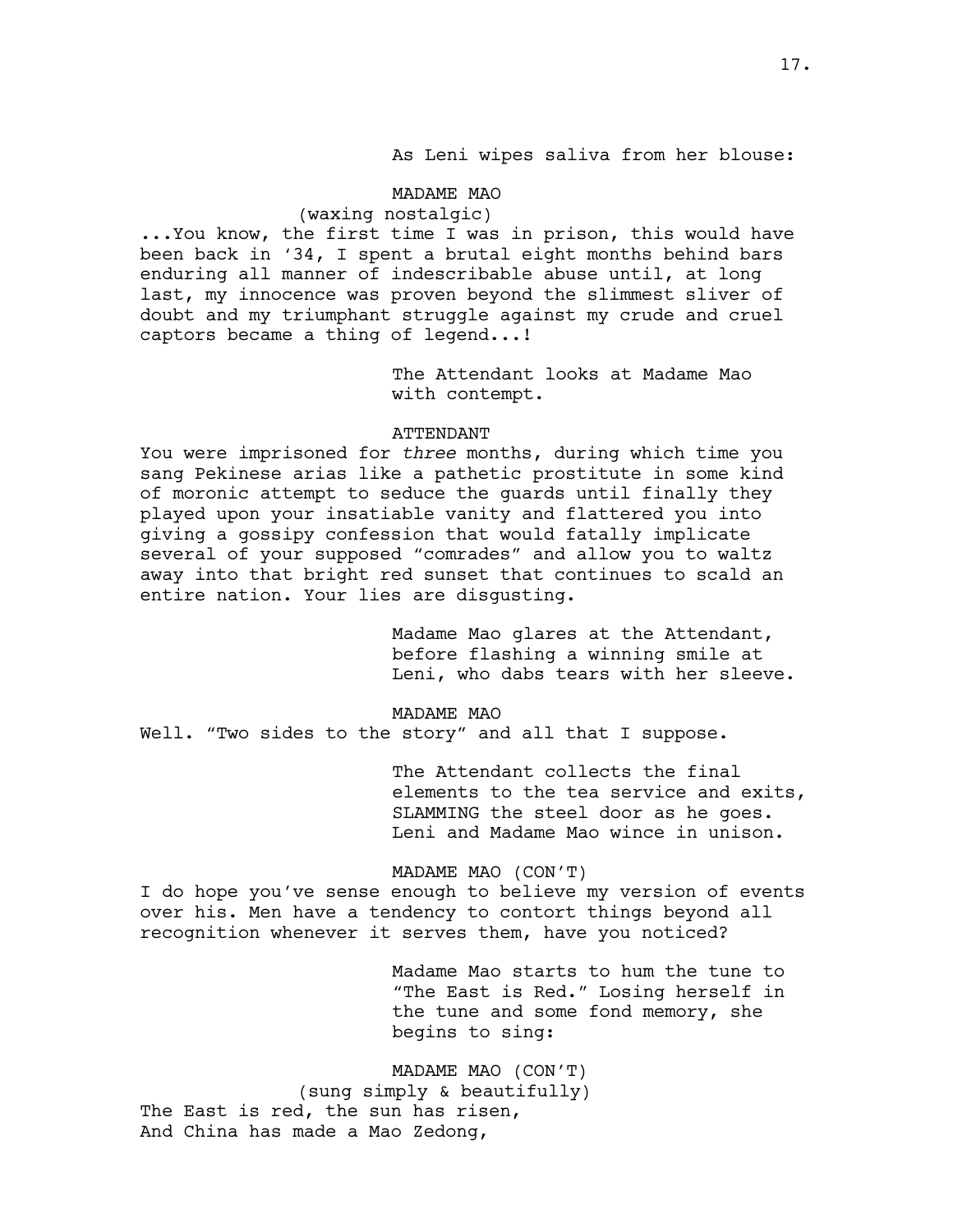#### MADAME MAO (CON'T)

He creates fortune for the people, Hu er hai yue, he is the savior of us all! For the Communist Party under Mao is like the sun: Brightening up everything it shines upon... With Mao as guide, the Communist Party grows unabated, Hu er hai yue, there is a China whose people are liberated... Da,dee,dee,da, la, la...

LENI (affected by the song) ...I want to go home.

MADAME MAO

To Germany?

Leni nods.

MADAME MAO (CON'T)

And to which year would you hope to return? Pre or post 1933?

LENI

....Please. Don't do that.

#### MADAME MAO

What? I'm just trying to find out more about you so that I can be more sympathetic the next time you have a fit.

#### LENI

No, you are plotting...

MADAME MAO

Ah -- like those Jewish moneymen who concocted the tale of the Kristallnacht pogrom just to ruin your trip to America?

#### LENI

(shouting to invisible spies) Why am I here?! Why with her?!

> Madame Mao covers her ears until she is sure Leni has finished shouting. Then:

### MADAME MAO

How about you spare me the migraine and, like a good little actress, pretend you're somewhere else? That's what I do when the chocolate turns to shit: I pretend I'm back on-stage as Henrick's Nora or that I'm in love with a man who desperately loves me back... Or sometimes it's enough for me just to pretend I'm in a well-appointed room with a functioning thermostat...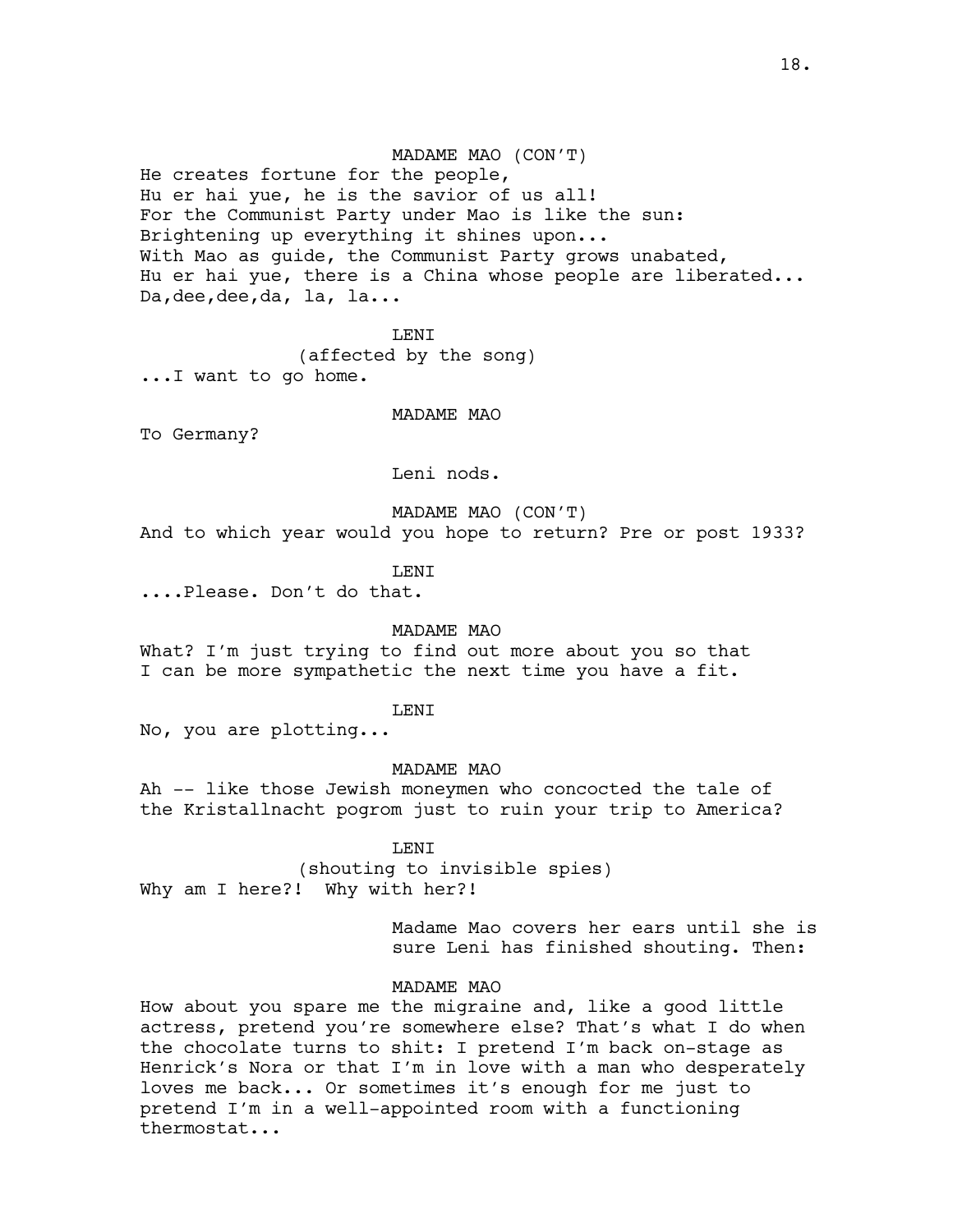# MADAME MAO (CONT'D)

Perhaps you could pretend you're scaling a mountain or doggiepaddling in the Arctic or earning your sassy little nickname "the glacial crevasse" with one of your myriad boy-toys!

Leni begins to cry again.

Madame Mao rolls her eyes, reaches for her sewing, stops suddenly... An epiphany:

MADAME MAO (CONT'D) Ibsen! Len -- that's why we've been placed together!

LENI

(through tears) I'm not here. Shut up. Be quiet.

#### MADAME MAO

But I've solved the mystery -- we were both *actresses*! Actresses whose lives were profoundly touched by Ibsen! Me, thanks to my awe-inspiring turn in *A Doll's House,*  and you thanks to your Fuhrer's obsession with *Emperor and Galilean,* Ibsen's absurdly wordy 10 act opus which Hitler is said to have used as his playbook for that travesty known as the Third Reich!

**LENT** 

You're insane, insufferable and ridiculous.

MADAME MAO

# (with glee)

It's suddenly so apparent to me: God/Buddha/Allah/What-haveyou is taking out on *us* the fact that *He* is profoundly mad at *Ibsen* for introducing the world to the drama of ideas, which first exposed the meek as easily manipulated sheep and continues now to tempt the not-so-meek into trading in their morality for power! The end and la-dee-dah!

#### LENI

...I've no idea what you're on about.

#### MADAME MAO

(as if talking to a slow child) Did they not say at your de-Nazification hearings that you "lacked moral poise"?

LENI

As if those people knew from poise!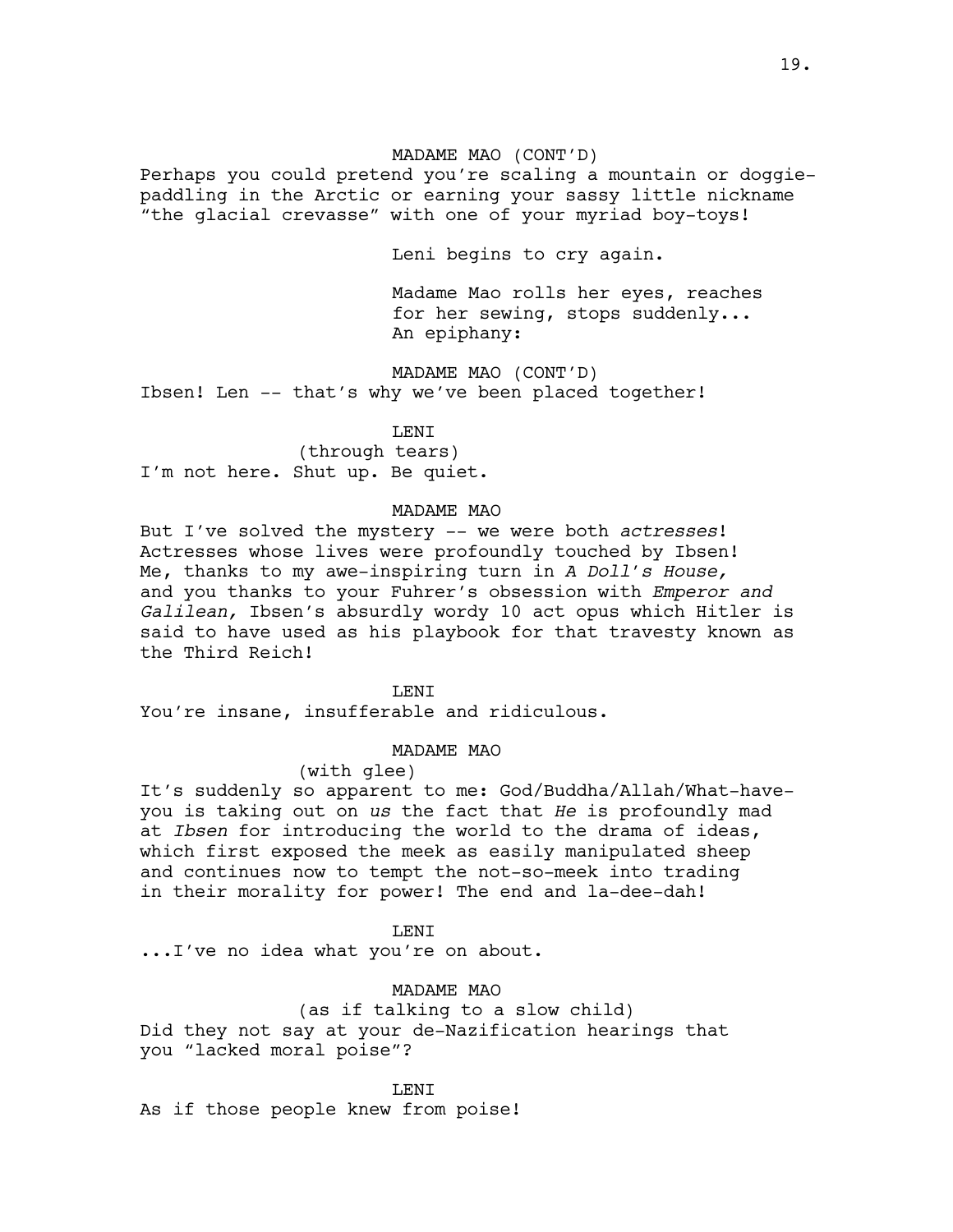Len: we are the Hedda Gablers and Nora Helmers of history! Oh this is progress..! Light has been shed on our unfortunate rooming situation -- it's not that we were too ego-centric and horrible to see that millions were dying at the hands of the men we chose to idolize and aide, no! It's that we are of a breed of most misunderstood heroine!

Beginning to appreciate the theory:

LENI

...You consider me a 'misunderstood heroine?'

#### MADAME MAO

Leave the corpses & propaganda out of it for a moment, and you, like me, are merely guilty of playing well in a man's world, no?

LENI ...Right. That's -- you're right..!

# MADAME MAO

Oh, we must celebrate this revelation with more tea! (beat; considering the door) ...Would you mind calling for it this time?

> Leni, high on her newly realized status as 'heroine,' approaches the door. Madame Mao encourages her with nods & smiles. Leni knocks 3 times.

### MADAME MAO

See if he'll bring a deck of cards, too. I'm feeling lucky!

# LENI

(at the door) Sir...? Sir, we'd like some more tea if you would be so kind.

There is no response.

Madame Mao gestures that Leni must kick at the door. Leni nods, kicks 3 times. Suddenly The Attendant swings open the door, backhands Leni in the face, and SLAMS the door closed again.

Leni turns back to Madame Mao. Madame Mao winces.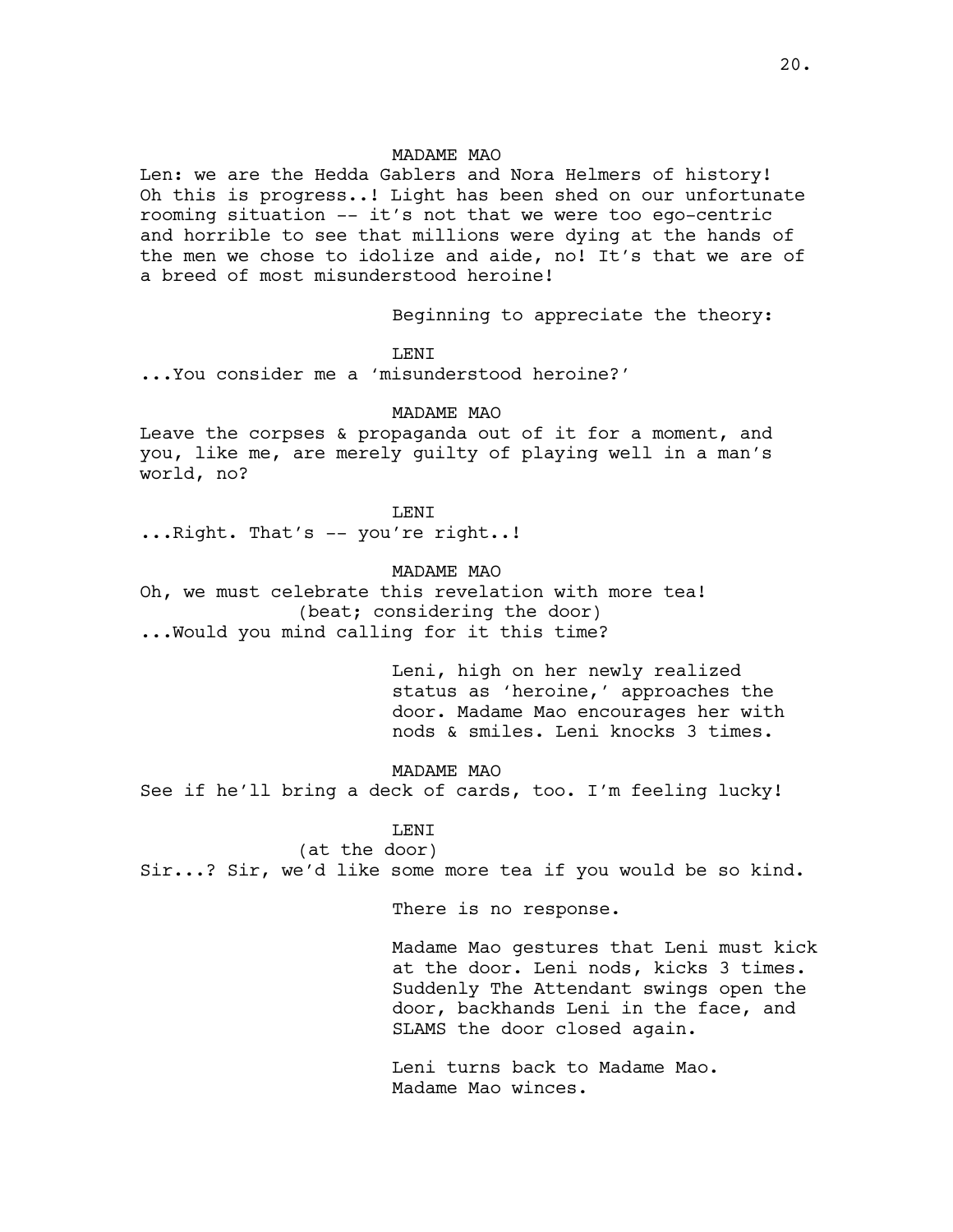Oh...dear. I forgot to tell you to run after kicking... The Attendant, he's... (gesturing vaguely...)

Moody. All of his idealism was dashed at an impressionable age and you know the 180 that can do to a fella's smile.

#### **LENT**

I hate it here! I don't belong here!

MADAME MAO

But you do belong here! As I just explained, Ibsen --

LENI

I'll not reconcile myself to this kind of abuse!

MADAME MAO

He merely slapped you, Len. He's an unhappy man.

**LENT** 

His unhappiness doesn't give him the right to be cruel to me!

MADAME MAO

No... But he took that right nevertheless. As so many do...

LENI

#### (annoyed by Madame Mao's calm)

You know, when *I* was in prison for the first time I escaped! Just as I did the second and third time, but you -- like a good "Commie" you are content to let the system *beat* you up rather than *raise* you up. Well, every piss-bucket may be a bidet to you, but not to me!

> With an air of determination, Leni starts to look around the perimeters of the cell, brainstorming potential escape options.

# MADAME MAO

I see. So if I'm hearing you right, you're saying that you're very good at manipulating your way out of trouble, but not terribly skilled at avoiding trouble's traps to begin with? Yes? Or are you waxing nostalgic about the sanitation options that were made available to you curtesy of Immaculate Adolph?

#### T.F.NT

I'm saying we should be trying to get out of here instead of sitting around ruminating about a past we can't change or childishly fantasizing that we're here under celebratory circumstances!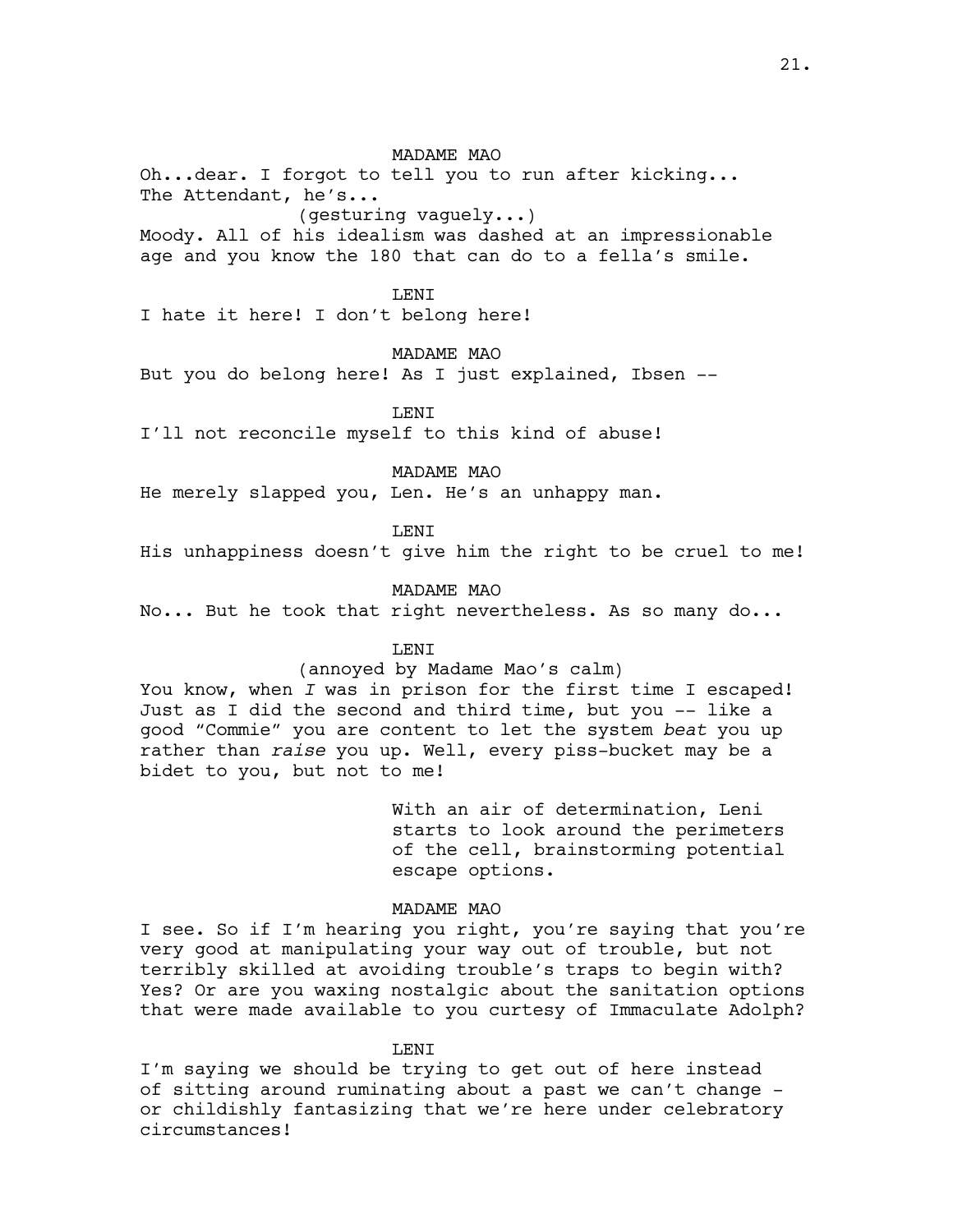Ah. You'd prefer to take exhaustive action against a future we can't change? Talk about a childish fantasy of celebratory circumstance! I like your moxie, but I must tell you --

#### LENI

Fine. I'll go it alone. As any true "heroine" would!

Madame Mao watches Leni weigh the pros and cons of various options.

### MADAME MAO

You know Marcel Marceau had a very funny routine he called "Capitalism" -- he'd mime escaping from one cage only to find a bigger one lay just beyond the bars of the first. It went on and on...Oh he was funny! And so soft-spoken...

LENI

Because you won't help me I'm not taking you with me when I manage to get out of here.

> Leni works out the height of the walls in her head. She pulls her chair out of sight, presumably to stand on it and scale the wall...

#### MADAME MAO

That particular threat would carry more weight if I believed there was an "out of here" to be gotten, let alone managed. You don't honestly believe that greener pastures exist for people like us, do you?

### LENI (O.S)

I am not like you!

#### MADAME MAO

No, apparently not: among the million things you so willfully deny, you can't seem to accept that this is the way our ends have been written. Also we have different colored hair, your parents stayed married, your father didn't beat your mother - and were your feet ever bound?

> Leni reappears, her chair experiment an apparent failure.

LENI

Shhh!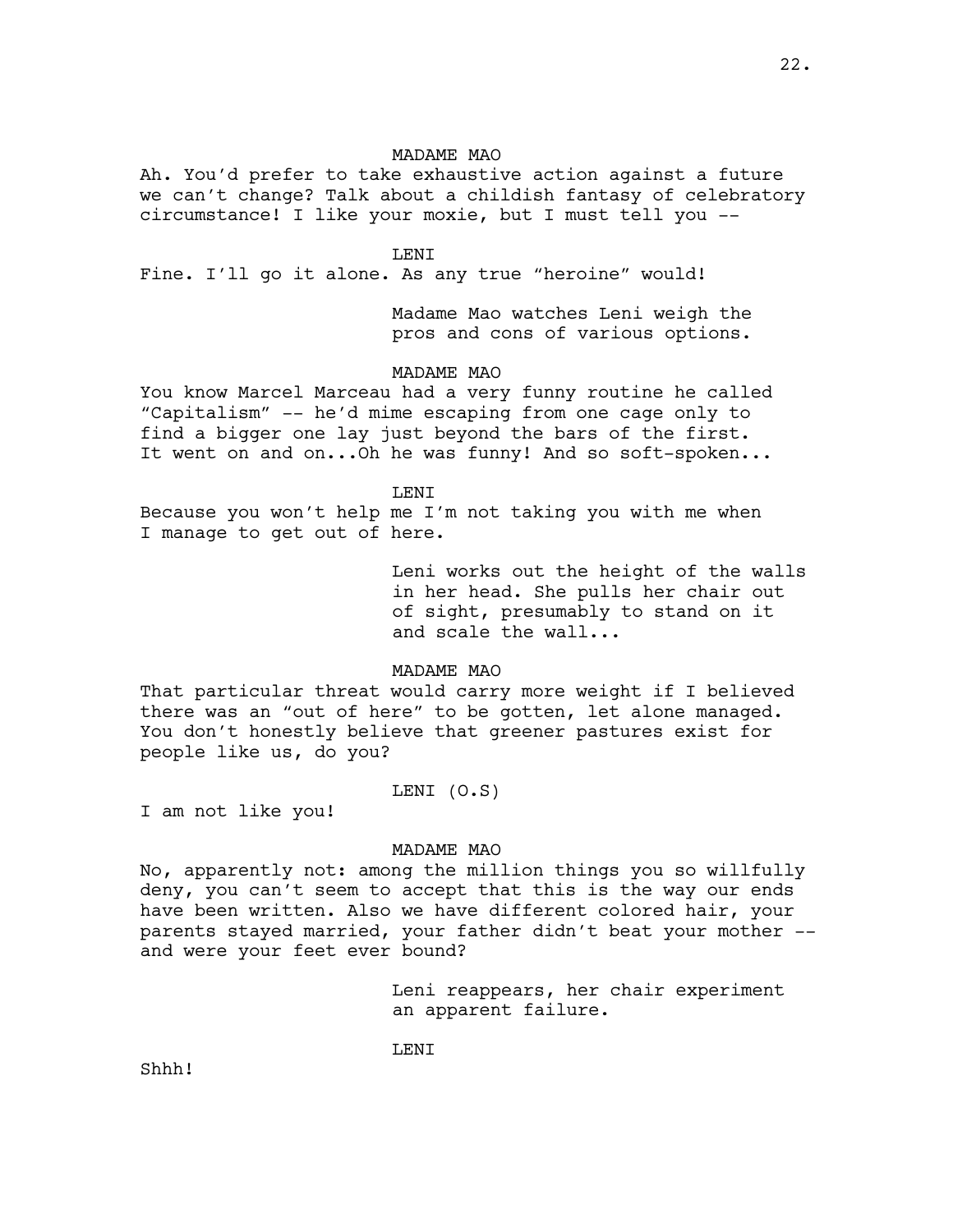Leni examines Madame Mao's chair, squatting to take a closer look at its mechanics as she tries to decide if it could be stacked atop her own chair...

MADAME MAO My mother wanted to bind my feet, tried to, in fact.

# **LENT**

(disappearing to get her chair) I am not listening to you!

> Leni reappears, her chair in tow. As she decides where to place the chair:

#### MADAME MAO

Did you know that foot binding came into fashion in the 11th century as a result of a Sung Dynasty empress being born with a foot deformity that caused her to walk with a particularly enticing spring in her step -- presumably due to the searing pain she felt whenever she put weight on the deformed limb?

> Leni shoots Madame Mao a "won't you ever shut up?" look which Madame Mao reads as "I'm horrified, but do go on."

### MADAME MAO (CONT'D)

Interestingly, despite a willingness to invest in silicone saturated breasts and botulism enhanced brows, modern women look down on this practice of breaking a girl's little piggy toes so that they can be twisted & cinched under the balls of her tiny feet with long wet bandages. They consider the practice barbaric and akin to female circumcision. Seems they forget that the resulting bent stubs were merely mangled to better show off a pair of beautifully embroidered silk lotus shoes -- now do you know any barbarians who embroider?

> Leni shakes her head as she positions her chair to study the hole through which the shaft of light pours.

MADAME MAO (CONT'D) (off Leni's head shake) No, nor I -- unless we're to consider Manola Blahnik a barbarian...

> Leni stands on her chair and squints into the light.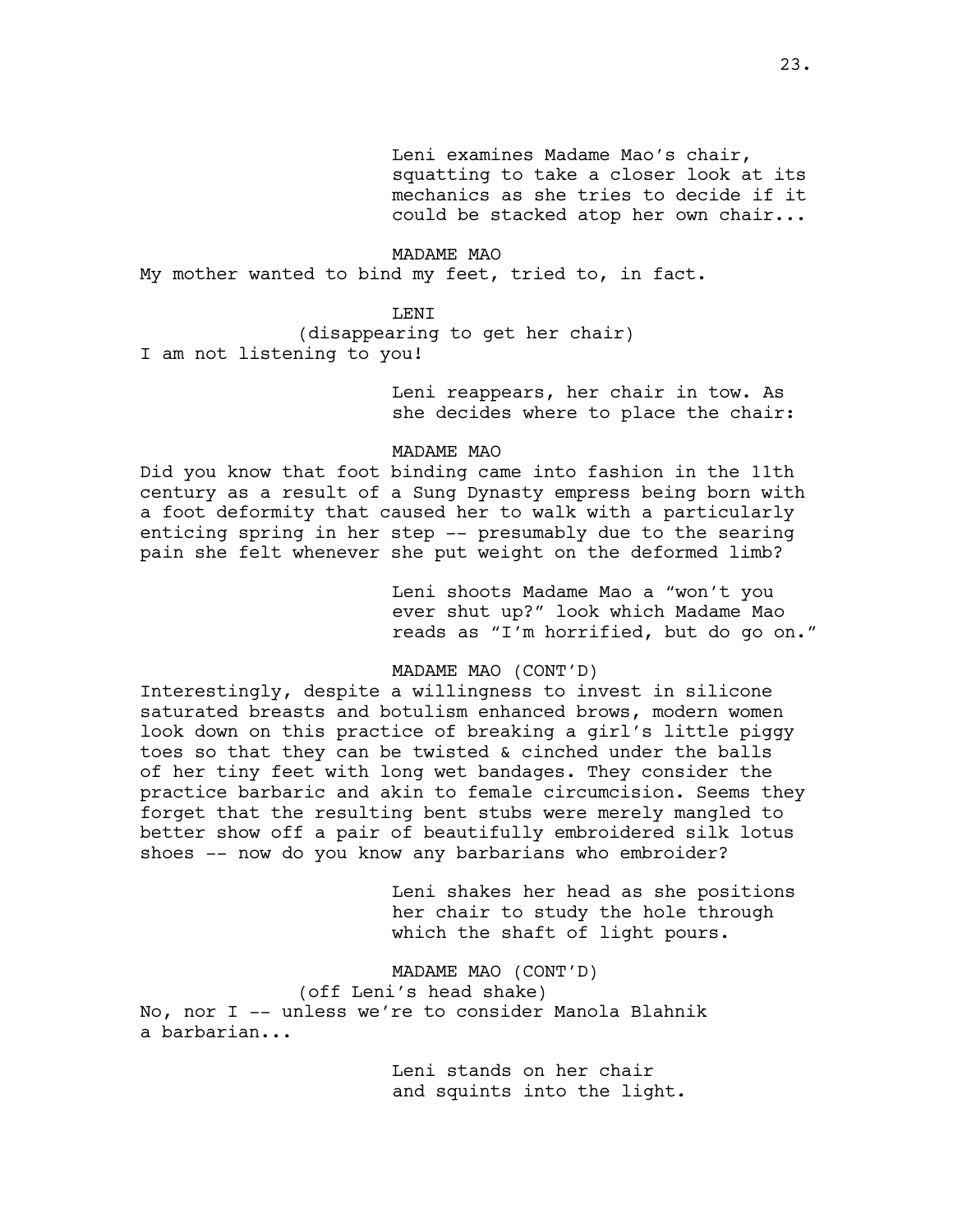# MADAME MAO (CONT'D)

Mothers typically broke their daughters' toes around age 7, while the bones were still soft and the girls easier to chase down. Then as the girls grew, the bandages would be tightened until at last, after many years, a very high arch resulted, causing the shrunken foot to form a fleshy cleft between the ball and heel, and this cleft was very special: for it was regarded as a second vagina. And so you start to understand the appeal.

Leni's revolt is apparent.

### MADAME MAO (CONT'D)

Various sexual guidebooks describe countless techniques involving the bound foot. Racy stuff... Of course these days only a spattering of very old women sport the lotus, and while a gang of 'em did form a touring disco troupe some years back, most can no longer walk, let alone perform the "Yunnan Hustle." The issue is the arthritis, which tends to do quite a number on the curled up toes that didn't fall off during the binding process... Anyway, that's how the four inch golden lotus came to be a part of our culture. Fascinating, isn't it?

#### LENI

That's got to be the most horrendous thing I've ever --

MADAME MAO

Oh, I think we both know that's not true... (locking eyes with Leni; then:)

You Europeans had your corsets and 16 inch waist ideals. Most cultures eroticize some form of female torture and most women are only too happy to participate if it means they might be rewarded in whatever manner passes for vogue in a given economy. Just look at the suffering you endured and endorsed so that you might be noticed.

**LENT** I never crippled children to achieve an aesthetic ideal!

MADAME MAO Right, perhaps you didn't cripple them... May I read you something?

> Not waiting for a reply, Madame Mao reaches deep in her sewing basket to produce a copy of Leni's autobiography.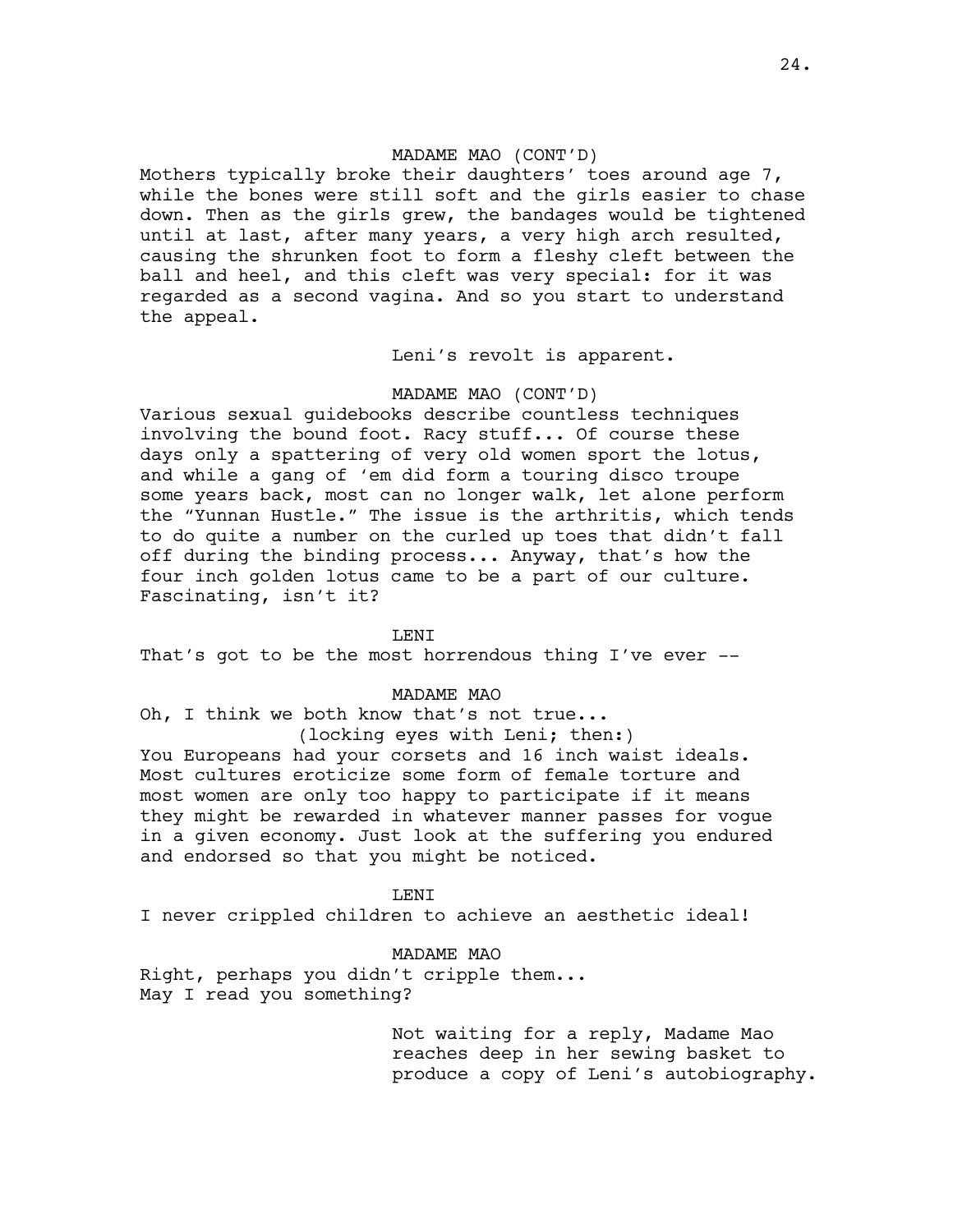LENI

(aghast) Where did you get that?

MADAME MAO

It was just --

LENI

I demand to know!

MADAME MAO

It arrived with the last batch of materials for the dolls!

LENI

When?

MADAME MAO

I...

LENI

When?!

#### MADAME MAO

I don't know -- there's no real time here! Maybe a day ago, maybe last month! Stop shouting at me!

> Livid, Leni charges for the book, but Madame Mao darts away from her.

A game of chase ensues and escalates during the following exchanges:

#### LENI

I've already suffered the injuries of people misconstruing my images, I won't have someone like you misconstruing my words!

### MADAME MAO

Someone like *me*? What does that mean? (wagging her finger at Leni) If I didn't know better I'd think the closet goose-stepper in you just emerged! Say what you will about the brutalities of my people, at least racial purification was never on the

# LENI

(exasperated) Are you -- to this day your people drown baby girls!

MADAME MAO

Yes but  $-$ 

menu.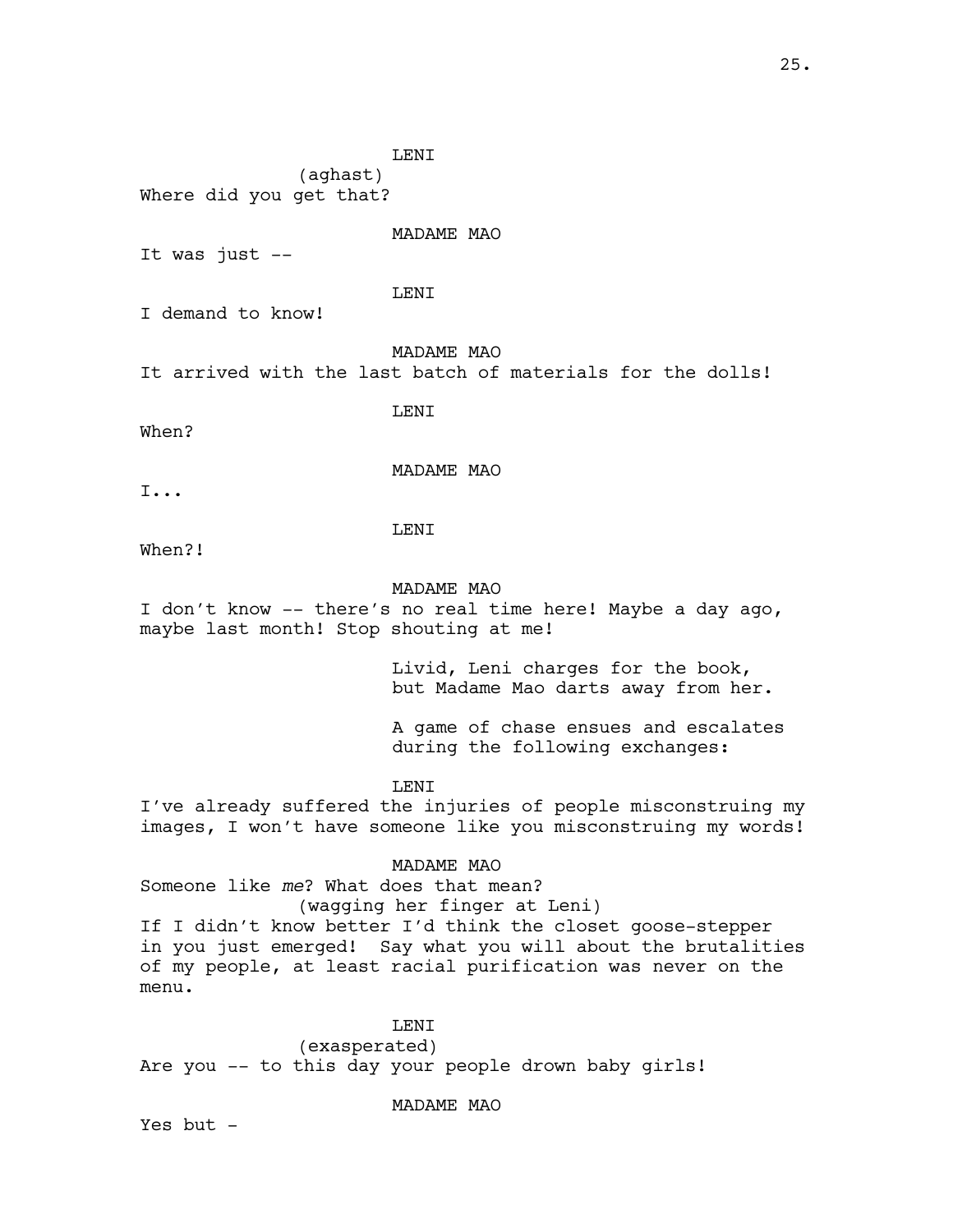**LENT** 

-- Gun down protestors, put people who hold opposing beliefs into camps where they're tortured and their organs are harvested for profit -- !

MADAME MAO

Wonder where we learned that one...

**LENT** 

-- Then there's your tainted milk, and Plasma-gate-- !

MADAME MAO

Plasma-gate?

LENI

Greed in the blood bank world, coupled with poverty on the donor level, has led to blood pooling..!

Off of Madame Mao's confused look:

LENI (CON'T)

Your officials are *reinjecting donors with pooled blood*  and then cashing in on the spread of AIDS by selling the diseased plasma to the desperate medical community!

MADAME MAO

Huh. Did not know that...

LENI

Did you know that China executes more people than the rest of the world combined?

MADAME MAO

Well, but we've such a large population, so statistically speaking... I mean *you* try managing a billion people --

LENI

-- And don't even get me started on Tibet, or China's role in the ethnic cleansing happening in Darfur -- *or* the fact that were it not for a few Superpowers wanting to suss out your army's capabilities using a sports metaphor, no one would have attended your Olympic games because *your air is as toxic as the toys you export!*!

MADAME MAO

(beat; a 'gotcha' smile) ...Whew. Len. I must say you seem to know a lot more about the workings of the world than this book of yours would ever suggest. But then sports metaphors and the exportation of toxicity were rather specialities of yours, weren't they?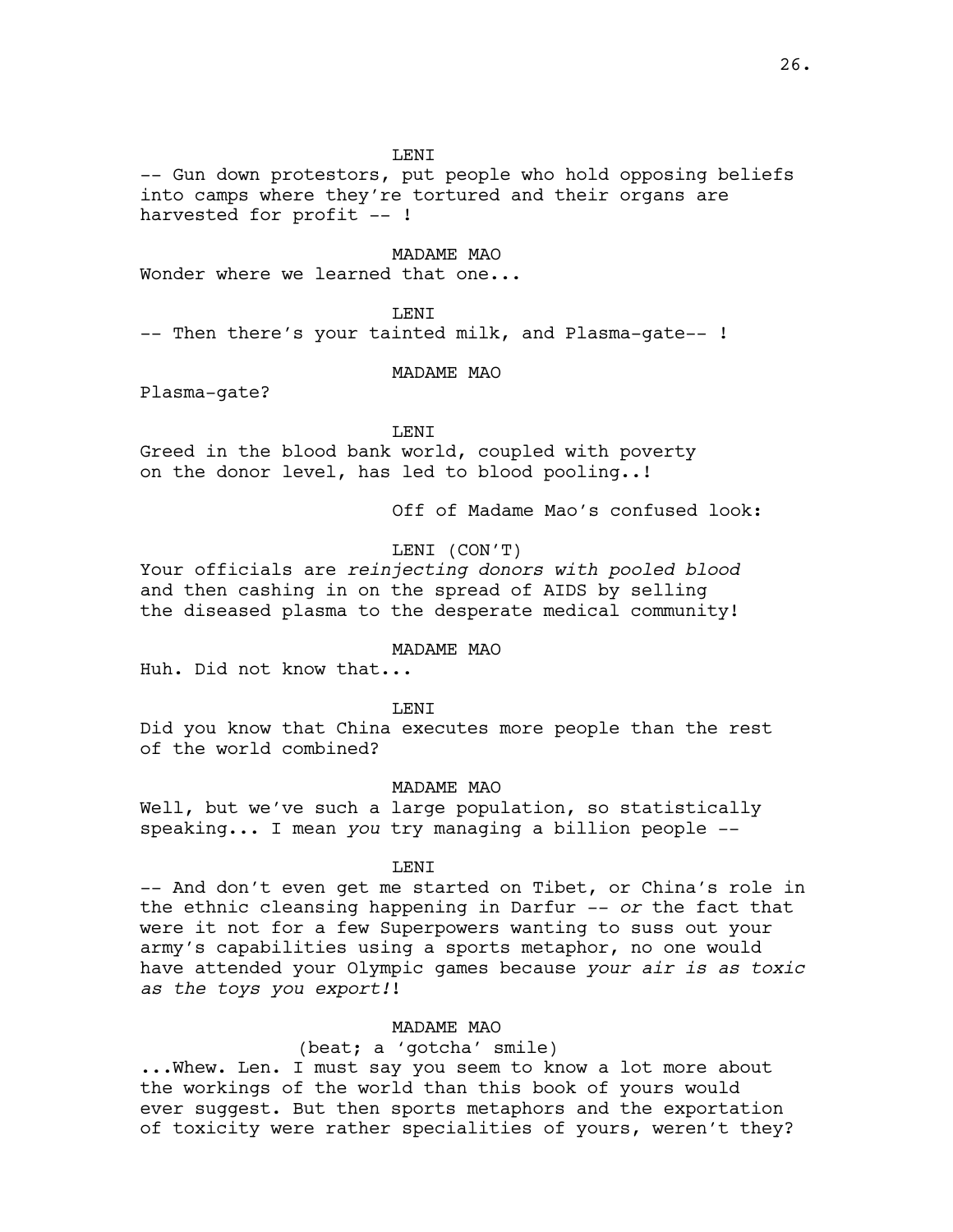### LENI

Just hand it over, God-damn it!

# MADAME MAO

God knows *Triumph of the Will* ended up introducing a less than benign political product to the marketplace -- while *Olympia* served as a brilliant military recruitment tool, with its emphasis on the glory of power and competition... For a humble artist who claimed perpetual ignorance when it came to the agenda of your most famous subject and sponsor, you sure seem to know a hell of a lot about everything else.

> Having now cornered Madame Mao, an outof-breath Leni lunges once more for the book & victory is hers.

> Madame Mao concedes with a simple shrug before returning to her chair.

MADAME MAO (CON'T)

Oh! Speaking of the known and unknown, did you realize that your name falls on page 666 of the index? Kinda eerie...

> Leni glares at Madame Mao, then pages to the index of the book only to find Madame Mao is telling the truth.

**LENT** 

...This is...! It's unfair. And mean.

MADAME MAO

Poor thing. Wanna talk about it?

LENI

As I've said: I'm not interested in your pity!

### MADAME MAO

Then my advice would be to stop acting so pitiful! The very reason I presented you with that book was so that you might think back to some fond memories of your scuba diving days, or to your time with the African Nuba -- or perhaps to that athletic Tarzan fellow with whom you lay...

LENI

...Glenn Morris?

#### MADAME MAO

Was he the one with the handwriting that spooked you to your very core and that you say foretold of all manner of madness?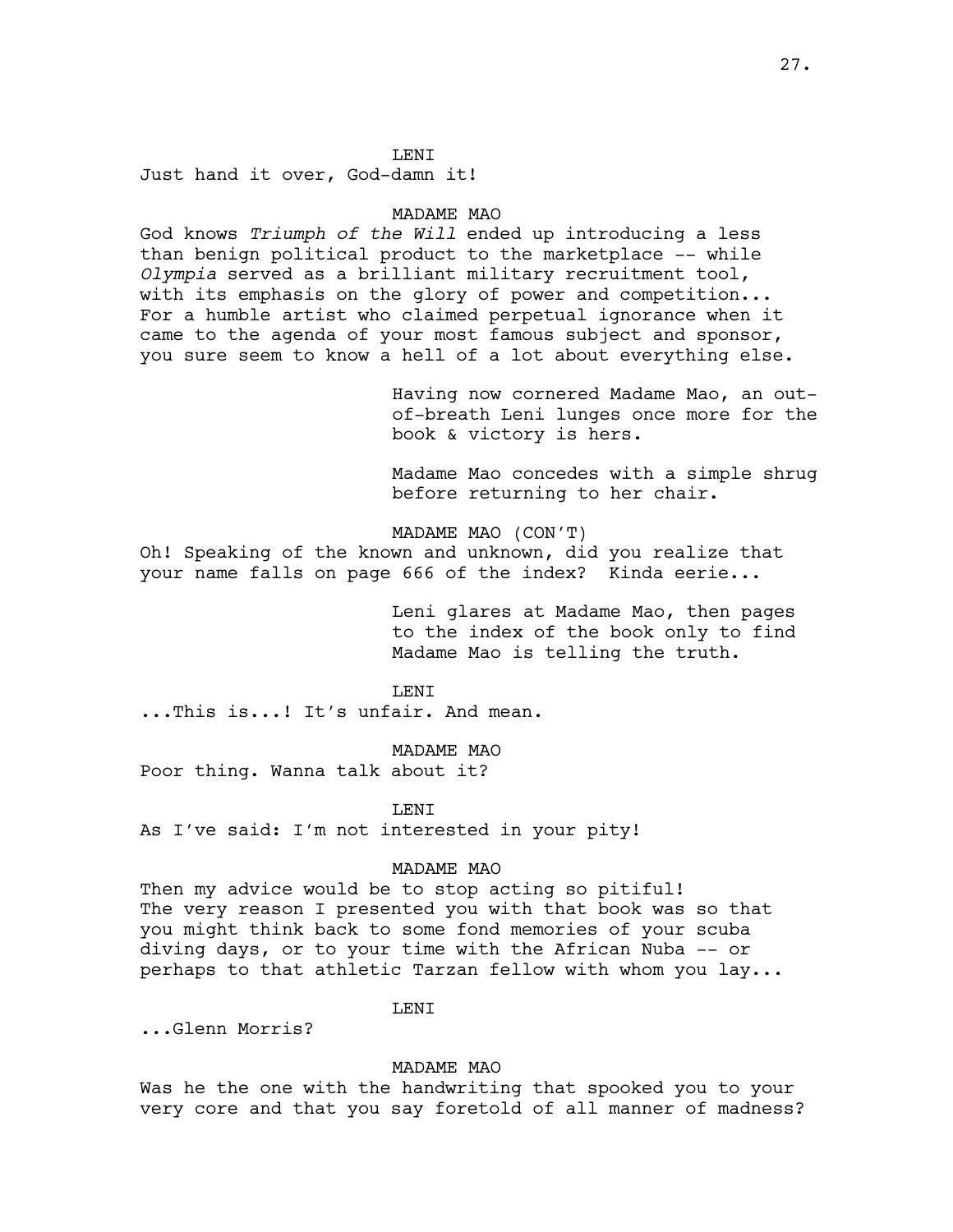Leni skims through the book in search of photos from those days.

LENI

...I've not thought of Glenn in years...

Leni begins to reminisce despite herself.

### MADAME MAO

-- What was *Hitler's* handwriting like?

LENI

(ignoring the question, indulging the memory)

Glenn ripped off my blouse to kiss my breasts in front of tens of thousands of spectators when he won the gold in '36. The passion of that man... Such a shame, his demise...

MADAME MAO

Sounds like Tarzan was maybe more monkey than man. Did you know I used to train monkeys? I miss my monkeys...

T.F.NT

(finger tracing a photo) For all the men I've loved in my life, I'm remembered in conjunction with those I loved the least.

MADAME MAO

Still, better than not being remembered at all.

LENI

Is it?

#### MADAME MAO

I dare say yes. I've been expunged from most of the history books in China. If I'm remembered at all, it's as "the whiteboned demon," "leader of the gang of four," "instigator of the ill-fated Cultural Revolution" -- somehow I'm credited as being the force behind all the bad decisions Mao ever made, yet none of the good...

#### T.F.NT

(her focus still on her photos) And you feel people should have more respect for the woman Mao chose as his companion?

MADAME MAO

If he's to be deemed infallible, it should stand to follow that his choice in a spouse be held beyond reproach.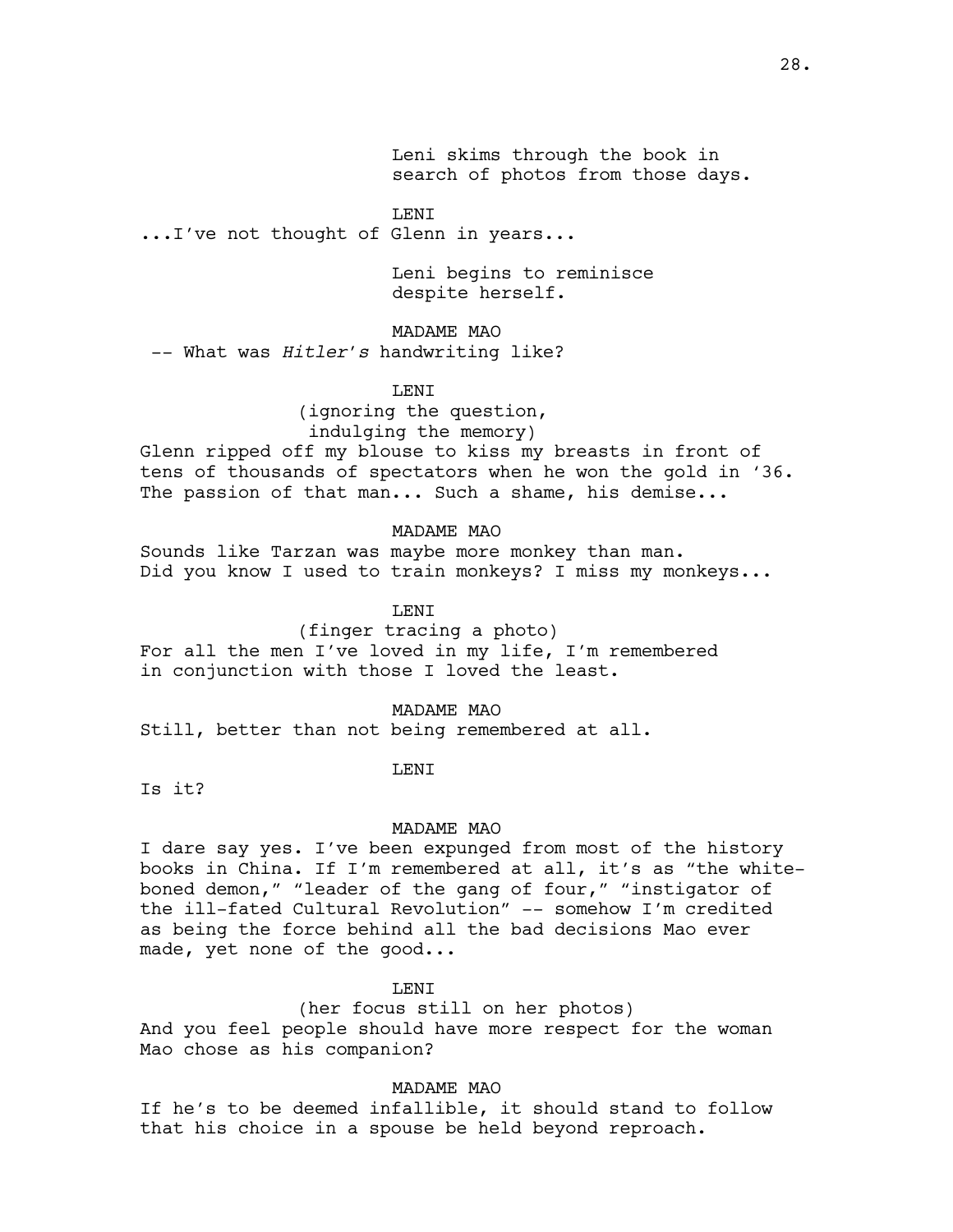### LENI

Well that's an awful lot to expect when you entered the picture in a such a scandalous way. You were what, wife number four? And an actress-mistress to boot -- did you not know he was married or did it simply not matter?

#### MADAME MAO

He approached me!

### LENI

I'll get the Attendant's side of the story on that one.

# MADAME MAO

Oh, you'll never get the straight story from *him*! (beat; throwing up her hands)

You know what, fine, have it your way: I seduced Mao Zedong! Everyone happy now? Despite my questionable background -- the daughter of a nomadic concubine and with a previous marriage or two myself -- and regardless of the fact that I was 21 years his junior -- I was able to trick the greatest leader China has ever known into calling me his wife for the 38 years that remained of his life. I'm that good and that bad; that beautiful and that ugly.

### **LENT**

Even if he did approach you, it makes no difference. People will always blame the mis*tress* over the mis*ter*. You only have to look at that poor Monica Lewinsky - or Mary Magdalen, for that matter.

#### MADAME MAO

Everyone conveniently forgets that He Zizhen, Mao's nauseatingly popular third wife, was also his mistress first. Mao wasn't even divorced from Yang Kaihui when they married! And poor Yang, here she was about to be executed by the Kuomintang for refusing to betray Mao and all the while he's gallivanting about with ole "sure-shot!"

#### **LENT**

It's hard for me to imagine that a woman as dedicated to the cause of communism as you contend to be would be so surprised to find that hypocrisy is what keeps that machine running.

#### MADAME MAO

Mmmm. Yes, well it's hard for me to imagine that a woman who hand-picked Gypsies from a internment camp so they could be extras in a film she was directing would be so surprised to find that no one believed her when she later contended that she never even know such camps existed.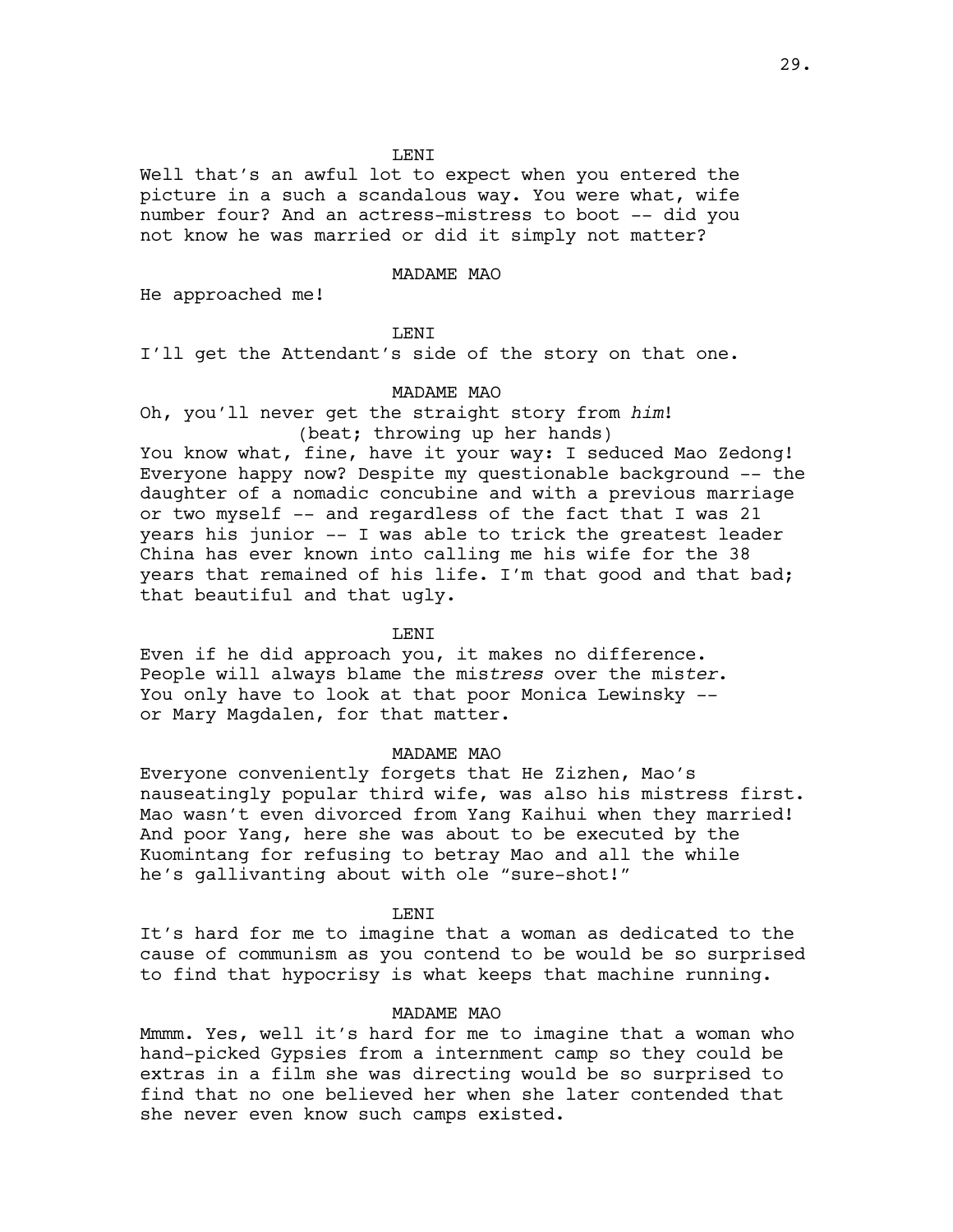Leni opens her mouth to present a rebuttal, but thinks better of it.

MADAME MAO (CON'T)

...It would seem we're both going to have to stretch our imaginations a bit if we're ever to understand one another.

### LENI

(terse) Yes. It would seem so.

### MADAME MAO

But enough of the unpleasant! Let's speak of the good times. Who was the love of your life, Leni?

#### **LENT**

(wary)

I... I don't remember.

### MADAME MAO

Well, that is its own shame. When a woman can't look back on her years, all 101 in your case, and lay claim to at least one encounter with love -- particularly given all the sex you're credited as having had with people like Arnold Fanke, who introduced you to film and whose style you would mimic time and again; Anatol Dobriansky, Luis Trenker, Luis' best friend Hans Schneeberger, that "sensitive" sound editor Hermann Storr, --

### **LENT**

-- Horst.

#### MADAME MAO

I was getting to him --

LENI

No, Horst was the love of my life. I've answered your question so you can now shut up.

#### MADAME MAO

Horst over your husband Peter?

#### LENI

...*Ex*-husband, Peter.

#### MADAME MAO

Right, right...You separated as a result of *his* infidelities?

#### LENI

It's none your business why we separated.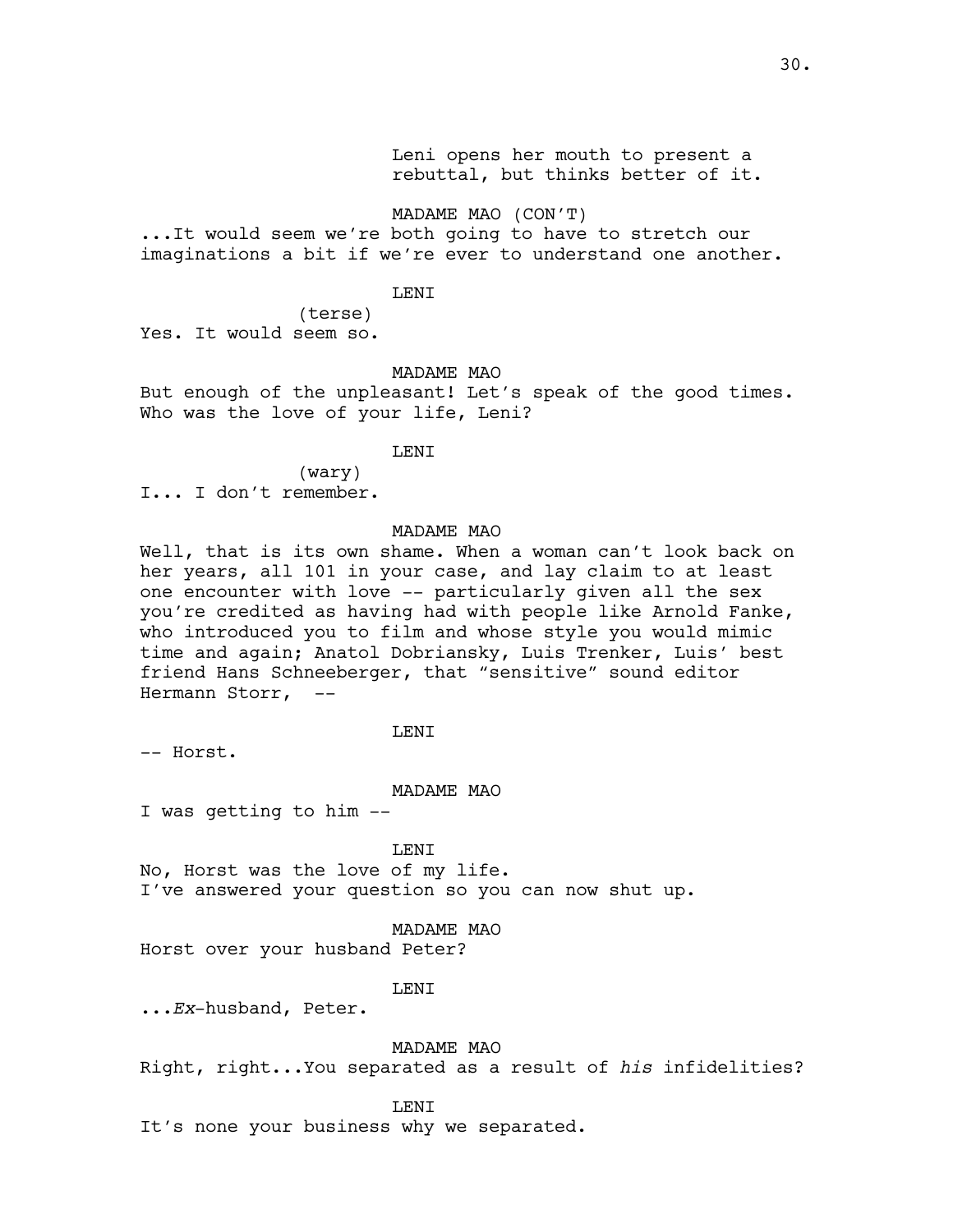True. I was only going to point out that given your own proclivities you perhaps shouldn't have been so hard on poor Peter, but that's all woulda-coulda-shoulda at this point, anyway. On to Horst --

### LENI

I'll not speak to you of him.

# MADAME MAO

You don't have to. I already know of his devotion and appeal. Horst Kettner was like the sexy son it's o.k. to sleep with.

LENI

He most certainly was not!

### MADAME MAO

Don't constipate yourself -- I'm speaking to the 42 year age difference and Horst's handsome Aryan build. I'm not suggesting you'd dabble in incest. Even *your* moral compass knows north from south when it comes to that.

#### LENI

Horst was my assistant and caretaker, and yes I loved him. Because he was as loyal and dear to me as my Mother and he believed in me and let me shine when the rest of the world wanted to quench my flame. He was a beautiful man, but our relationship was not as your double-speak & sick innuendo suggest and I'll not let you sully something so precious!

#### MADAME MAO

(taken a bit aback)

I see. Well. It *is* refreshing to hear you defending someone beside yourself for a change.

> Leni glowers, then returns to her book and some memories which make her smile.

Madame Mao's boredom grows with every page Leni turns. She fidgets. Finally:

#### MADAME MAO (CON'T)

You know there was a time when I, too, was loved enough to think anything was possible -- a time when a man capable of great things wanted *me* as his ally... It's true. In fact, once upon a time Mao was so desperate to get the Party's permission to marry me that he consulted *Stalin* for advice.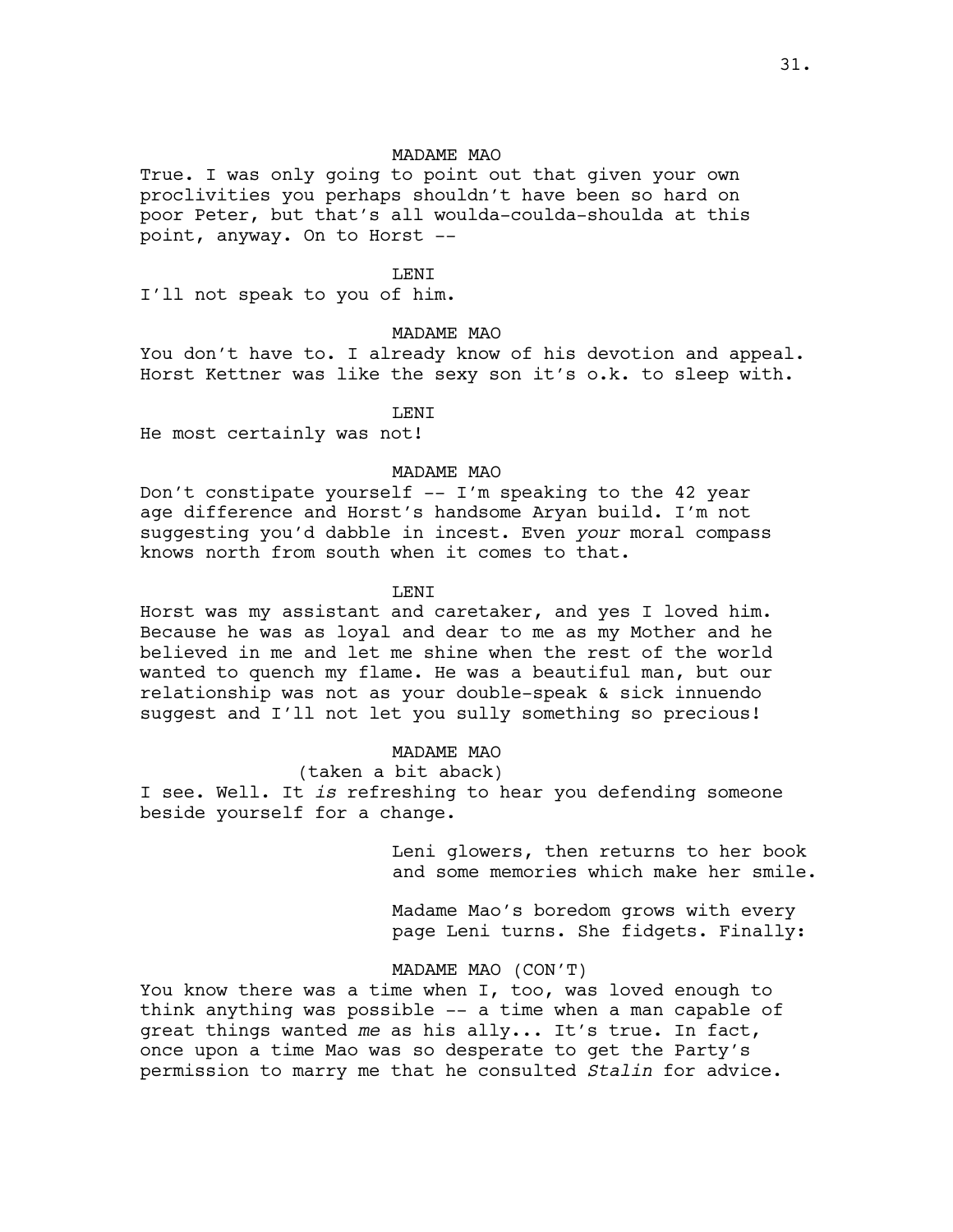MADAME MAO (CONT'D) He even threatened to give up his leadership position and become a farmer if that proved the only way for us to be together.. (beat; with a sigh) But no one knows the end at the beginning - people forget that...The things I gave up so that I might sit at his side.. LENI (gazing at photos of herself) ...Is that regret I'm sensing? MADAME MAO No!...Yes...Maybe a little. LENI (a casual jab) And would you tie into that regret any remorse for the lives you destroyed during the Cultural Revolution? Or is your regret specific to personal yearnings that never came to fruition? Madame Mao turns to Leni with a smirk. MADAME MAO You know, I could grow to like you, Len. For all we have in common. LENI Anything we have in common is circumstantial, not psychological. MADAME MAO Denial is psychological. We share a bit of that. LENI I disagree. MADAME MAO I knew you would. Leni rolls her eyes then

MADAME MAO (CON'T) Did you have many female friends, Leni? Growing up?

Leni ignores the question.

delves deeper into her book.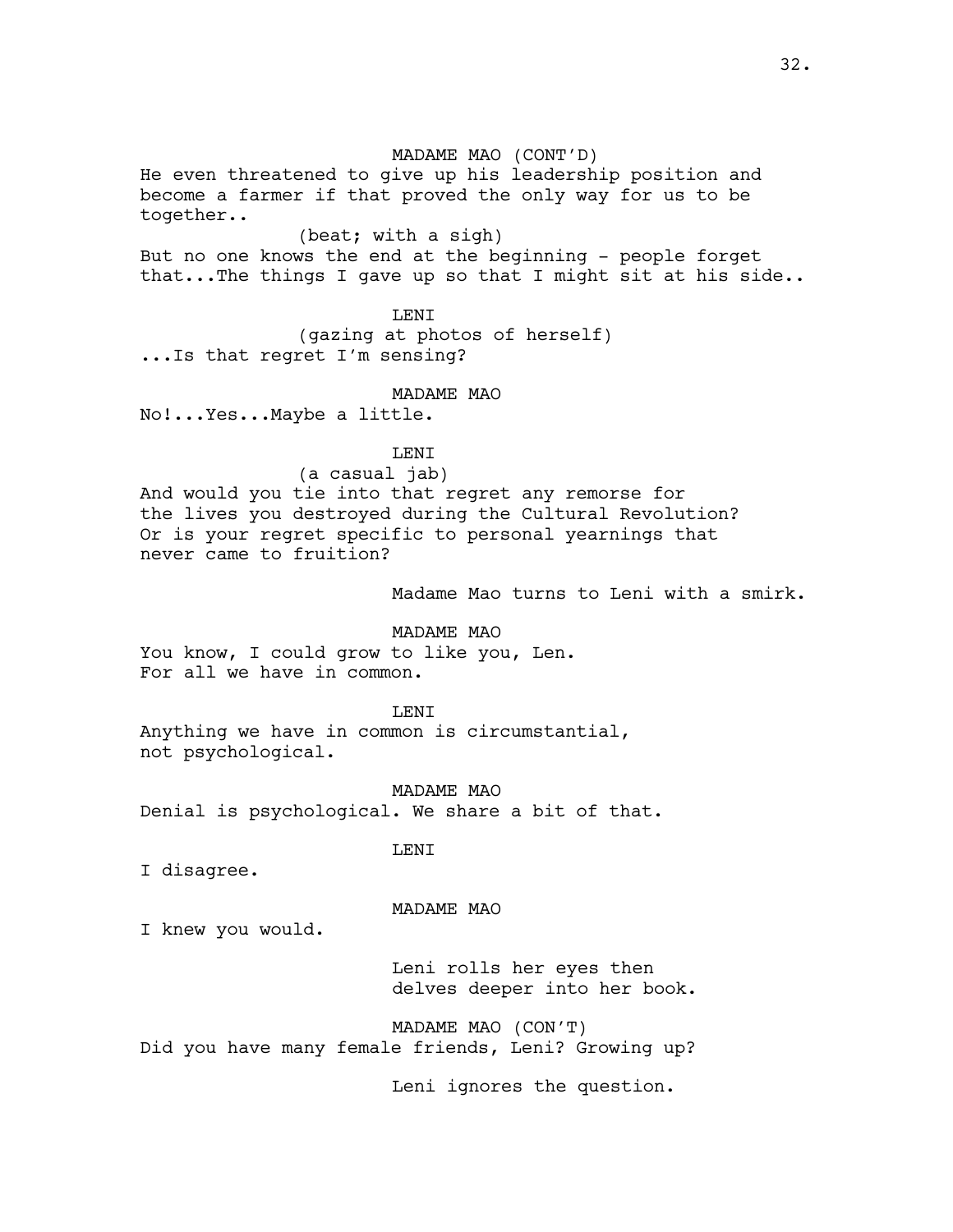# MADAME MAO (CON'T)

I didn't...It wasn't that I thought there was something inherently terrible about other women -- I never bought into the idea that girls were inferior to boys, despite the constant re-enforcement of that notion in China. No, I think I lacked female friends because I was always forced to compete with them for some prize some man always seemed to be holding hostage...affection...that feeling of being truly seen -- or more than that, cherished...

# (a memory wounds her;

# she recovers & muses on)

Must have been nice to be in your position: the only woman in a circle of powerful men, appreciated for both your beauty and your prowess - like a Condoleezza Rice or Sarah Palin in so many ways... I had glimpses of that, but it never lasted, especially once the uniform replaced the qípáo; I became a shorn peacock, my winsome femininity no longer a crutch upon which I could rely.

**LENT** 

I *earned* every job I ever got and happily respect followed; there were no crutches involved.

### MADAME MAO

Certainly you had Hitler's respect. And Horst's. And you continue to have the respect of all those apologists who, like you, prefer to focus on the technique and the medium instead of the message and its ramifications.

#### LENI

My so-called "apologists" --

MADAME MAO

-- Let me quess: you prefer the term "admirers" -- ?

#### LENI

#### (ignoring the "guess")

-- are smart enough to realize it's only fair to judge me on my contributions to a given project; in the case of my more... controversial films, they understand that I was solely responsible for the execution and not the content.

### MADAME MAO

I do wish there were some snuff film cinematographers around here with whom you could commiserate. Gotta figure those poor bastards feel a mite misunderstood, too. "I didn't kill him, I merely shot him! In 3/4 frame. At golden hour..."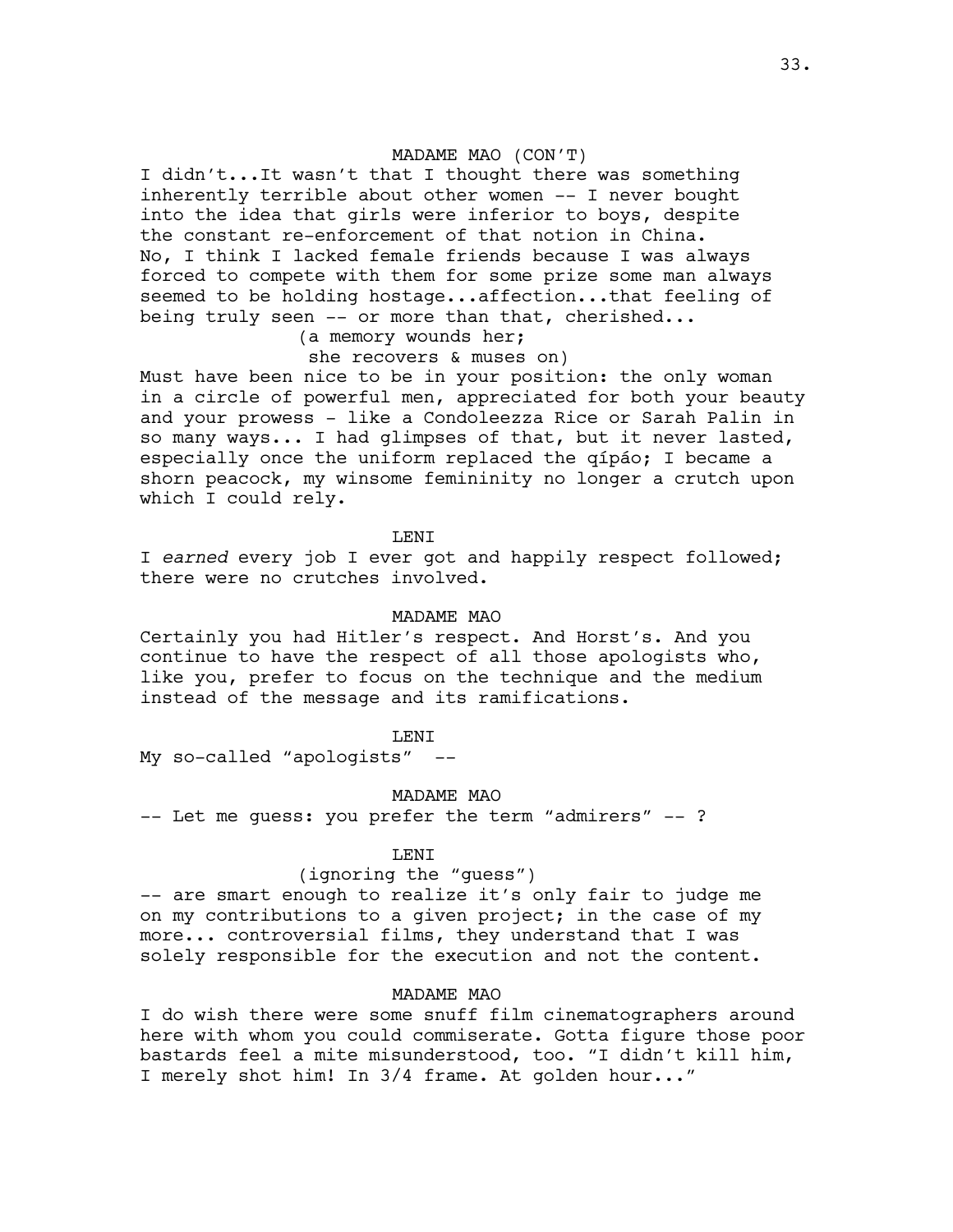### LENI

Why do I even attempt to communicate with you? You mock me for the very things you yourself believe in: the beauty of an ideal captured in dramatic gestures, a desire to be known, adored, respected -- you've some nerve, you know that? How were *your* operas or films any less culpable than *Triumph of the Will* in promoting a vision that would prove misguided?

#### MADAME MAO

Well I'll tell you how: because China's system is working.

#### **LENT**

Ha! For some, perhaps, but hardly for most!

### MADAME MAO

Still, when compared to the number of people for whom National Socialism is currently working...

#### **LENT**

China's system merely *appears* to function -- and only when measured in terms of colorful opening ceremonies or the rampant Capitalistic consumption that's been so cleverly packaged and sold as "the next best thing to freedom" to those willing to compromise enough liberty to afford it! Your peasants, who comprise the vast majority of your population, certainly wouldn't say the system is working! And your true artists -- those condemned by censors to live in poverty and anonymity because they dared expose the bleaker aspects of authoritarian rule -- they would hardly say China's system is working!

### MADAME MAO

Zhang Yimou would say it's working.

# LENI

...Who?

#### MADAME MAO

The filmmaker Zhang Yimou? The genius responsible for the Olympic ceremonies you referenced. His conversion is quite a story! Did you know that for years he was considered an enemy of the people? That his films -- *Red Sorghum," "Ju Dou,""Raise the Red Lantern"* and so on -- were banned due to their unfortunate depictions of life under Communist rule? But then suddenly, like a prisoner finding God, he had an epiphany and realized, as you eventually will, that low-andbehold *China's system is working*!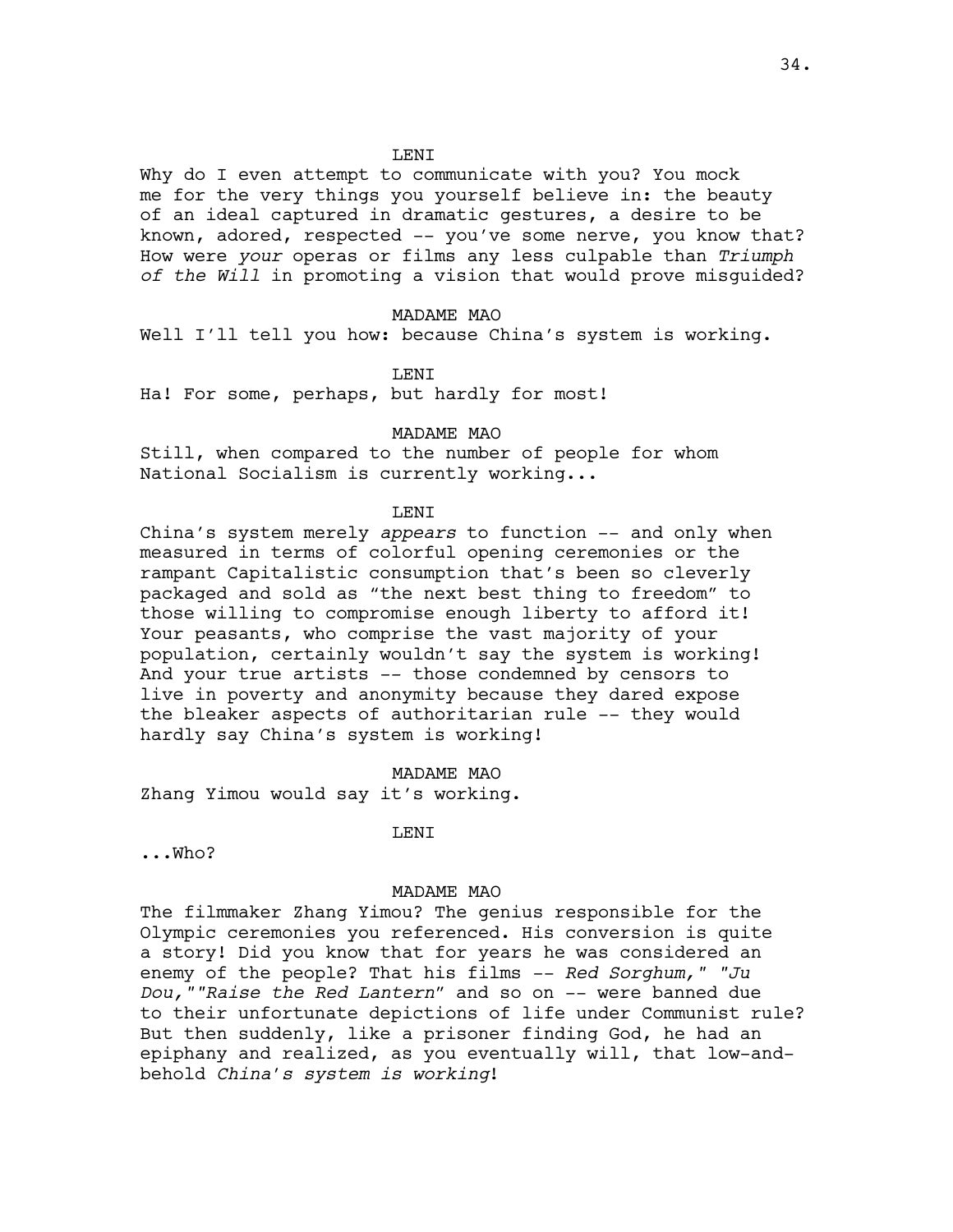# As Leni is about to protest:

### MADAME MAO (CONT'D)

Of course some will say Zhang Yimou is nothing more than a Chinese Leni Riefenstahl -- a gifted sell-out who happens to excel at making fascist look festive while at the same time pretending to have no interest in politics. But I see Zhang as more of a Chinese Shakespeare -- a humble court artist who did the math and realized that the benefits of working *with* the powers-that-be were far greater than the benefits of working *against* them.

#### LENI

God -- the ludicrous ways in which you attempt to dressup and justify the censorship and corruption that you and your narcissistic Revolution put in motion -- ! You've just gleefully told the tale of the neutering of an artist!

#### MADAME MAO

This, from Hitler's sniveling pawn? A woman notorious for allowing self-interest to trump morality time and again? Oh, do go on, Ms. Riefenstahl, tell me of the charitable work you've done on behalf of any "artist" beside yourself and Adolph Hitler -- for we already know to what lengths you'd go to prove that his balls were still intact!

### LENI

### (taking a deep breath)

You know what, rather than indulging in the heightening of your grotesque anatomical metaphor, let me ask you a simple question: did you set out to destroy lives when you fell in love with Mao Zedong?

#### MADAME MAO

Of course not, I --

### LENI

-- Why, then, is it so hard for you to believe that I didn't intend to hurt anyone when I accepted the Reich's job offer?

#### MADAME MAO

I suppose the "For the People" Communist in me just has a difficult time believing that anyone who was similarly "for the people" would be lured by the bigoted bait that had you at "Heil Hitler."

LENI

(barbed)

I see.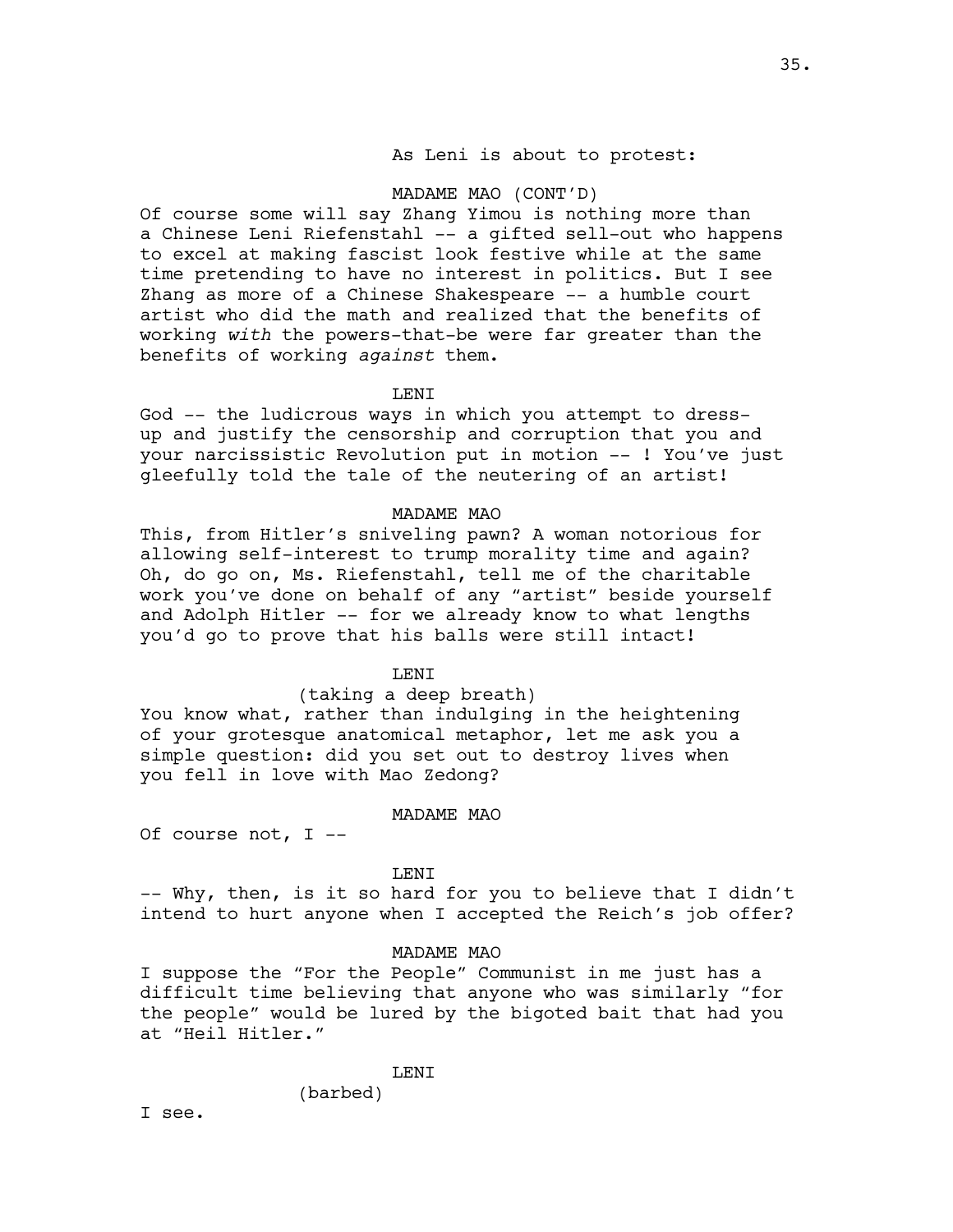## LENI (CONT'D)

Follow-up question for the bleeding heart Bolshevik: how do you feel about the fact that your beloved "for the people" Communism always seems to devolve into a game of passive aggressive 'duck-duck-goose' while your revered "class struggles' time and again reveal themselves to be nothing more than petty plays for revenge at the leadership level? Your entire system is no more sophisticated than a cat fight waged behind Plexiglas! I mean I may be a lot of things, but at least I'm not vindictive!

# MADAME MAO

No, you're not really discerning enough to be vindictive...

Just as Leni opens her mouth to reply, The Attendant enters pushing a dolly on which half-burned boxes bearing the label "Things Thought Buried /Burned" are stacked.

The Attendant demonstratively unloads the boxes, GRUNTING excessively to indicate their burdensome weight.

The women watch him.

MADAME MAO (CON'T)

Don't like the look of that...

T.F.NT

What does he have there?

### MADAME MAO

Not sure...

### THE ATTENDANT

What do you think I have here? It's evidence! Letters that would lead lovers to attempt suicide, photos of a certain femme fatale fraternizing with those she'd come to deny ever knowing, a noose comprised of gilded ping-pong balls on which skulls have been painted --

### MADAME MAO

Oh, that...

## THE ATTENDANT

Yes, that! The crude ornament you forced Wang Guangmei to wear the night your Red Guards took her into "revolutionary custody" for the crime of *wearing a necklace* she'd received as a gift from a Burmese diplomat.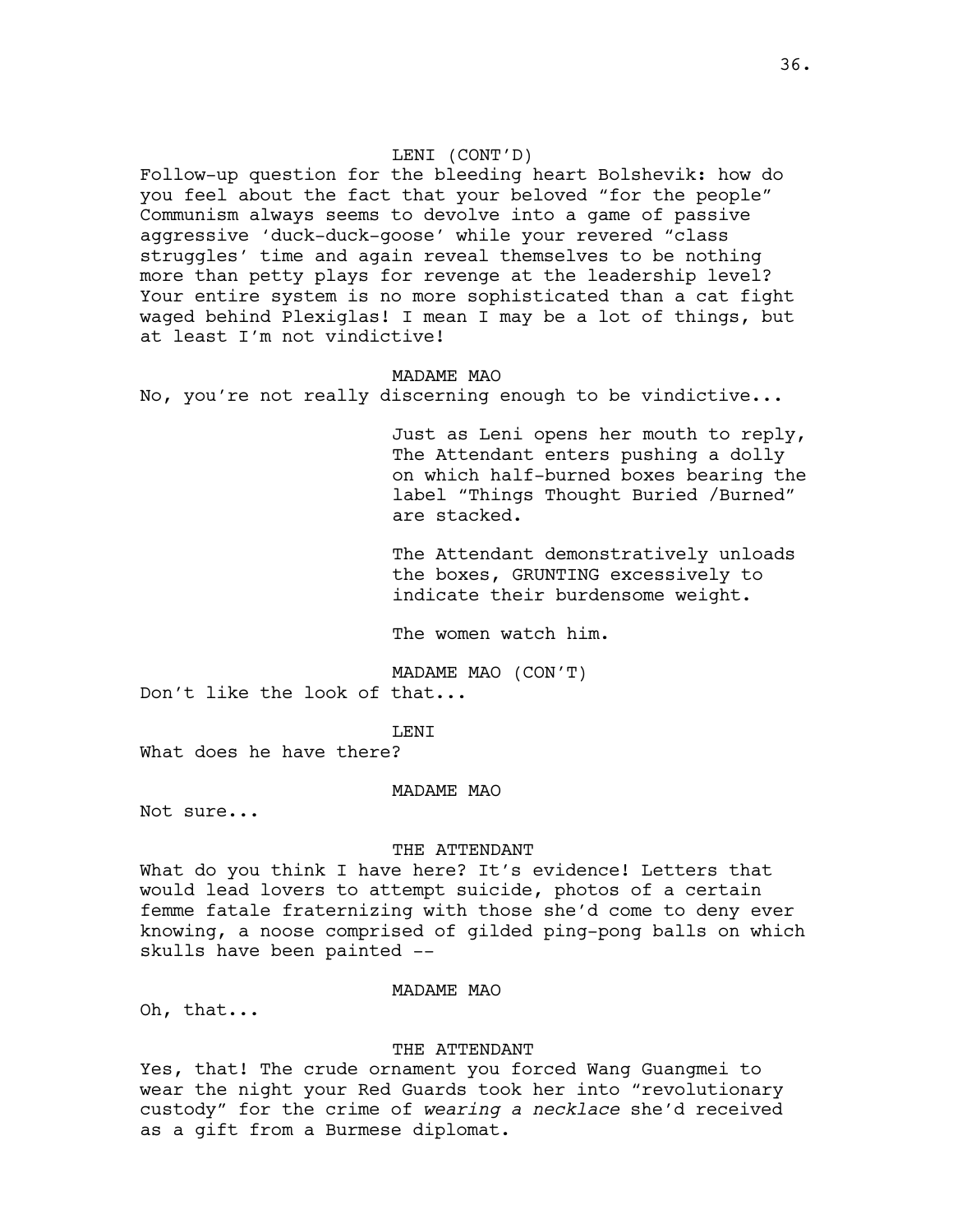That was the crime we nailed her on. She committed many more.

THE ATTENDANT

And do you recall the ruse you used to get Wang into custody?

Madame Mao glares at The Attendant.

THE ATTENDANT (CONT'D)

You coerced Wang's youngest daughter to call with fabricated news of a terrible accident involving her oldest daughter.

MADAME MAO

"Ruse. Coerced...Fabricated." Despite all we've been through, you're siding with Hitler's harlot here aren't you?

THE ATTENDANT I don't take sides, I simply follow orders.

LENI

Whose?

THE ATTENDANT

What?

T.F.NT Whose orders are you following?

MADAME MAO

Yes, good question!

THE ATTENDANT

(gesturing toward the audience) Society's. The People's.

Leni peers out at the audience.

LENI

You gesture toward a haunted hole.

THE ATTENDANT

The sky is not less blue because a blind man doesn't see it. Now if you'll excuse me, I've more boxes to retrieve.

The Attendant exits, SLAMMING the door.

MADAME MAO

Be afraid, Leni. Be very afraid.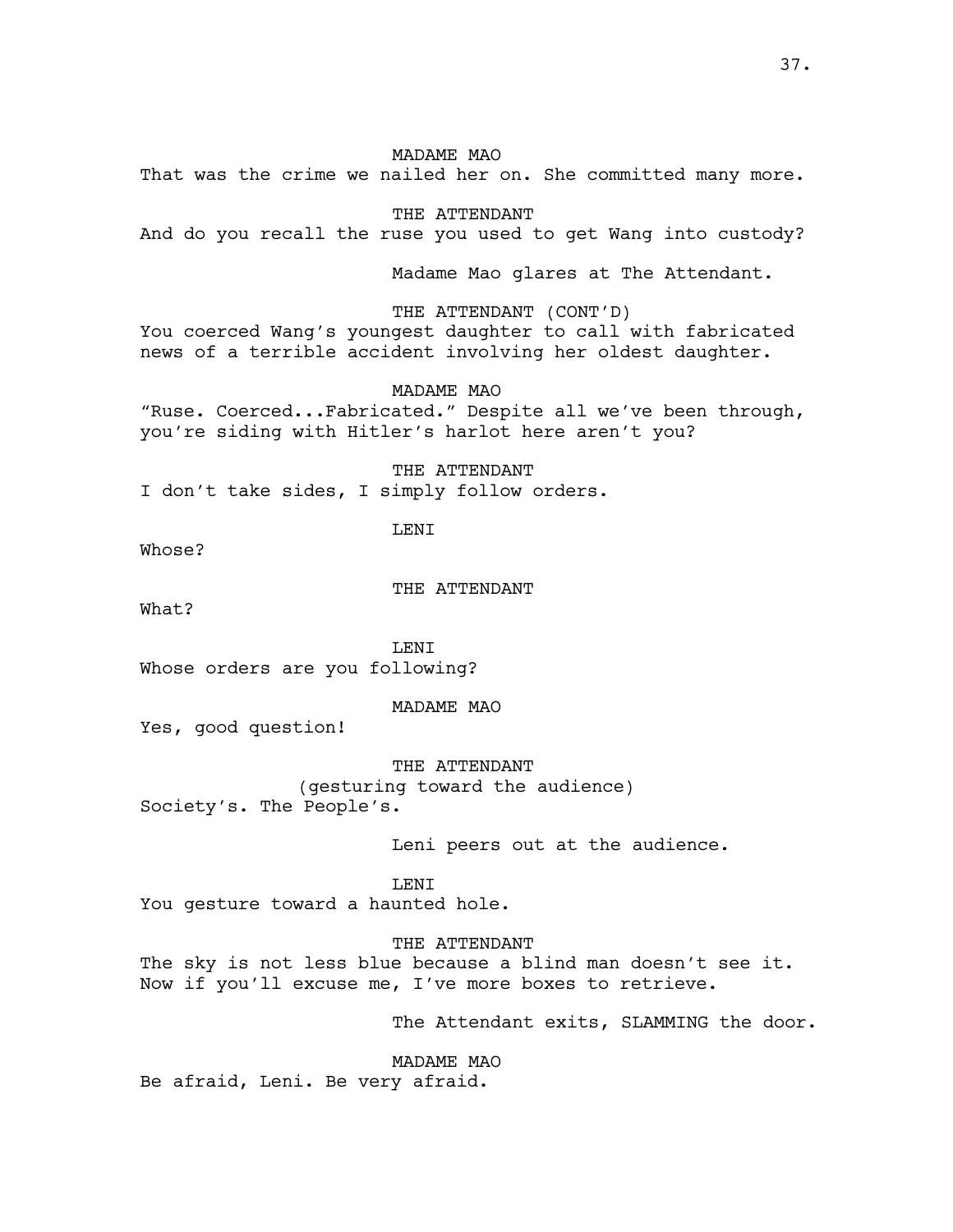LENI

Why should I be more afraid than you?

MADAME MAO

Because *your* ambitions wrought worldwide pain. Mine, not-somuch. Gilded ping-pong balls versus the Diary of Anne Frank.

# LENI

 $anne = 2!$ (beat; seething) I will have you know, my heart, this beating vessel right here...

(Leni realizes her heart no

longer beats as she's dead)

Well, it was beating... And I'll have you know that it beat *pink*, not black! And it -- not sinister ambition but my pink heart -- was the muscle that moved me to promote my passions and perceptions through art! My pink heart!

(pounding her chest:) Which used to be right here..! Right here...right...here!

MADAME MAO

(beat) So it seems that in your own way, you too are a Communist.

**LENT** 

No -- I'm apolitical, an artist!

MADAME MAO

But you're a feminist.

Leni looks at Madame Mao, certain she won't like where this is headed.

## MADAME MAO (CON'T)

Feminists are Communism defined; we say we'd sacrifice anything so that we might be looked upon as equals, then we're surprised when we're raped and left with nothing but an illbecoming workload & the stench of chivalry's rotting corpse.

LENI

That's not how it was for me.

# MADAME MAO

No?

**LENT** 

My talent offset any challenges my gender might have invited.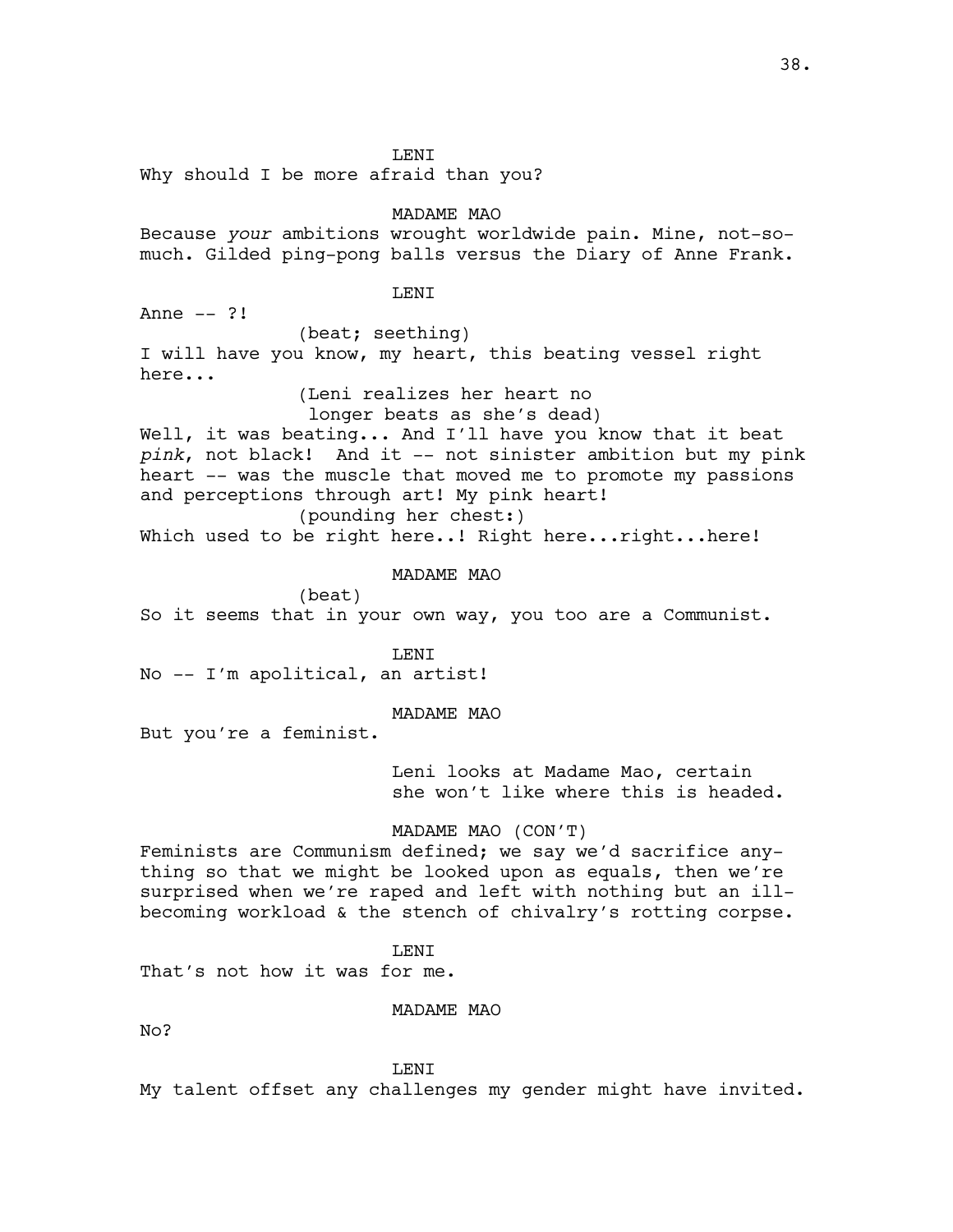Ah, without question you possessed a very special talent. But many of your critics, and I'll include Goebbels here, felt it was your feminine wiles, coupled with your uncanny ability to time a good crying fit, that earned you access to the immense resources that all but guaranteed your films about that orgy of machismo would be ground-breaking and therefore lead to additional opportunities. How do you answer to those charges?

## LENI

(dry) You lost me at 'orgy of machismo.'

#### MADAME MAO

I'm referring, of course, to National Socialism, with its pretentious uniforms, banners and medals, the garish parades and that spoiled sense of entitlement that seemed to always be screaming "Worship me! For I have a third limb growing between my legs and it is ready-set to defend my asshole!" That asshole's name being, obviously, Adolph Hitler.

# LENI

As if the Cultural Revolution didn't reek of pretension! You used *opera* for Christ's sake -- to polarize the masses and establish an ideological dictatorship for the sole purpose of getting back at those you felt had been mean to you!

### MADAME MAO

Now, now, that wasn't the *sole* purpose of our ideological dictatorship. It was a nice by-product, I'll admit, but as we've just discussed, the underlying intentions were far nobler than the results, just as you swear your intentions were when you first wrote to Hitler to tell him you'd liked his book, seen his last speech, been quite taken by his oratory style and simply *had* to meet him, even if it meant skipping out on a Hollywood sponsored press campaign that might put your acting career on a path comparable to Marlene Dietrich's -- you do recall taking this action, don't you?

#### LENI

...The press campaign for *S.O.S. Iceberg.*..Universal Pictures had invited me to travel to Greenland to promote the movie...

# MADAME MAO

Yes! And in lieu of traveling with the cast and crew to support the role you fought tooth and cooter to land, you chose to take your first meeting with your new idol, Adolph Hitler.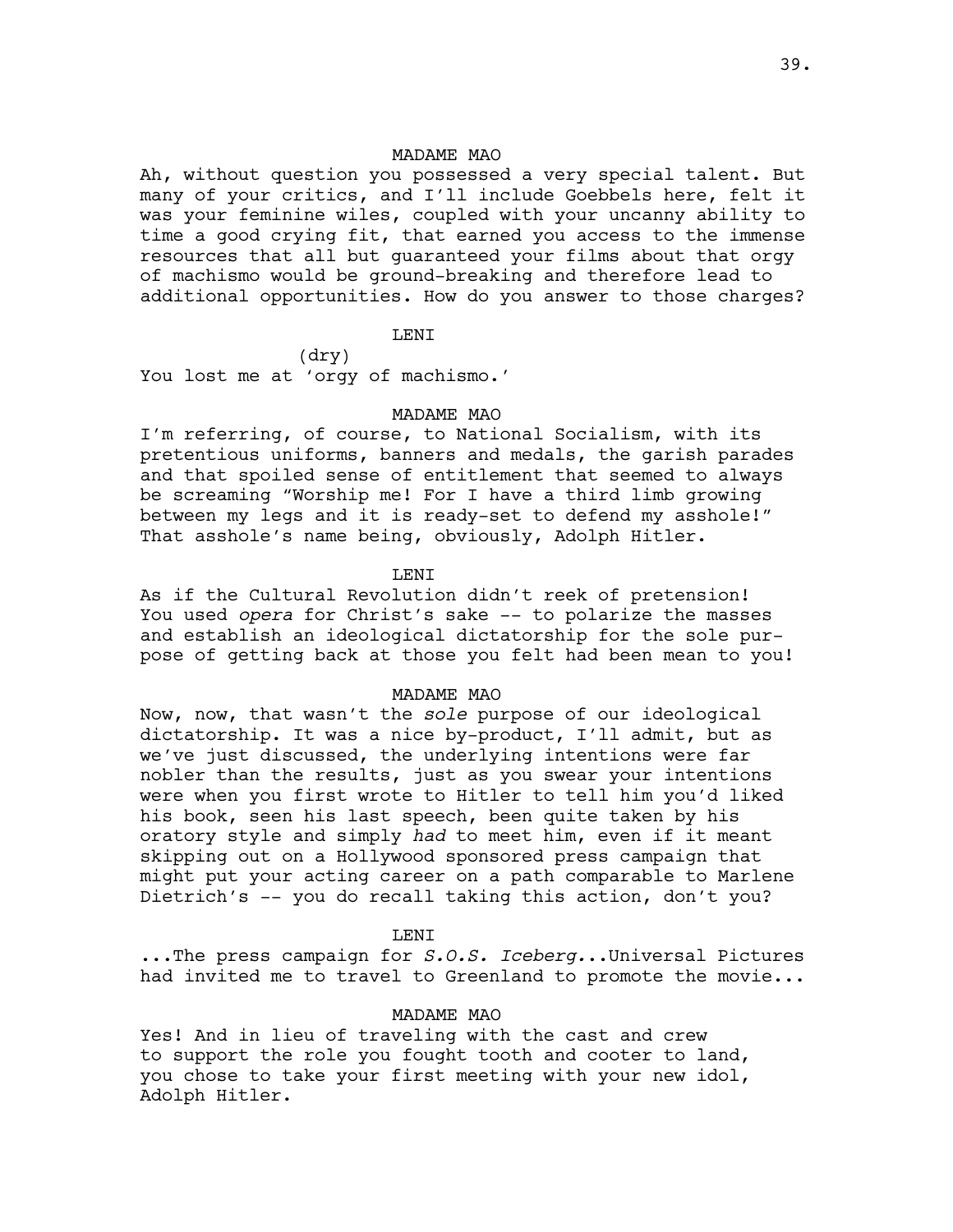## LENI

No, I went to Greenland -- !

## MADAME MAO

Right. But only *after* meeting with Hitler and only because he was able to arrange for you, and a suitcase sized bouquet of flowers, to fly to Hamburg on one of the Nazi Party's private planes. Do you really expect anyone to believe that those arrangements came about thanks to your talent and not as a result of hours of back & forth flattery and flirtation?

## **LENT**

(piecing together the memory) ...It was all so long ago.

### MADAME MAO

It was 1932.

LENI

I heard him speak at a rally on February 27th, of that year.

# MADAME MAO

Just a day after he'd become a German citizen.

# **LENT**

### (guilty/wistful)

He was...it was like being struck by lightening. I had an almost apocalyptic vision that I was never able to forget.

## MADAME MAO

Which is saying a lot, given all the other things it seems you *were* able to forget...

### LENI

## (indulging despite herself)

It felt as though the earth's surface were spreading out in front of me like a hemisphere that suddenly splits apart in the middle, spewing out an enormous jet of water, so powerful that it touched the sky and shook the earth...

# MADAME MAO

You make it sound so -- dirty.

#### LENI

I felt...paralyzed. I was so deeply affected that afterward I was unable to even hail a cab...

> We see Leni start to hail a cab, but end up *Heiling* an invisible Hitler.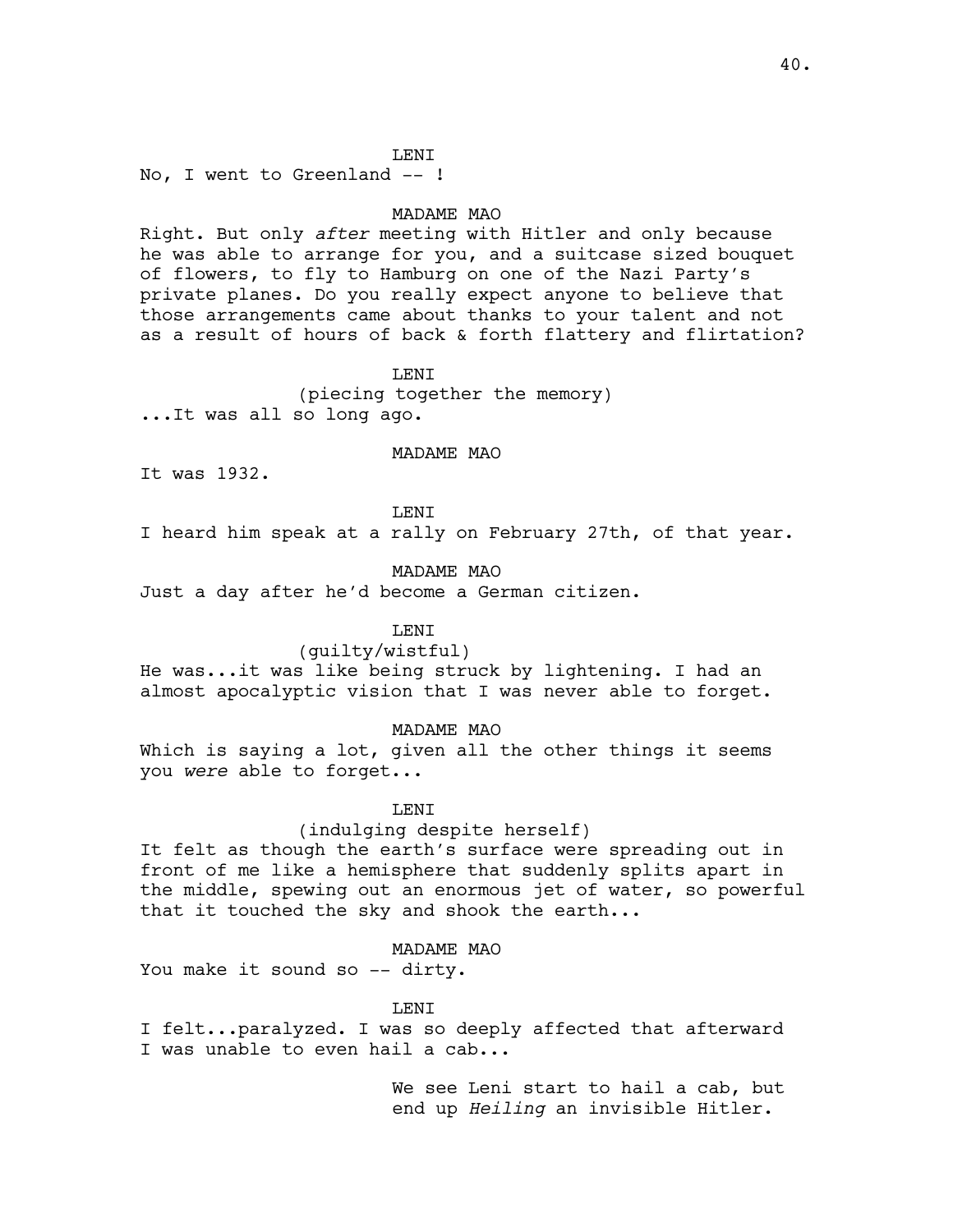...And what exactly did Hitler say that touched you so?

LENI

(gesturing, but at a loss) He...it was how he spoke, not what he said.

MADAME MAO

Ah, style without substance -- classic aphrodisiac.

LENI

No, you must understand -- it was like the power of a beautiful aria sung in a language that isn't your own.

MADAME MAO

But he spoke to you in your native German, Leni. And you'd read *Mein Kampf* so you must have had an inkling as to what he was on about.

**LENT** 

No, but I...I suppose I heard what I wanted to believe he was saying. I was idealistic and young...

MADAME MAO

You were also zealous and a mite bit anti-Semitic yourself.

Breaking from the beauty of the memory:

**LENT** 

That's not true! I had Jewish friends and --

MADAME MAO

Even a Jewish mother if we're to believe the --

**LENT** 

My mother most certainly was NOT Jewish!

# MADAME MAO

She was if you trace her lineage back to the woman who actually gave birth to her and not to the Aryan nanny who subsequently became your step-grandmother and whose name you chose to use in the "proof of descent" paperwork you submitted to the Reich's film office.

LENI

Just -- the point is I'm not anti-Semitic.

MADAME MAO

Well you're not *consistently* anti-Semitic.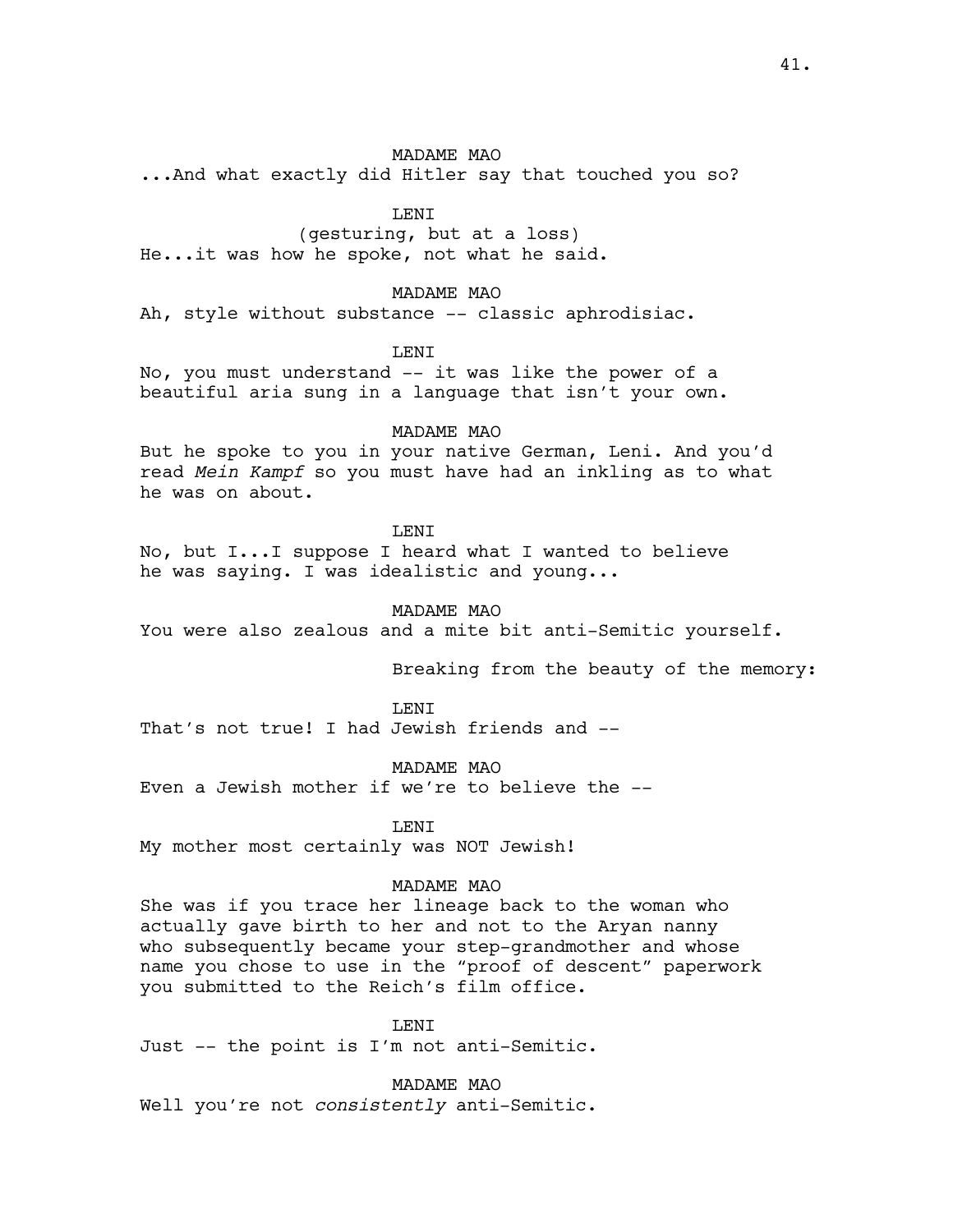# MADAME MAO (CONT'D)

But while one would need to grow additional fingers and toes in order to point to all the Jewish lovers and collaborators peppering your past, when it came to giving credit to those Jewish individuals - to people like Harry Sokal or Bela Balazs for example - one certainly wouldn't consider you *pro*-Semitic.

### LENI

Look --

### MADAME MAO

I mean you wrote to your good friend Julius Streicher, publisher of the hate-rag *Der Stürmer* and one of Germany's most outspoken anti-Semites, asking for his assistance in handling the -- your words here: "Jew Bela Balazs." And why? Because it wasn't enough for you to simply strip Balazs of his credit on *The Blue Light*, you also felt it necessary he be stripped of any chance of getting paid.

> Leni is quiet for a moment as she works to process an excuse. Finally:

## LENI

I simply had no money to pay Bela. I had mortgaged my own apartment to fund the project and we made nothing back --

### MADAME MAO

But why involve Streicher in the matter? And why omit Balazs and Sokal from the credits? It would seem the least you could do for two men who did you such favors. Did not Balazs film every scene in which you, the star of the movie, appear?

> Again Leni struggles to arrive at an explanation. After a beat:

### LENI

It was very complicated. You weren't there, so you couldn't possibly know.

## MADAME MAO

You think I don't know from complicated? I lived with donkeys and survived on only string beans during the North Shaanxi campaign of '47 & 48!

Leni can only blink at this.

# LENI

That's...it's not the same.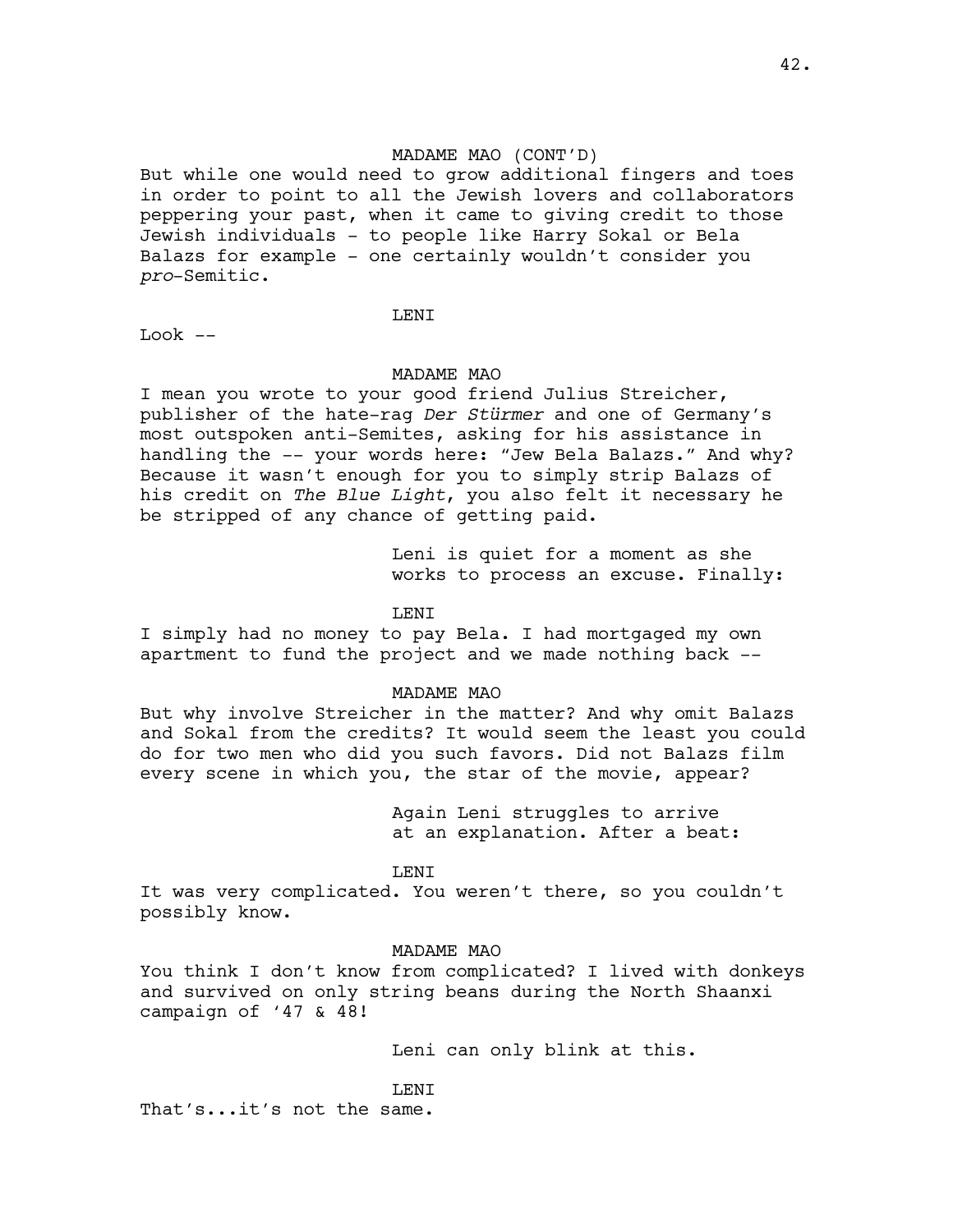But is it so very different? It would seem we both felt saddled in by asses while a larger struggle loomed that required all manner of hard-to-swallow sacrifice... That's what I'm hearing at any rate.

# LENI

(quietly, almost to herself) Great poverty followed by great power perverted everything...

### MADAME MAO

Yes, those who have hungered most do have a tendency to gorge when at last they're invited to brunch. Ooh! Another proverb!

She jots the proverb in her book.

# LENI

...My memories from that time are hazy, filtered...I just... One morning I awoke to find I had lost many friends and that one of these friends -- a man who had been so kind to me - was the same man the rest of the world regard would come to view as being worse than all serial killers combined -- I mean worse then even Stalin. Everything ended up upside down. (beat; as if just realizing)

Even the swastika, a symbol which represented life & luck for 3000 years, was suddenly blighted beyond recognition.

# MADAME MAO

You and Hitler did make sauvastika of the swastika, there's no denying that. Just like R.J Reynolds with that poor "Old Joe" Camel... To think an ad agency would take a creature known for its ability to survive long periods without access to water and turn it into a caricature we'd come to associate with emphysema -- remarkable really: the power of branding.

LENI

You're rubbing things in. I don't like that.

## MADAME MAO

Not true! I am in fact commending you on your ability to generate logo-recognition. You mustn't be so sensitive, Len. It won't earn you points in a place like this, where *everyone*  has some sort of cross-shaped object to bare.

**LENT** What nobody seems to appreciate is that the whole... (a vague gesture; then:) *mess* was all Goebbels' fault.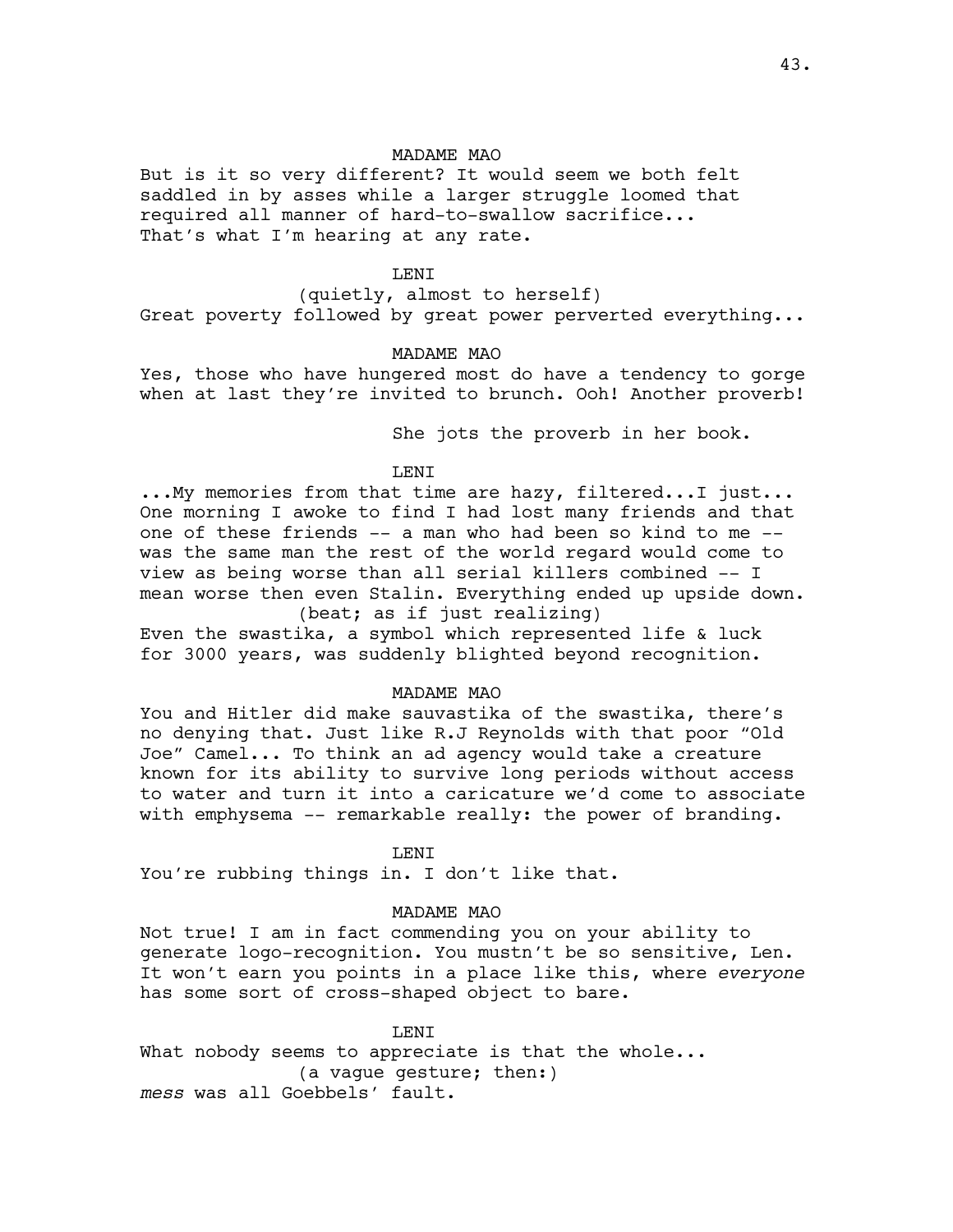You don't say -- in what way?

## LENI (CON'T)

Well it was Goebbels who initiated Kristallnacht. He lied to Adolph and frightened him into thinking that Hershel Gryszpan's shooting of Ernst vom Rath in Paris was part of a *chain* of violence that was hitting even German cities -- but there was no chain of violence! It was a tiny little singular incident.

### MADAME MAO

The catalyst of which was the expulsion of 5000 Polish Jews, including young Hershel's parents, to an isolated area on the German/Polish border where they were left to die --

LENI

(with a dismissive gesture) I don't know the details. Only that it was a one-time thing.

### MADAME MAO

Ah, and no doubt had Hitler realized this, the world would have seen his inner Yid-o-phile emerge to start a fan club.

## LENI

### (ignoring Madame Mao)

Do you know whose idea it was to burn the first books? *Goebbels*. He was also the mastermind behind the yellow stars the Jews were forced to wear. Goebbels, not Hitler! That man even lied about his club foot, telling people it was a war-injury -- well, let's be clear: the bastard never even served in the military! He was lucky he wasn't exterminated alongside the other "gimps" at Mauthausen!

### MADAME MAO

If only he'd made it as the romantic novelist and playwright he aspired to be, eh? Had his '*Gone With The Wind*-ish' novel '*Kolberg'* seen the light of day, you might have dodged this place. One can only hope the publishers & producers of the world have taken heed...

LENI

You joke, but Goebbels' stated mission was to exploit the base instincts of the German people, to play upon their fears and insecurities, to prod them to embrace racism, class envy, xenophobia. He didn't care if propaganda was intelligent, he only cared that it was successful.

### MADAME MAO

While you hoped to make propaganda what? Enlightening?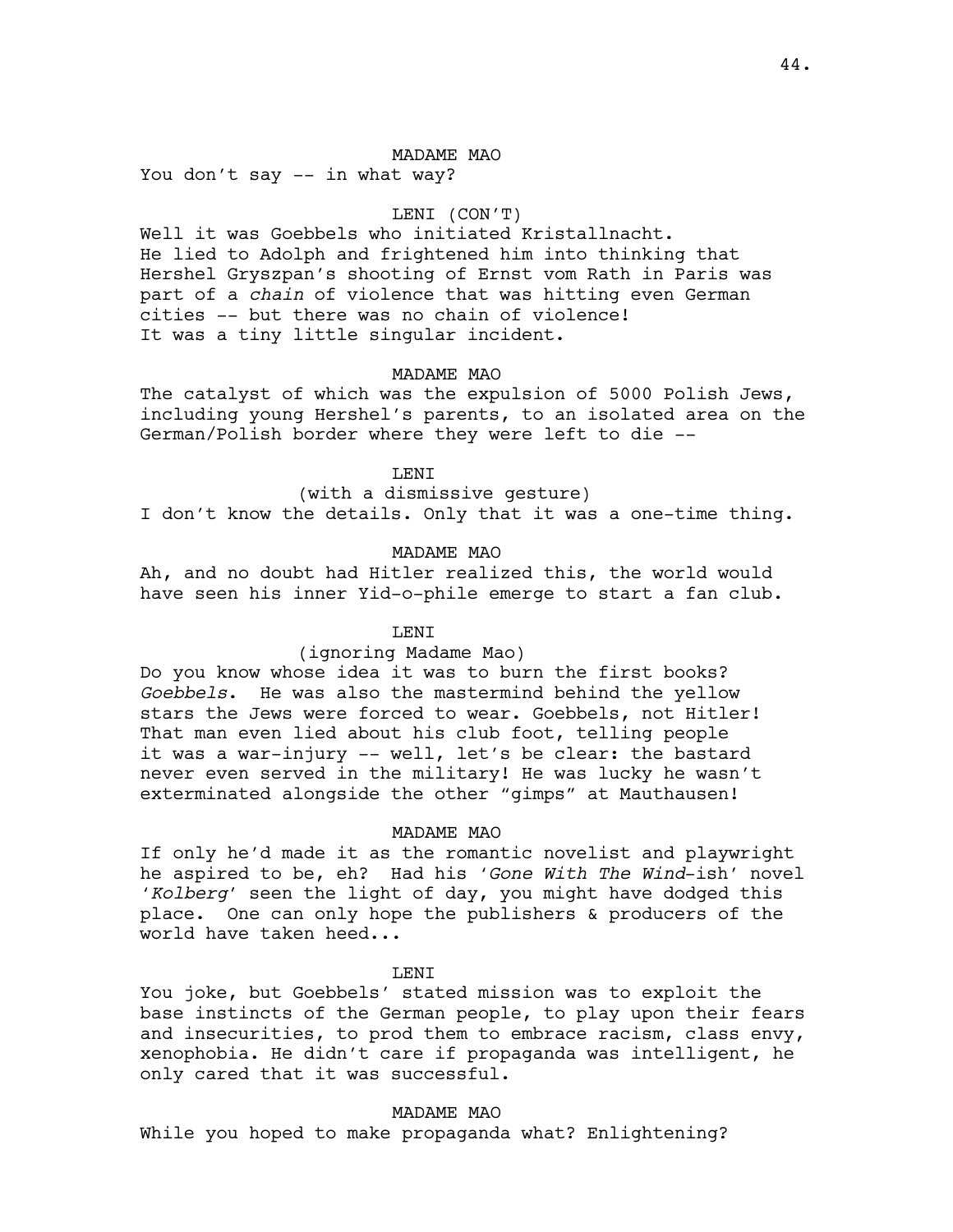*I* was not involved in generating propaganda! (beat; off Madame Mao's look) ...Or, if I was, I wasn't aware of it.

## MADAME MAO

Not even in the editing room? When you cut your shots so as to suggest that Hitler was Germany's answer to Batman?

#### LENI

But that's what I'm saying: I merely filmed what Goebbels created! The banners, the "Heil, Hitlers!," the masses marching -- all of those elements were created by Goebbels! And I was as seduced as anyone into believing them to be a vision of truth!

## MADAME MAO

I see.

LENI

...Do you?

### MADAME MAO

Yes. And you're certainly not going to hear me defending Herr Goebbels -- by all accounts he would seem a royal ass. But honestly Leni, pointing fingers at all the other bad guys with whom you frequently dined -- particularly when the majority of them would be executed for crimes against humanity... Do you begin to see how it gums up the works? It's probably better you simply embrace the fact that when compared to Hitler, the Nazi everyone's heard of, you come out smelling like Mother Teresa after a bath. You've got that going for you! That, *and* the fact that the purest of aesthetes continue to consider you a genius despite your myopia. Make it about bright sides, Leni. Bright sides!

#### LENI

But if records are ever to be set straight --!

## MADAME MAO

(with a laugh)

Who would turn to *us* in hopes of setting things straight?

## LENI

(indicating Mao's journal) But, then why do you -- with your notes?

MADAME MAO

For posterity, not redemption.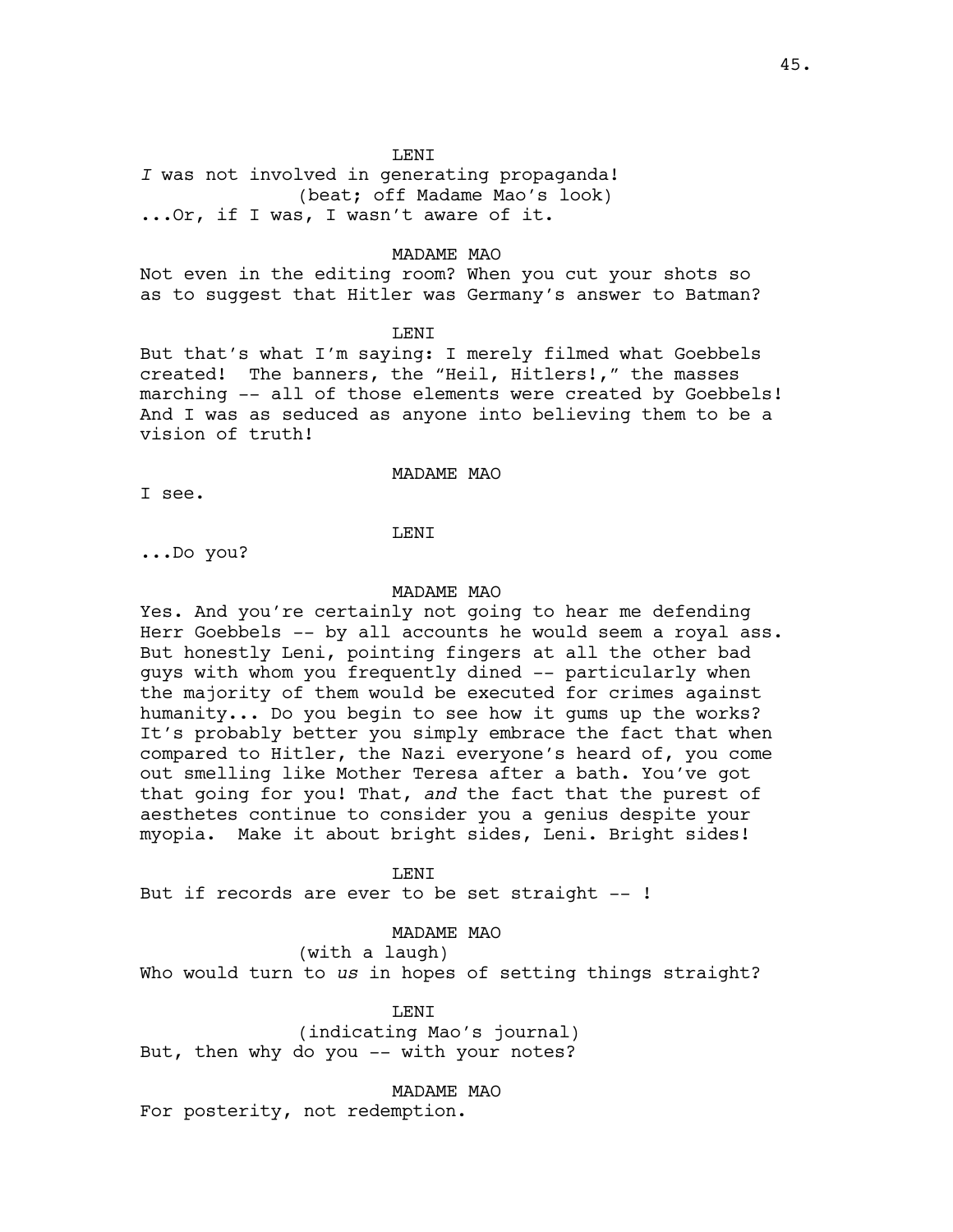## **LENT**

But I've already paid! God, why can't people move past the mistakes -- the naive missteps? So I backed the wrong horse! I wanted someone to be what I mistakenly thought they were! And I wasn't the only one -- all of Germany erred in that direction.

### MADAME MAO

Except for the Jews, of course. And the gypsies, communists, socialists, handicapped and otherwise "impure."

#### **LENT**

But that wasn't made clear to me then -- does no one see that? As you said: the end wasn't written at the beginning! I was presented with an opportunity, a menu of options if you will, and I had to eat something or starve.

## MADAME MAO

So you chose the vegetarian course, failing to grasp that an absence of meat doesn't necessarily portend the absence of blood. Or bones. Or blankets comprised of human hair.

## LENI

Oh, go on and judge! But if I was bad, you were no better. You denied your every Communist affiliation whenever it served you, selling out anyone who got in the way of your desperate quest for a compliment. Pouting your way from the cave floor to the hammock and doltishly expecting your "comrades" to celebrate the ascension -- yet somehow you've the nerve to call *me* a hypocrite. Unbelievable!

### MADAME MAO

I'm not calling you a hypocrite, Len, I'm calling you a liar. Though I'll admit you've got me nearly convinced you were lying to yourself as much as to any one else and perhaps that defense will come in handy...

## LENI

I truly did think I was doing the right thing at the time, based on the information I had and was compelled to believe. And people all over the world are doing the same thing this very second -- choosing sides in one way or another: Black or white, red or blue...

MADAME MAO Left or right, revolution or coup...

LENI

Exactly.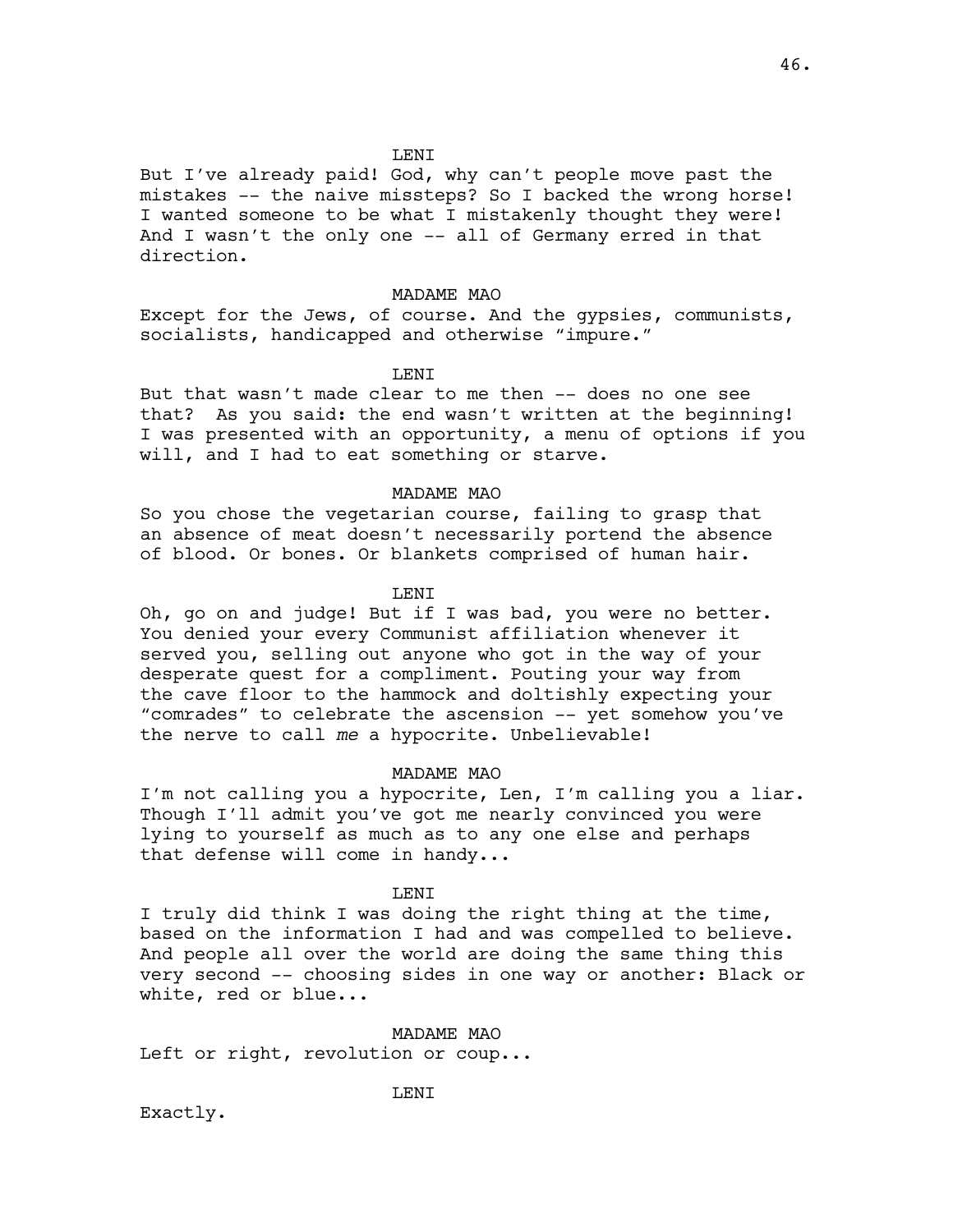Kiss and seethe, duck and weave --

LENI

Come again?

# MADAME MAO

You know "neither & both," for those times when taking a side is just too much of a damn bother.

LENI

The bottom line is it isn't fair that I be held responsible for the acts of a person and party I merely captured on film.

### MADAME MAO

Just as it isn't fair that I be held accountable for the crimes of a system I didn't invent, but merely sought to serve to the best of my abilities.

**LENT** 

Exactly. So now can we please put our differences aside and look instead to what little we hold in common?

Madame Mao nods and opens her red book.

### MADAME MAO

(reading:)

Misplaced children, Ibsen & pink hearts which no longer beat  $--$  and  $I'11$  add:

(as she writes:)

'a delusional belief in the theory that life is fair..."

Beat.

LENI

...I was referring to the fact we each were merely a product of our times, not evil, but in fact too innocent.

# MADAME MAO

Victims!

### LENI

...What?

# MADAME MAO

We were *victims* of our times. Victims who had the audacity to make soursap soup from the soursaps... the only fruit we ever knew...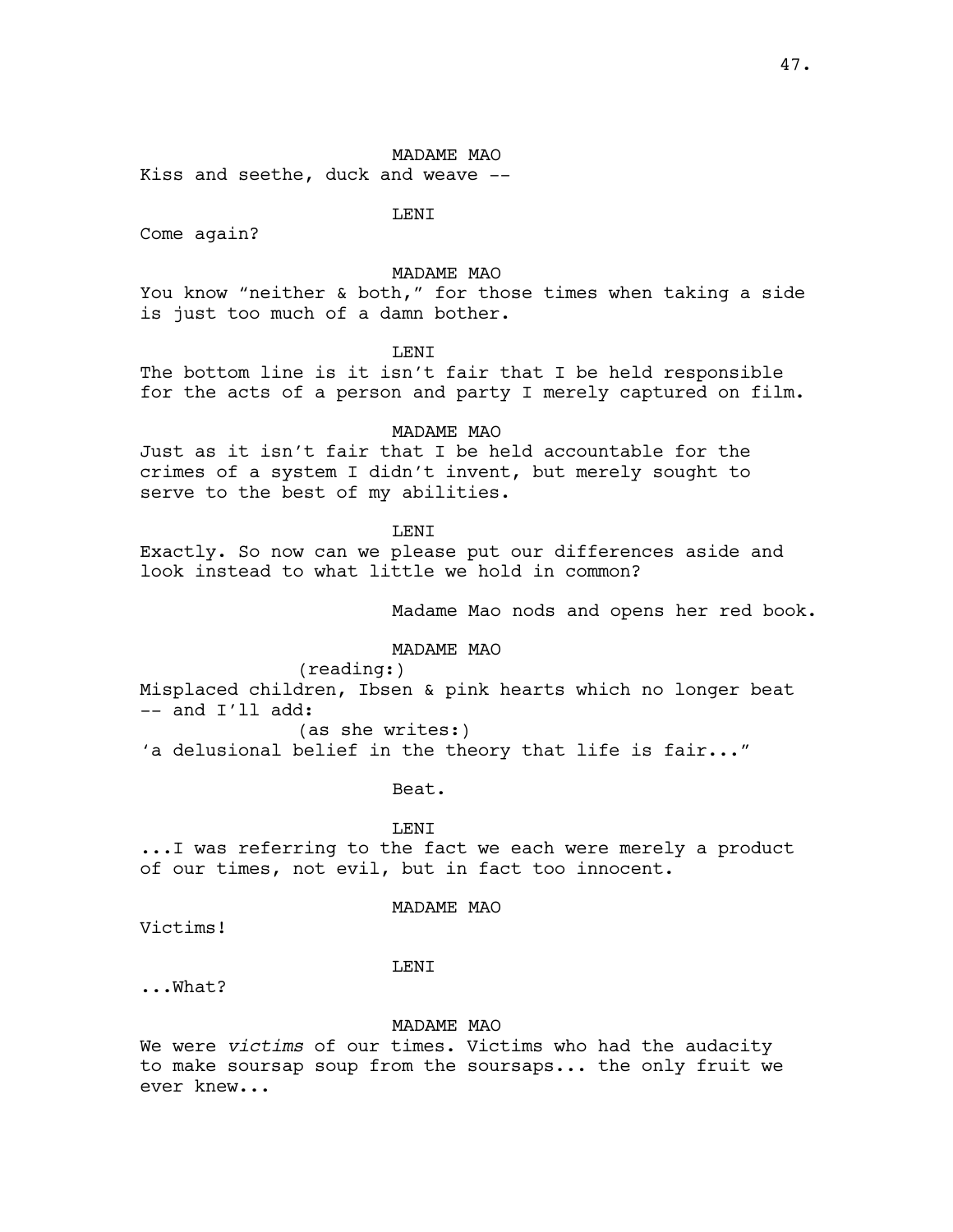# **LENT**

Yes, fine. And just as a journalist can't be held responsible for the era into which they were born, we shouldn't be held accountable for --

## MADAME MAO

-- but you weren't a journalist, were you?

## **LENT**

I was a kind of a journalist, documenting speeches, events --

## MADAME MAO

Ah, o.k. That means I was a kind of journalist as well, documenting in my work, my operas, lectures and so forth, an ideal I firmly believed would bring greatness to China. Thank you for that -- I better understand myself now.

Beat.

**LENT** 

You're roping me in again, aren't you? Hoping to play me the fool by drawing a line between journalists and...what?

#### MADAME MAO

Artists. I thought you were an artist.

LENI

I was  $--$  I am.

# MADAME MAO

So then was The Fuhrur your subject or your muse?

## LENI

I - I was commissioned to cover an event in my particular style, nothing more.

### MADAME MAO

With only one directing credit to your name and after writing the equivalent of a love letter to a man whose favorite film was one in which you danced topless on a beach.

# LENI

(exposed)

...You seem to know so much about me.

MADAME MAO

I've taken to studying the very funny and the very sad.

LENI

...I was commissioned by the man to cover an event. I was...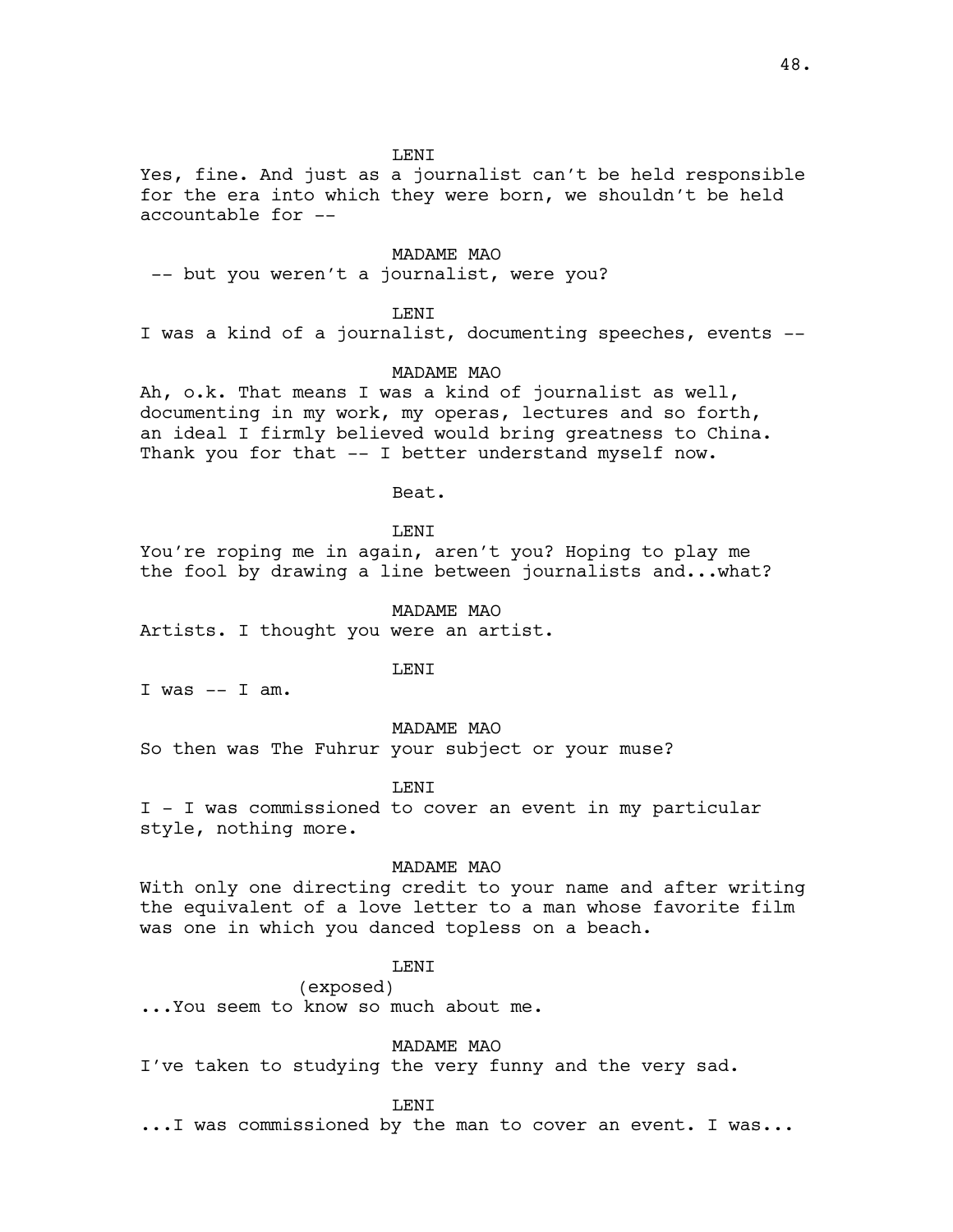Young and idealistic?

LENI

Yes.

# MADAME MAO

Me, too. And also like you I was an artist. But I fear there are those who would mark a distinction between being a journalist, who records and reflects back a true picture of a person & place in time, and doing what we did. Artists' eyes, ears and agendas are different...

LENI

Of course they are, but --

## MADAME MAO

-- Monet couldn't see and we're left with impressionism; Beethoven couldn't hear and we're left with the Ninth Symphony; Goebbels couldn't write and Hitler couldn't draw and so we end up with the holocaust --

LENI

That's not entirely...

### MADAME MAO

-- You couldn't separate the fairy tale from the fanaticism and the result there is *Triumph of the Will* and *Olympia*.

# LENI

Now hold on --

### MADAME MAO

You see we artists focus our lenses on that which inspires us, but sadly that doesn't mean our focus is always aimed in the direction that's most charitable or humane, and certainly it's no guarantee that we understand the whole picture - quite the contrary, in fact...

(beat; noticing Leni's silence) Oh - do feel free to disagree with me.

Leni offers a scowl and a glare.

MADAME MAO (CON'T)

You're newer to this. I understand. Just a few years ago you were carousing with Sigfreid and Roy and all those attractive Nuba tribesmen...A study in contrasts, that, by the by... The former so black and manly, the latter so white and...

Madame Mao gestures vaguely...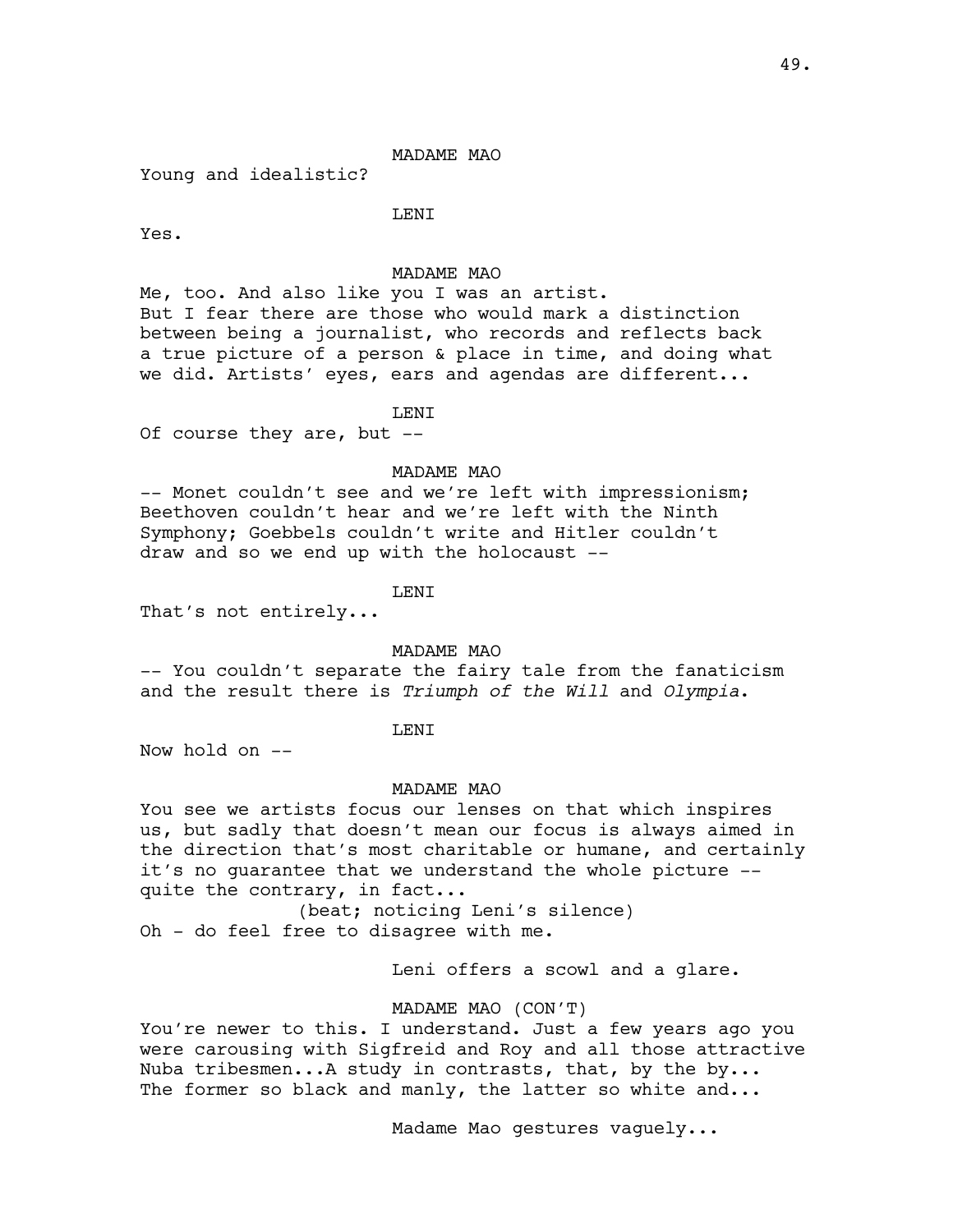LENI

This place must have a name...

MADAME MAO

If it does, I don't know it... Shall we name it?

Madame Mao waits for an answer that never comes.

MADAME MAO (CON'T)

We can call it something German if you like. Though I confess I know more Russian than German... How about... Belzec? That's a nice German name from your hey day.

Leni turns to Madame Mao.

MADAME MAO (CON'T) You prefer Grafeneck? Or Auschwitz?

LENI

Fuck. Off.

## MADAME MAO

Oh. That's another thing to know about this place: you don't get to be offended. You have to reel in that sense of guilt that you should have maybe asked a few more questions before choosing to artistically extol the virtues of a man who was at work exterminating 7 million as you doodled on your story boards.

LENI

Are you - ! Under your watch 30 million died in a preventable famine! That's three times the number killed in the camps!

### MADAME MAO

No. Under *my husband's watch* 30 million died in a preventable famine. You must remember: I wasn't allowed to participate in politics in any kind of meaningful way until 1966.

**LENT** 

Still, you were closer to Chairman Mao than I ever was to Hitler -- you married and served the monster for decades!

### MADAME MAO

Your argument presumes that marriage equates to two people always acting the role of soulmates and confidants -- another beautiful, but false fairy tale I fear, and one I'd think your own hapless hitching to Peter would have dispelled.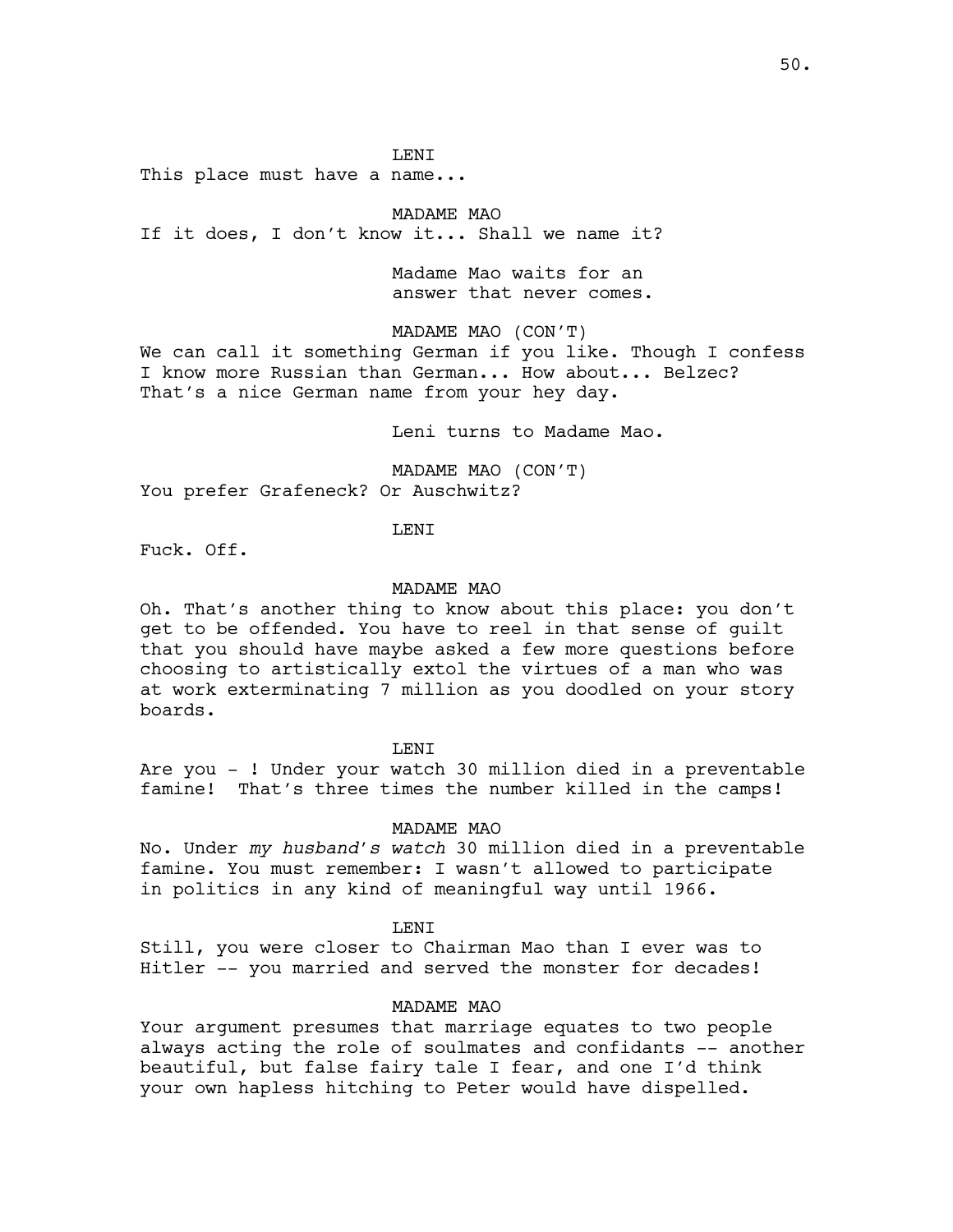# **LENT**

But -- ! During the Cultural Revolution *you* used to *insist* that spouses be punished alongside their significant others! How is it you're always the exception to your own rules?!

## MADAME MAO

Well I'll tell you how: because I barely saw my husband toward the end of the 1950's, which is when that famine and the not-so-Great Leap Forward occurred. I was in and out of Russian hospitals, battling high blood pressure, depression, liver infections, something else, and cervical cancer. And all that while my beloved "hubby" was sleeping with another actress, Yu Shan -- who happened to also be my former sister-in-law. In conclusion, you may bandy your blame all you wish, but it's simply inaccurate to credit me with any part in the passing of those peasants; Yu Shan is the one I would target in that particular matter.

LENI

Well I, too, was elsewhere when all the Nazi atrocities occurred! I didn't even see photos of the camps until after the war and when I did, I was aghast, horrified -- I mean I had to hide my face in my hands!

# MADAME MAO

Gee, it hit you that hard?

LENI

Yes! As I said to my interrogators: I could have cried when I heard the dreadful things that happened! I couldn't grasp how any of the people who shared Hitler's political ideas had the courage to go on living -- for *I* would have committed suicide had I felt I shared any responsibility for those crimes!

> Madame Mao is silent, transfixed by Leni's lack of self-awareness.

Beat.

LENI

What?

### MADAME MAO

Nothing, Leni. Nothing...

LENI

No you're thinking something -- what are you thinking?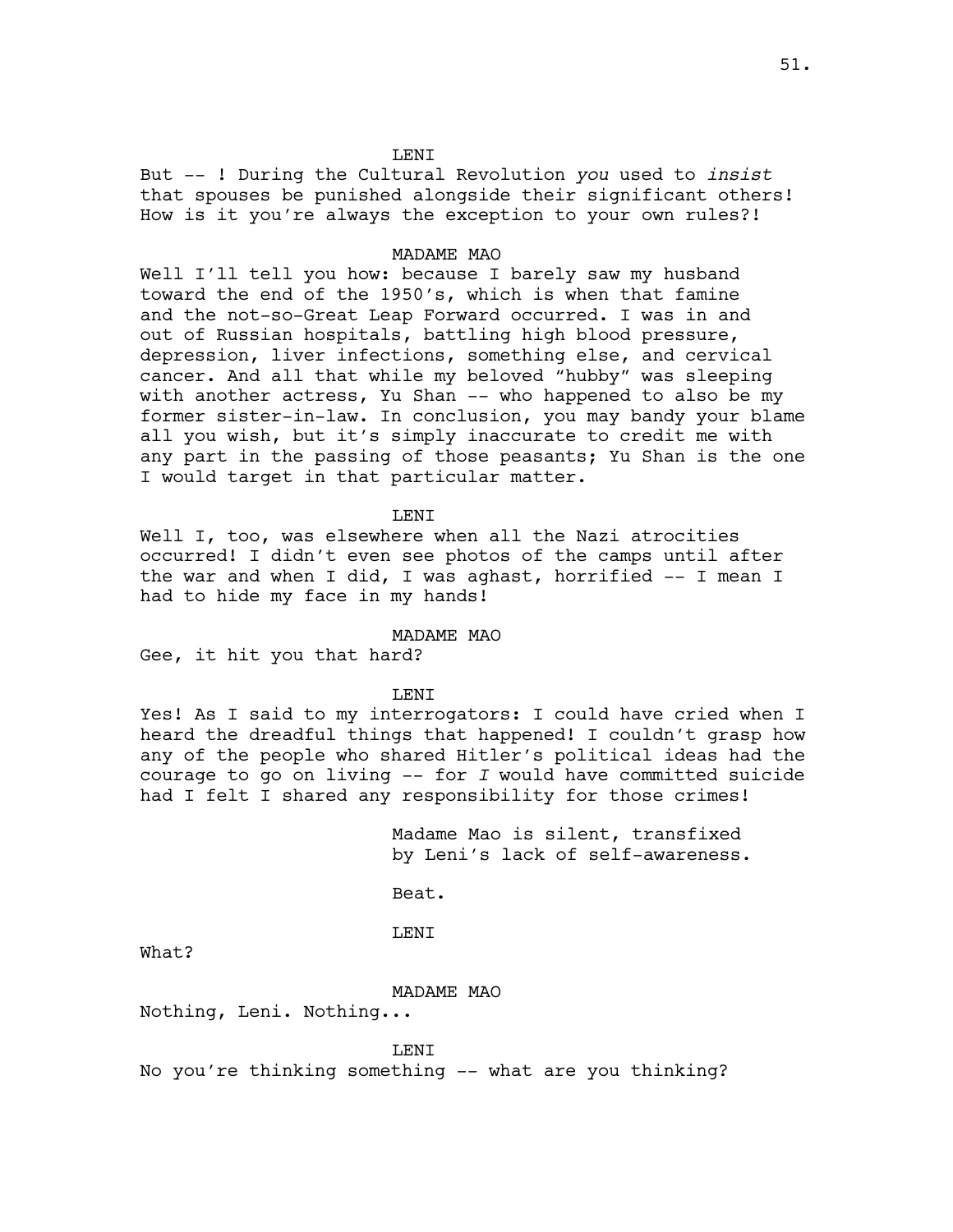52.

# MADAME MAO

It's just... *Mein Kampf*, Len -- does not that little book, which we've established you not only read, but recommended to friends, begin with its author declaring his intention "to destroy the foul legends dished up by the Jewish Press"?

## LENI

Well, yes -- but the fact is the Jewish Press *were* awful and did need to be taken down a notch or two -- !

> Madame Mao smirks and jots a note down in her journal.

# LENI (CON'T)

(catching herself & clarifying) -- Which is not to say that they deserved to be qassed or...

Write that down, too! I'm not saying anyone deserved to die.

Madame Mao demonstratively adds Leni's addendum.

# MADAME MAO

# (as she's writing)

And, correct me if I'm wrong, but doesn't it go on to say: "If the Jew is victorious over the other peoples of the world, his crown will be the funeral wreath of humanity"?

## **LENT**

...I -- I can't recall.

### MADAME MAO

Mmm. It is kind of a vague throw-away line, isn't it? Comes across as filler Hitler tossed in there so he could open the next chapter on a clean page... Oh! But I've got one you're sure to know -- remember the bit that goes: "Culturally, the Jew contaminates art, literature, the theater, makes a mockery of natural feeling, overthrows all concepts of beauty and sublimity, of the noble and the good..." Surely you recall that sentence -- in it your future patron speaks his mind on beauty and art!

# **LENT**

## (snapping)

Look, it's not like I had the damn thing memorized! I skimmed it once on a train is all.

# MADAME MAO

I see.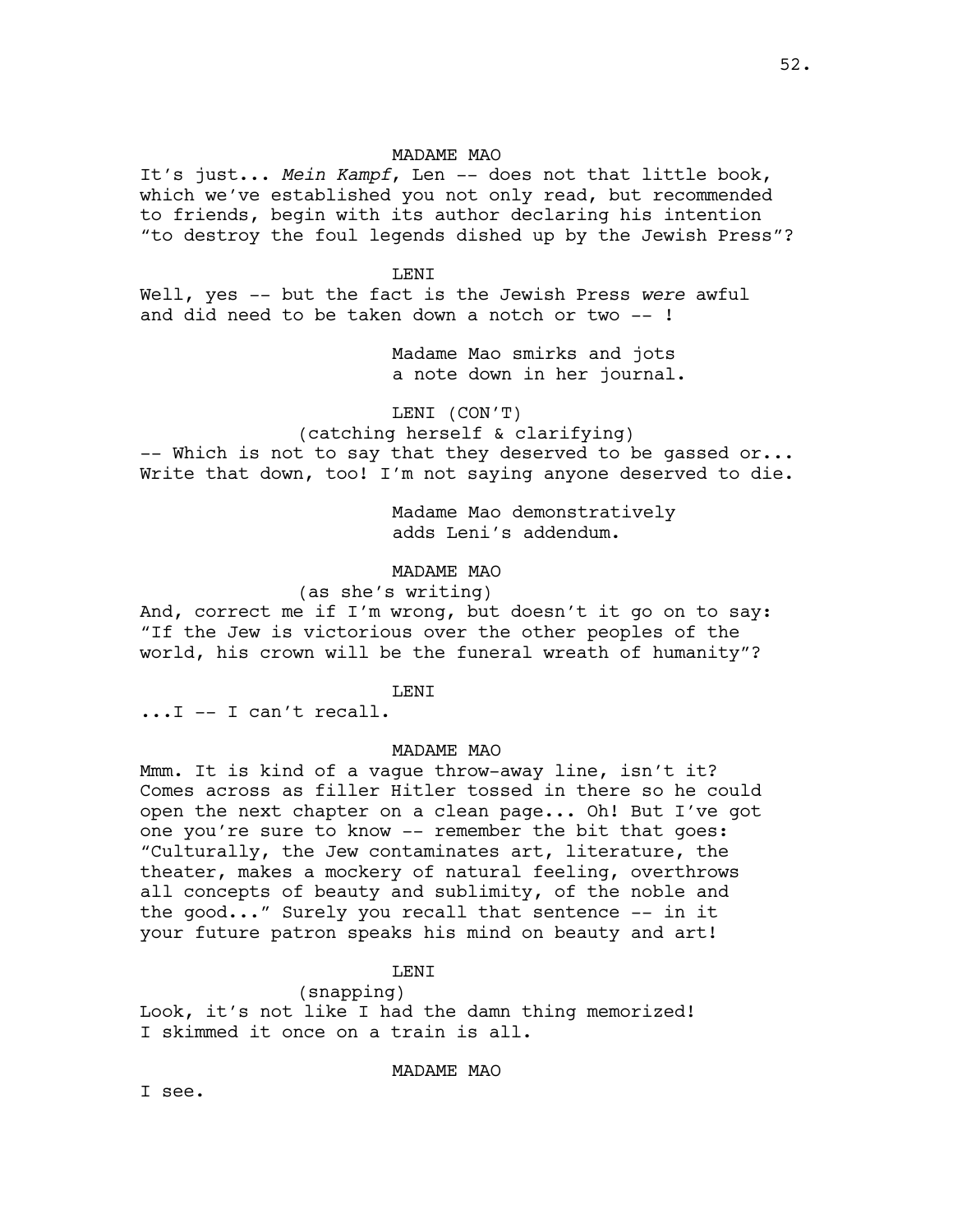# MADAME MAO (CONT'D)

But just so we can confirm that you're not suffering from Alzheimer's, did you happen to catch the Nazi-studded world premiere of a film called *Triumph of the Will* in Berlin?

## LENI

It was *my* premiere!

# MADAME MAO

Oh, that's right. So if you had to name the protagonist -- ?

## **LENT**

Oh for Christ's -- ! In the name of your husband and his brand of Communism you empowered children to beat their teachers to death for suspected "bourgeoisie tendencies" -- whatever that means -- was that not far worse then anything I ever did in filming a political rally?

## MADAME MAO

(shrugging) ...I don't know. Was it?

LENI

You are a weasel, you know that? You start us down a path of similarities over which we might commiserate and then you draw fictitious distinctions in an attempt to implicate me while spritzing yourself to smell like a rose!

## MADAME MAO

## (nodding in agreement)

Mmm. The best leaders alternate kindness with violence. Psychologically it's a very good thing to do. The kindness, you see, draws people in, the violence scares them into staying, and the inconsistency keeps people intrigued and guessing. Have you not read the 36 Chaos Stratagems?

> Leni's seething silence provides the answer.

## MADAME MAO (CON'T)

"Hide a knife behind a smile", "point at the mulberry tree while cursing the locust tree", "borrow a corpse to resurrect the soul", "feign madness but retain your balance", "make a sound in the east, then strike in the west" -- the list goes on... I think you'd find it a far superior read to *Mein Kampf* -- in fact, the Allies used its tenets to get the better of your guys at Normandy, so if proof be found in pudding...

(beat; off Leni's angry look)

T<sub>i</sub>en?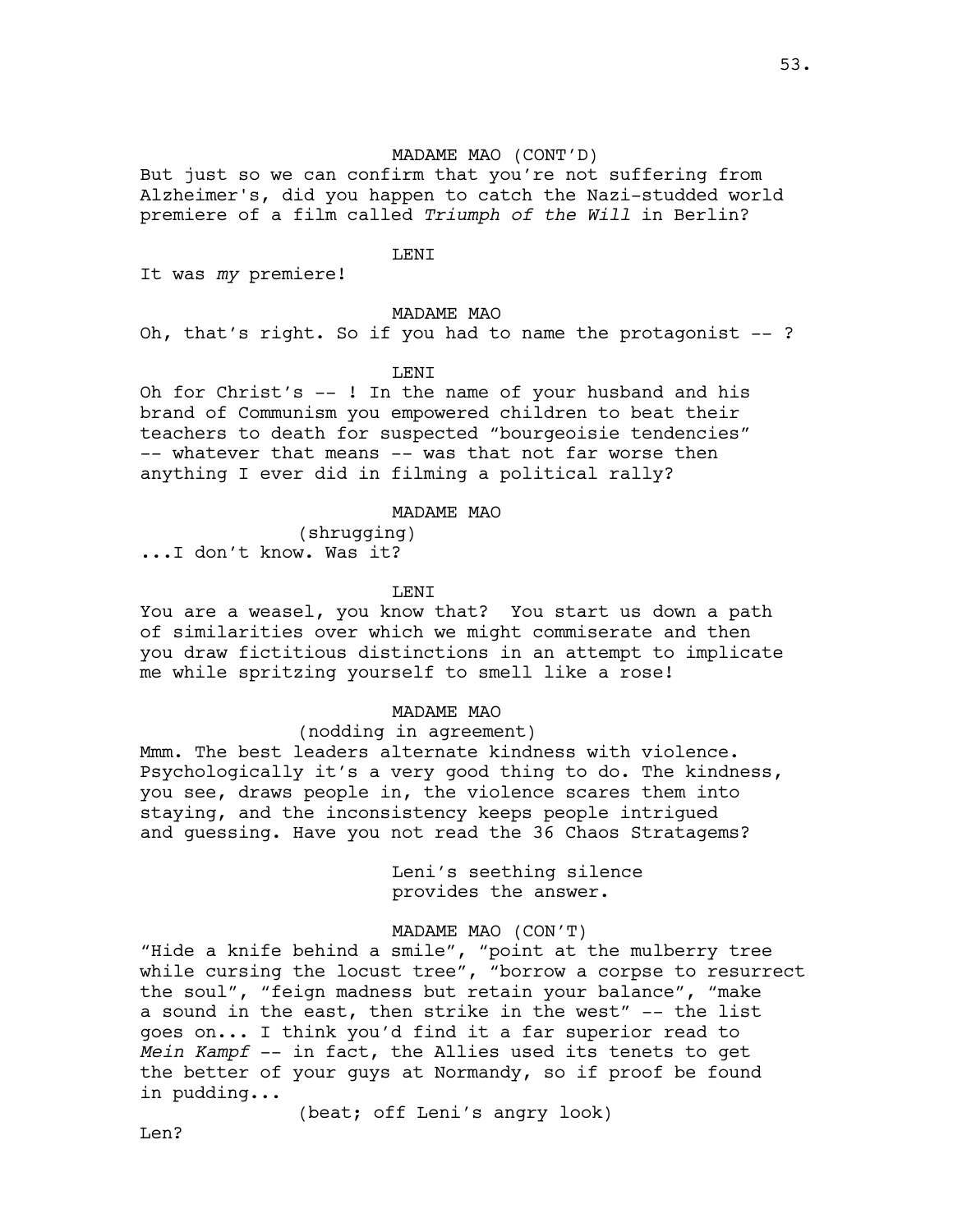I have nothing more to say to you. To anyone.

MADAME MAO

Ah, very good then. Just nod if you'd like some more tea.

# LENI

(fuming)

You're nothing more than a failed artist. At least I can look back to a distinguished career as a dancer, actress, and renowned director prior to my involvement with Hitler!

# MADAME MAO

-- Ooop - another lie: you said you'd nothing more to say!

LENI

What can you point to? A couple suicidal boyfriends and a slew of colleagues who'd never work with you twice! When you couldn't maintain the level of attention and creative satisfaction you craved, when you couldn't make it happen on the stage, you turned to politics -- and the sick character you chose to play ended up destroying far more lives than I could ever be accused of!

## MADAME MAO

(spooky)

Makes ya wonder where those ghosts all go, doesn't it?

### LENI

Oh stop.

## MADAME MAO

No, really -- do you suppose they all get to go to Heaven? Because it just doesn't seem right to me that all who lost their lives under Stalin, Pol Pot, your darling Fürer, my Mr. Mao and so on, be cast inevitably as angels. I mean are we truly to believe there were no ass-holes killed in the myriad famines, holocausts, genocides & other blights that make up the history of the world? That there was not a single concentration camp victim about whom one might say "oh, but actually that guy was a real bastard -- it's just as well he's off to the decay buffet!"

T.F.NT

...You are unbelievable.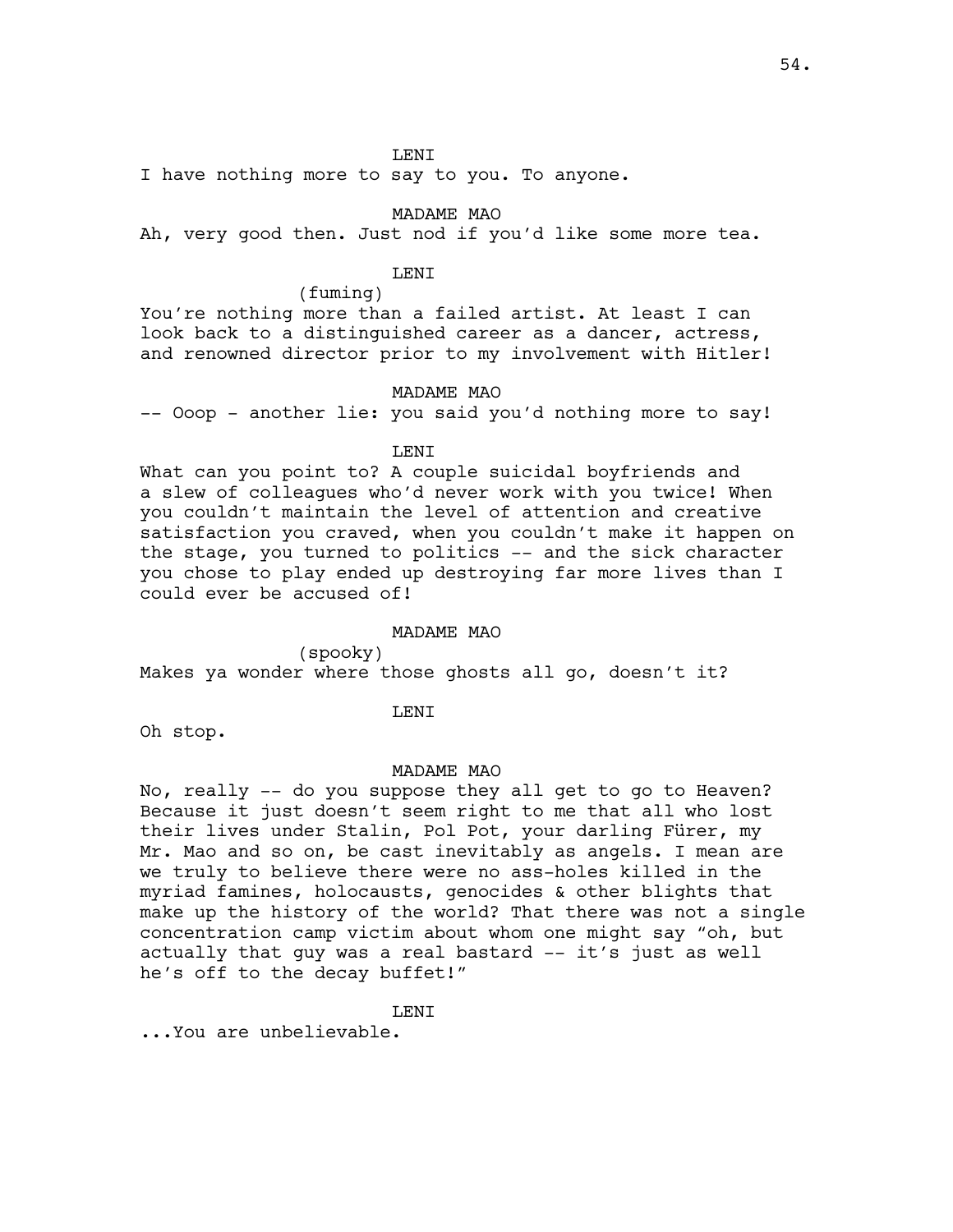It wasn't exactly fun swinging by my neck until my legs twitched their last twitch, yet I'm stuck here in "crap palace" with you, while they're probably traipsing about on puffy little clouds appraising the various monuments that continue to be erected in the name of their turmoil...It must really bunch your britches, Len -- to think the same "Jewish element" that conspired to shut you out of Hollywood, has also managed to slam the Pearly Gates in your face.

LENI

Enough! And stop calling me "Len," it's "*Le-ni*."

### MADAME MAO

Oh, so you can flounce about feeling sorry for yourself and I'm allowed nothing, is that it? Not even familiarity?

T.F.NT

I don't like your talk of ghosts and gore.

#### MADAME MAO

Why?

## **LENT**

It's indulgent, stupid and serves no purpose.

Madame Mao studies Leni for a moment before turning to the pile of dolls.

Madame Mao gently takes a doll from the pile and starts to cradle it.

Leni looks away.

## MADAME MAO

...The ghosts of all the girls who've been drowned in China scream to me when I close my eyes. Who calls to you, Len?

### LENI

I'll not be tricked into another manipulative interrogation.

# MADAME MAO

Interrogation -- ?

(eyeing the audience)

Now that would be a fun way to kill some time..!

(turning back to Leni)

What do you say? I'll be your lawyer and together we'll fight to see if we can't come up with a reasonable argument to help get you released from this place that so offends you!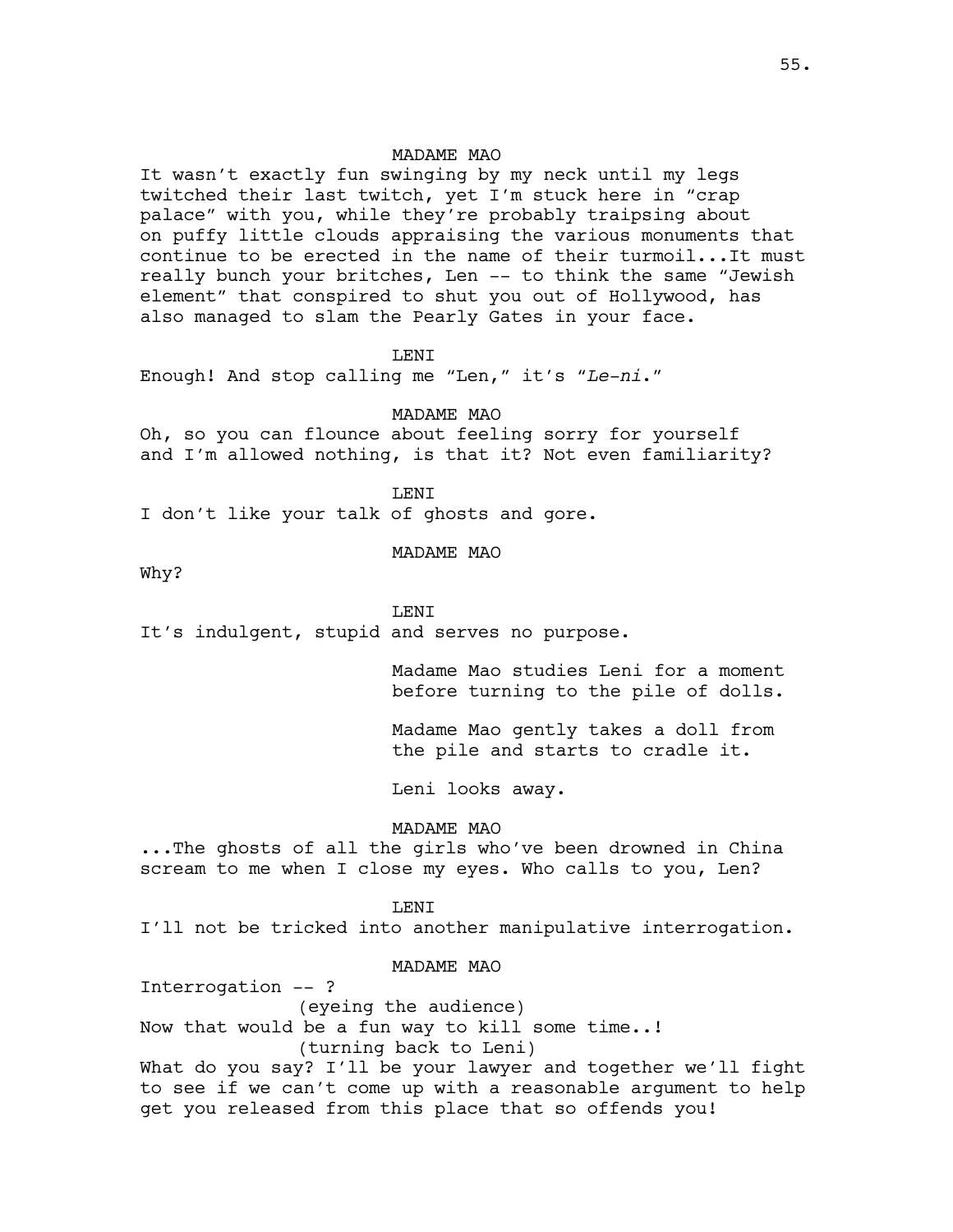LENI

No!

# MADAME MAO

You'd find worse lawyers. I have experience defending myself, the only one of the 'gang' to do so, and did I not manage to avoid public execution?

**LENT** 

I'm not so sure *you* were the reason you weren't executed.

MADAME MAO

I know how to divide, conquer, confuse and confound --

LENI Clearly, but I'm not interested, so --

MADAME MAO

Fraidy-cat.

LENI

What?

MADAME MAO Fraidy-cat -- it's friendly for 'pussy.'

LENI

This isn't about fear!

MADAME MAO Then what is it about? Why won't you let me defend you?

LENI

Because I don't want to play a pointless make-believe game --

MADAME MAO

But you love make-believe!

**LENT** -- and you've already proven yourself incapable of seeing things from my point of view --

MADAME MAO Help me see things as you see them, Len!

LENI -- and besides we've no jury, so --

MADAME MAO No jury? -- What about them?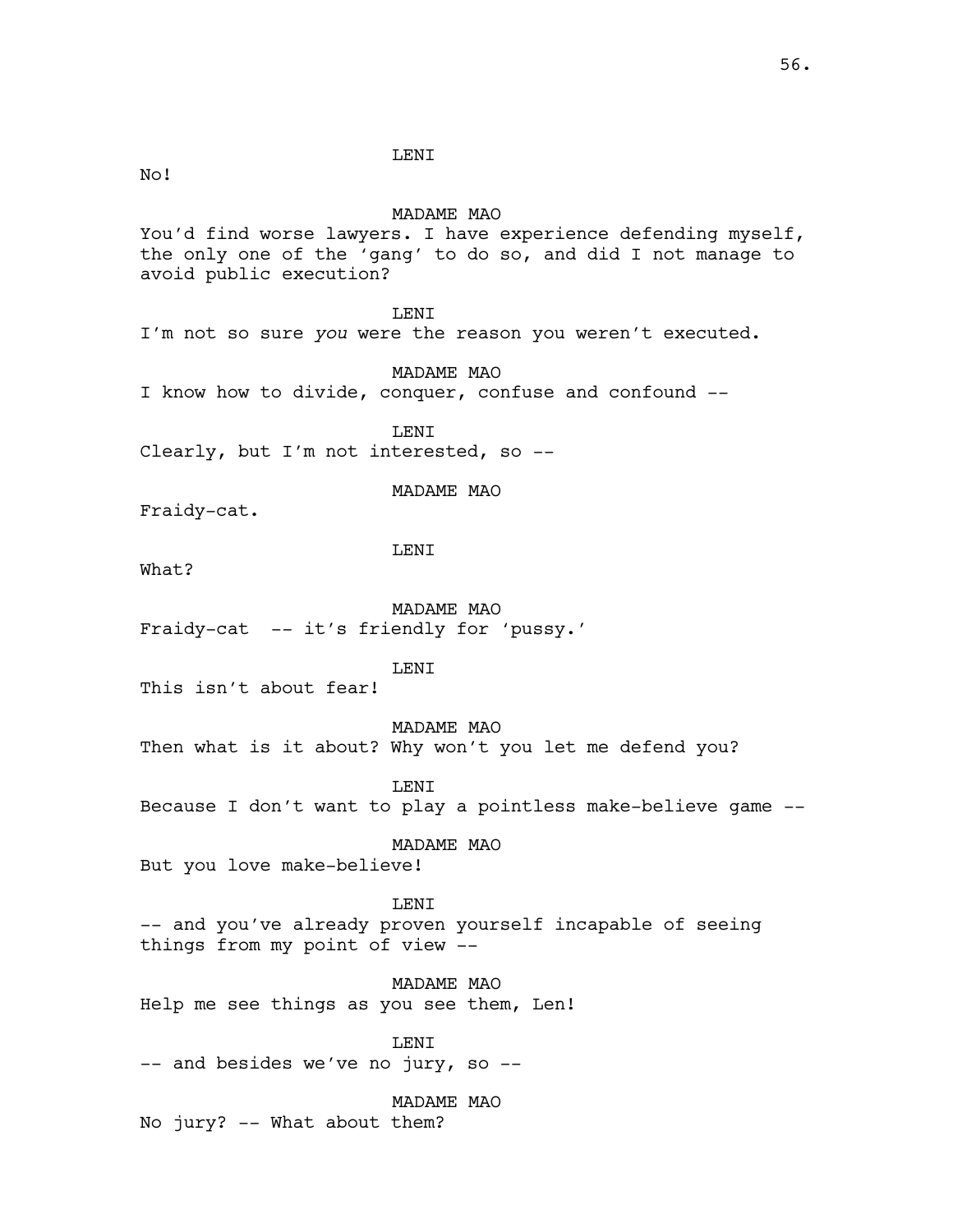Madame Mao CLAPS TWICE and lights come up just high enough to cast a ghostly glow on the audience.

Mortified by the sight, Leni freezes, then scampers toward the door.

LENI

No -- ! Where did they come from?! When did they arrive?!

### MADAME MAO

### (to audience)

A show of hands, who here finds Leni Riefenstahl a megalomaniacal princess who lacks self-awareness?

> Madame Mao squints to get a read on the audience and whatever hands may be raised.

# **LENT**

(horrified)

Stop it!

### MADAME MAO

(as she counts)

Now, now, this isn't the sentencing. I'm merely screening the jurors to make sure they aren't too terribly biased.

#### LENI

Stop!

Leni covers her eyes, refusing to see the final count.

## MADAME MAO

(calling to Leni) You can look now. I've concluded that they each possess the attitude, cultural qualifications and moral standards required for the job at hand.

> Leni uncovers her eyes and charges through the pile of dolls in an effort to strangle Madame Mao.

### LENI

God-damn you!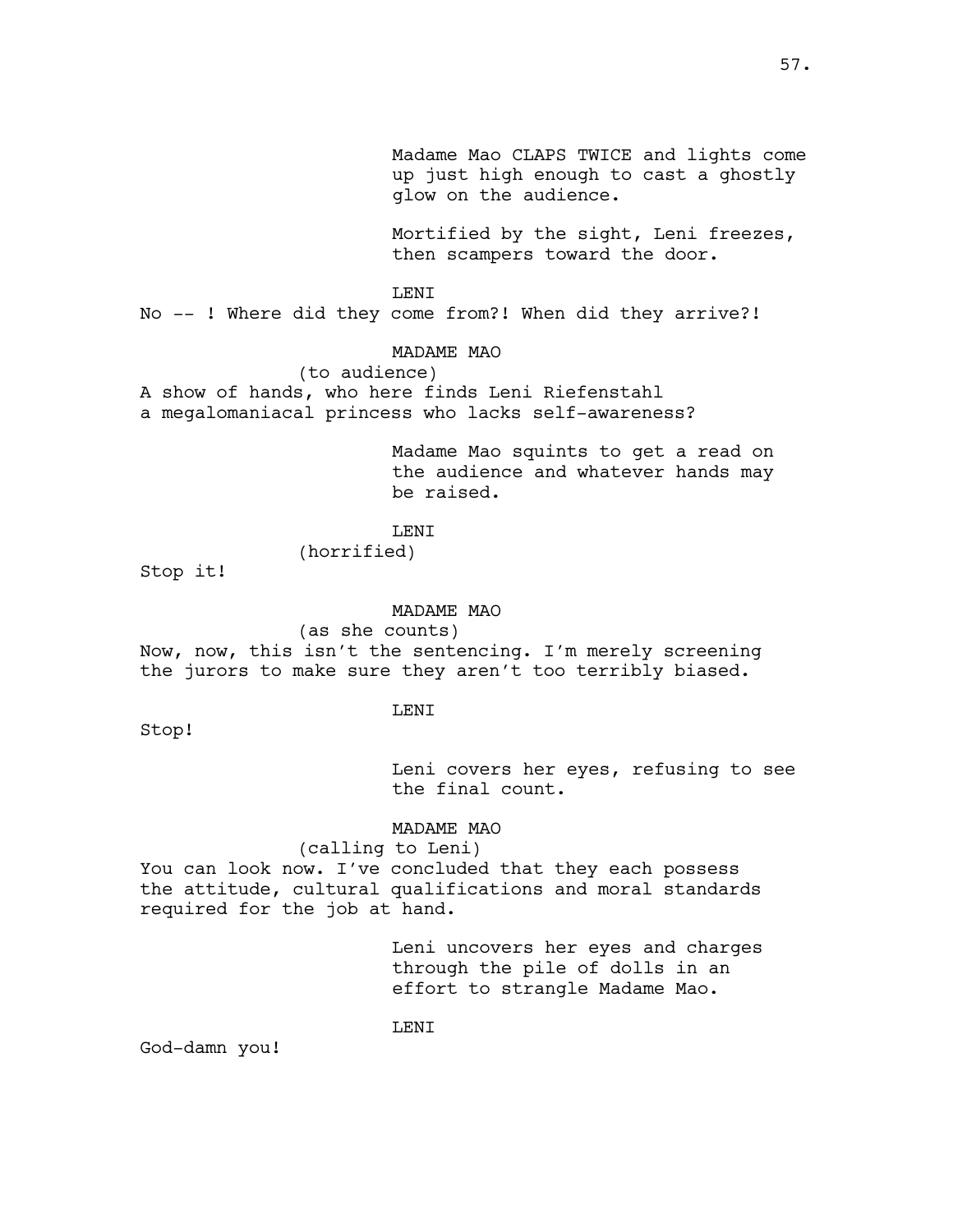Madame Mao jumps to her feet and the two women circle one another, sumostyle, until they finally lunge to grab at each others' throats.

A struggle ensues. Though it starts as an almost comic cat-fight, it quickly progresses into something far more violent. At no point is there a clear winner or loser as tumble, claw gasp, and roll about on the ground.

In the course of the struggle the dolls are kicked, thrown, stepped on, and scattered about the stage.

At last an AIR-RAID SIREN sounds and The Attendant, his uniform bearing ever more stars and his body ever more evidence of the fights waged in exchange, storms in to pull the two women apart.

The Attendant stands between Leni and Madame Mao, who glare at one another, posed to pounce again just as soon as they catch their breath.

### ATTENDANT

(thunderous)

I will strap you to your chairs! Or worse, I'll leave you to rip one another to pieces -- it'd be what you both deserve!

> Madame Mao straightens, a pirate's smile on her bloodied face.

## **LENT**

(Pointing to Madame Mao) Don't let her near me! She's insane.

ATTENDANT

(backhanding Leni)

Quiet!

Leni falls to the floor, hand to her face.

MADAME MAO

I warned you he was moody, Len.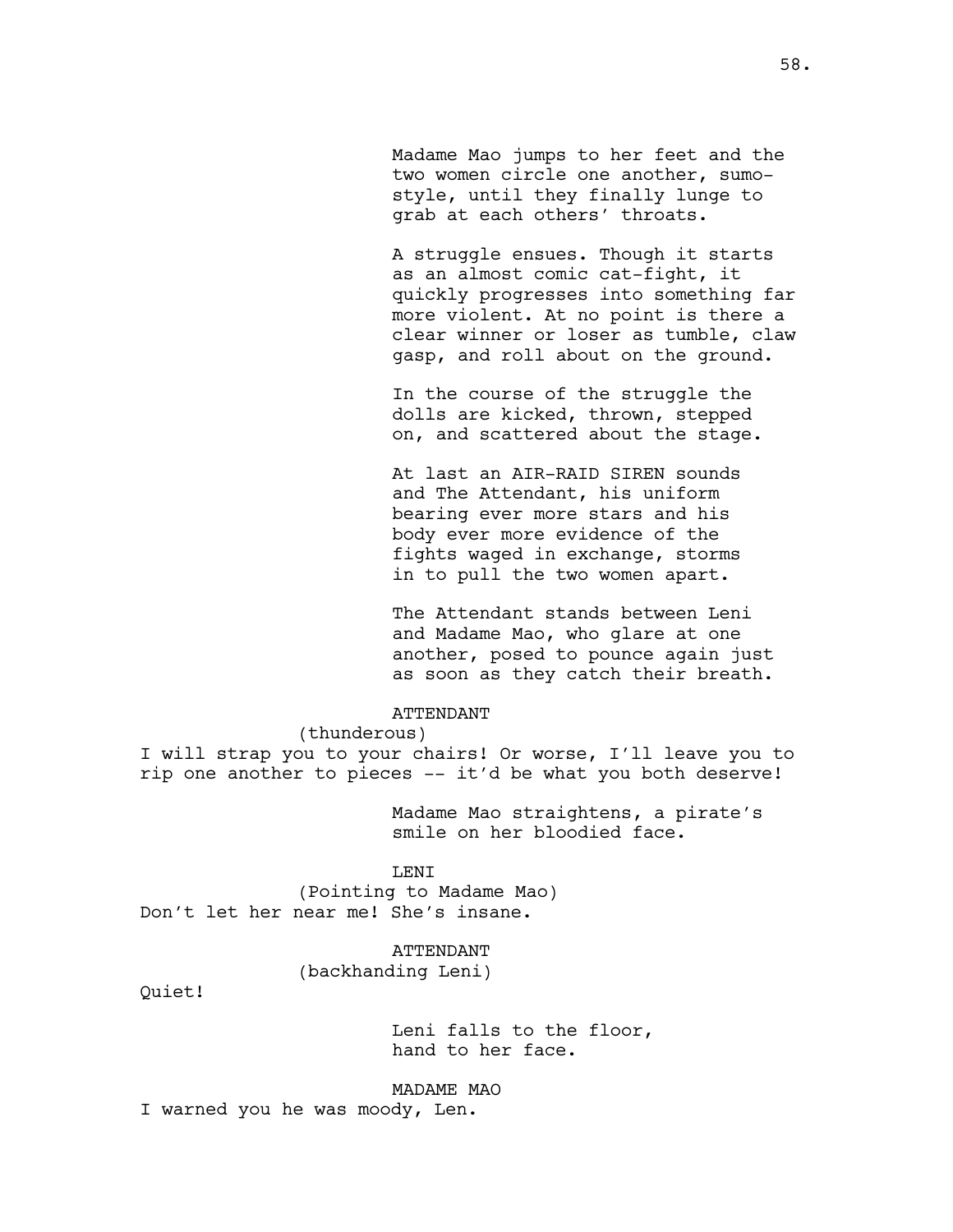The Attendant swiftly turns on Madame Mao next, knocking her to her knees.

ATTENDANT

Shut up!

Madame Mao attempts to get back to her feet, but The Attendant kicks her to the ground once more.

ATTENDANT (CON'T)

(addressing Madame Mao)

That you, one of the damned, would attempt to serve as judge over these proceedings --

LENI

...Proceedings?

ATTENDANT

-- for that alone we should consign you to this cell forever!

Even silenced and on her knees, Madame Mao exudes an air of defiance.

As the Attendant & Madame Mao engage in a silent stand-off, Leni warily regards the audience:

# LENI

Who are...they?

### ATTENDANT

We've been through this: they are society. The people. It is they who determine your rank among the *rank*.

LENI

I don't -- but they don't know me!

### ATTENDANT

But they're learning. They're studying the way you behave around others and hearing about your past. They're analyzing your contributions in contrast to your offenses and working to determine whose version of events they wish to believe. Some have seen your films and have spoken highly of you - or at least the idea they have of you -- at dinner parties. Others, not so much. Still a few more are considering your looks in the matter, for better or worse. Ultimately, all are forming an opinion of some sort. An opinion about you, or the process, depending on how they feel about the outcome. Think of them as... scientists, or historians. Or gamblers.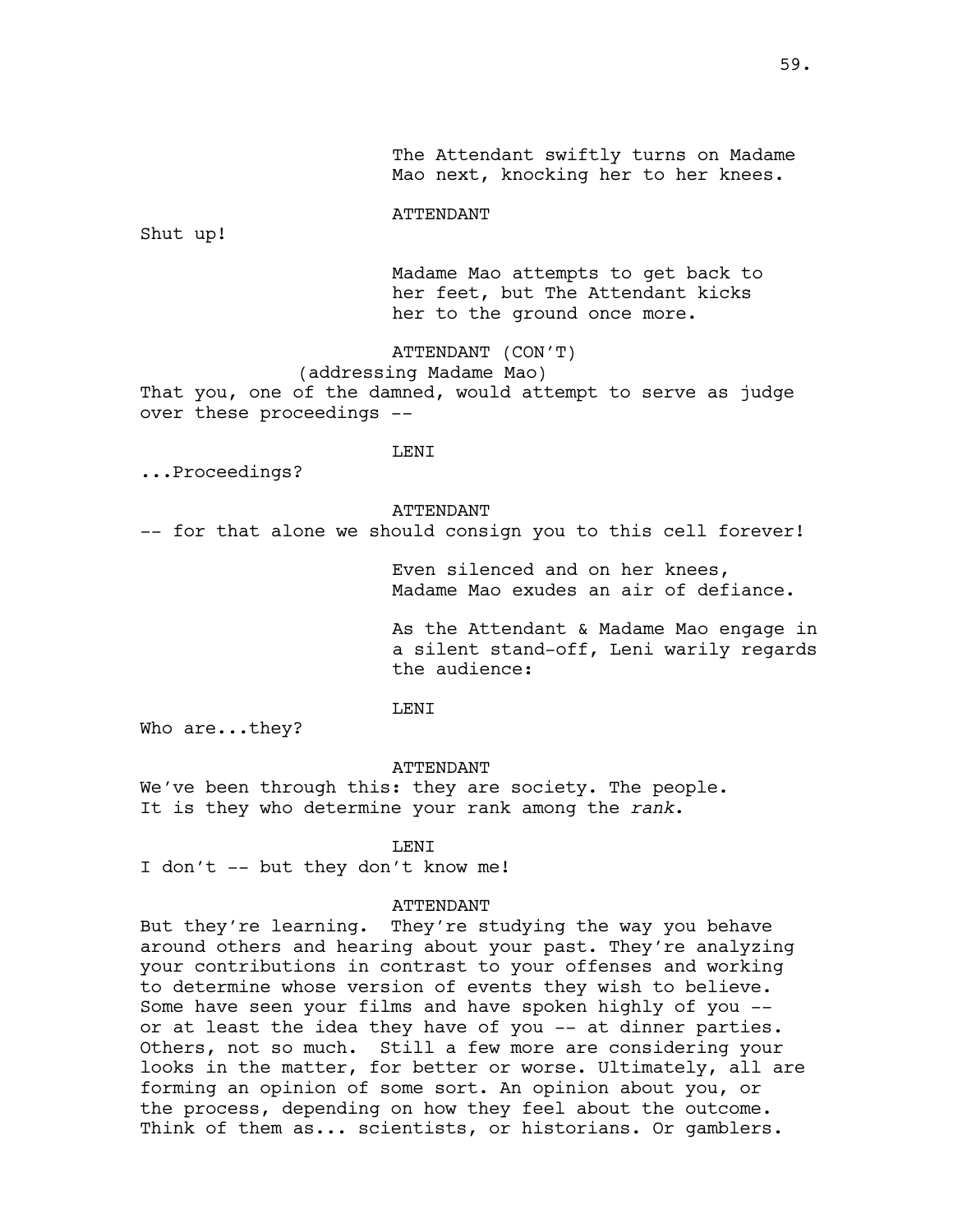### LENI

And...if their opinion of me is... If I'm seen as being -- ?

## ATTENDANT

If you're judged to be less vile than (re: Madame Mao:) *that*, you get to leave this cell and go to another, wherein you'll be judged & ranked again. And on and on it goes.

## **LENT**

But -- is there no chance of final ascension...out?

## ATTENDANT

I shouldn't think so. Unless evidence capable of explaining and redeeming your every offense turns up. So, no. This isn't a film festival.

LENI

Then what is the point?

## ATTENDANT

The point?

LENI

Why bother to rank and judge if this fate is inevitable?

### ATTENDANT

...How are we to quantify & qualify, describe & stereotype, penalize & punish if we've no method by which things can be measured? Why did you Nazis bother with the triangles, stars and tattooed numbers? Why must I wear medals and ribbons? Such symbols have no impact on my fate -- I'm still forced to follow orders, endure punishment & ultimately die whether I've one brass star or 60 -- the only thing affected is public opinion.

#### LENI

But  $--$ 

#### ATTENDANT

Nevertheless, to be efficient you've gotta be organized and patches, ribbons, medals, trophies and degrees give the impression of organization. And it's not as though the other cells are all the same. Some have broken toilets in lieu of buckets; some are drafty, but not drippy --

## MADAME MAO

(ruing some past experience:)

-- Some house people who are very poor conversationalists; others, people who smell bad...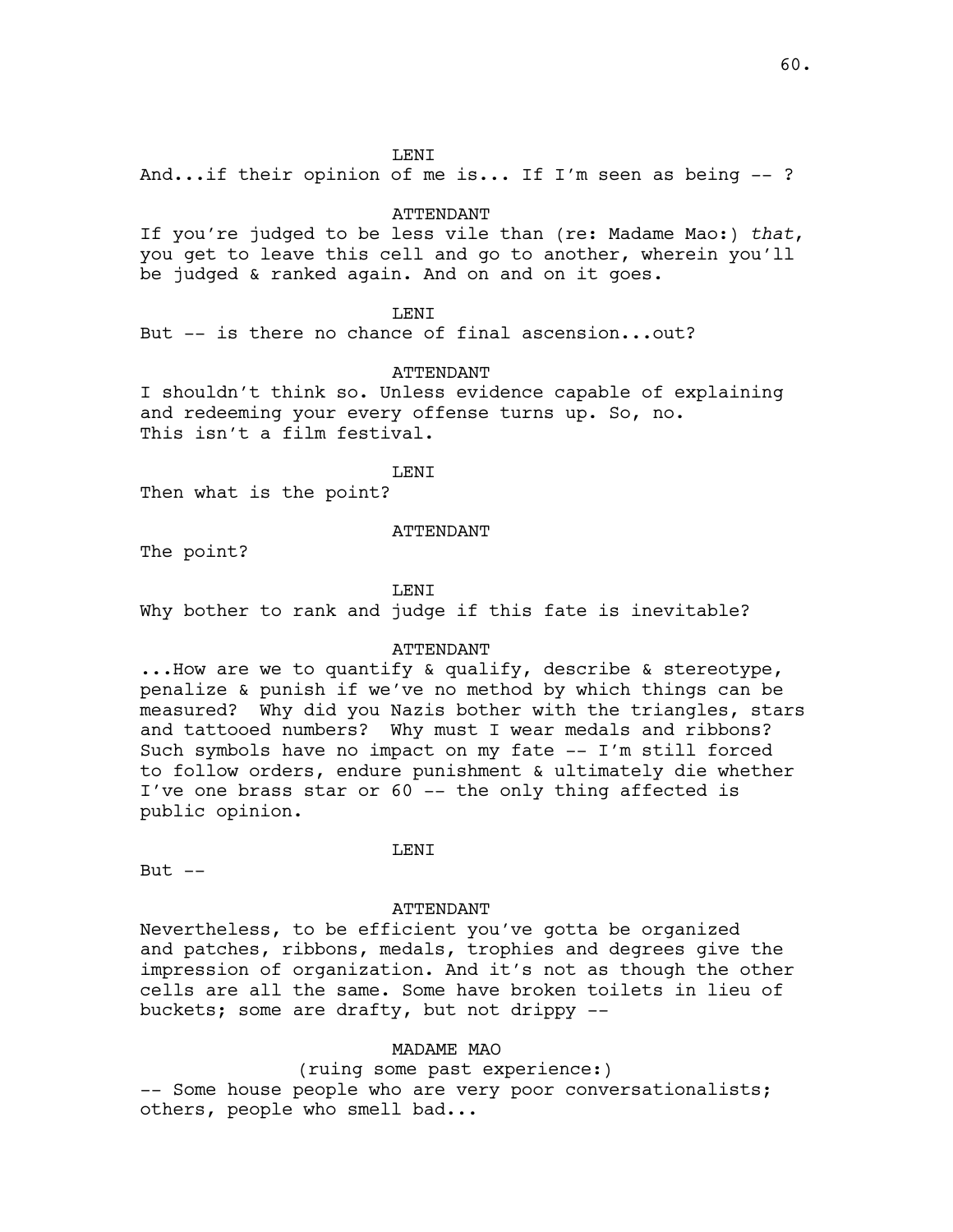## MADAME MAO (CONT'D)

(an aside to Leni:)

I'm speaking of Ilsa Koch & Elizabeth Báthory, respectively. If you're lucky, you may yet get to meet them...

LENI

So Hell is no more evolved than reality television -- ?

## MADAME MAO

I don't know that it's *that* bad...

**LENT** 

-- where people are systematically pit against one another in a kind of sadistic popularity contest that ultimately depletes its players of all dignity while offering no tangible reward in return?

MADAME MAO

Actually, when you put it that way...

ATTENDANT

Call it what you will. Roses by other names and all that.

MADAME MAO He sure puts the "shakes" in Shakespeare, doesn't he?

LENI

I call it an idiotic system run by an illiterate idiot!

ATTENDANT

Are -- are you calling me an idiot?

MADAME MAO

I believe she called you an "*illiterate* idiot."

LENI

You are as you do!

The Attendant nods. His hurt apparent.

# ATTENDANT

...You must keep it in mind that any intellectual or cultural shortcomings I may demonstrate are a direct result of the policies endorsed by pigs such as yourselves and the men you followed -- pharisees who would teach creationism at the expense of science, hate at the expense of happiness, and fiction at the expense of truth.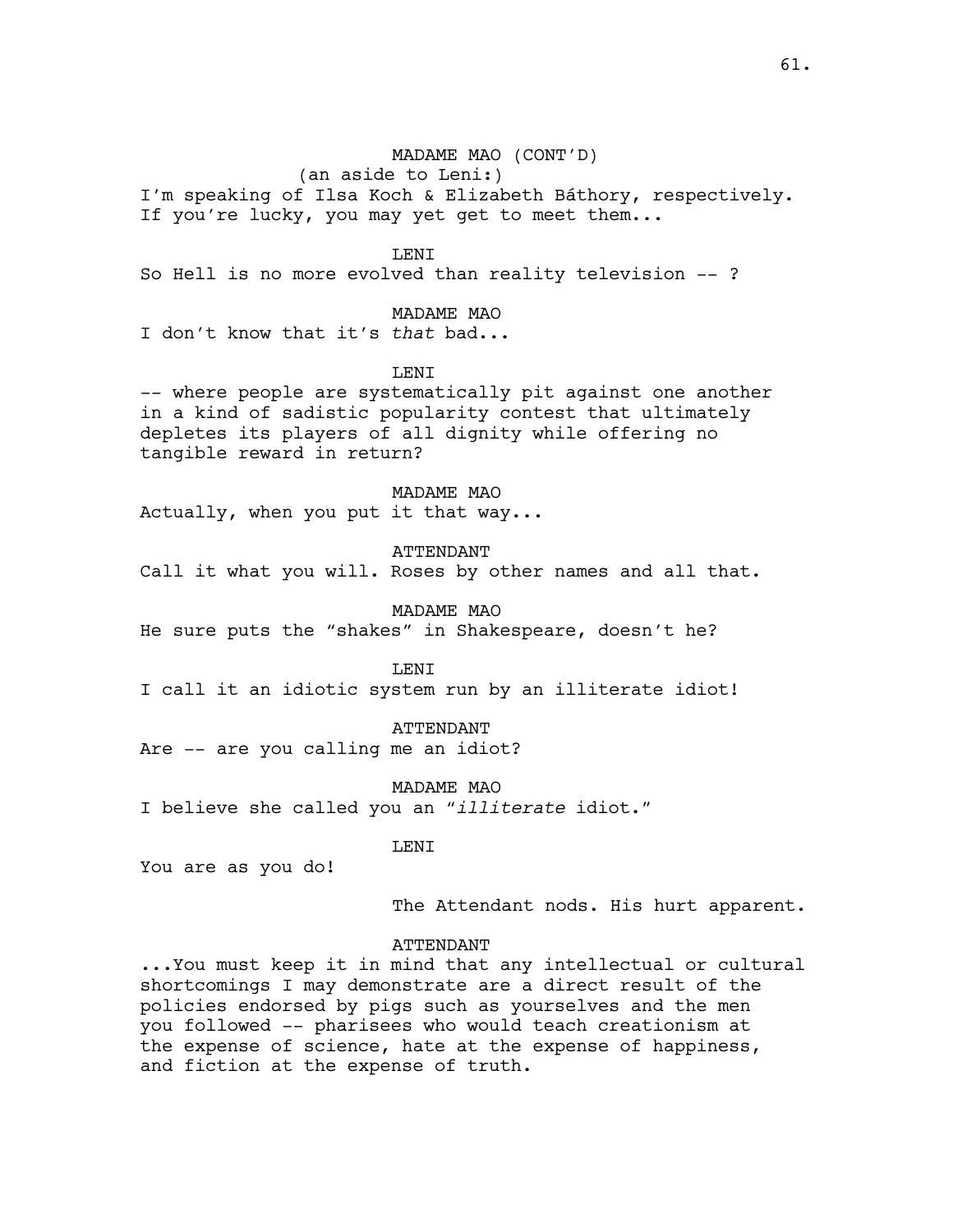(a roll of the eyes) Where now did we place the world's smallest violin?

## ATTENDANT

I hold you each responsible for what I learned, and failed to learn, back when my heart still beat and my mind was yet capable of change.

## LENI

Our paths never even -- (crossed)

## ATTENDANT

## (for Leni:)

-- It's your fault that at age 10 my parents dressed me in a small uniform and led me into a big auditorium so that I could be shown film of a larger than life man speaking to a larger than life crowd about his plans to restore glory to a unhappy country... I'll never forget how thrilled I was that the man wore a uniform just like mine... that's the year I learned to march.

### MADAME MAO

Marching, done right, is a -- (skill)

# ATTENDANT

# (for Madame Mao:)

-- At 11 I was taken on a field trip to see an opera that spoke to the blessed greatness of my nation and I learned that abandoning my individuality was the only way to express sufficient appreciation. I also learned that those most willing to conform would be rewarded with power over those less willing to conform, which is incentive enough for the disenfranchised and a real boon for the aspiring bully.

> The Attendant now begins slowly circling the women in a menacing manner, daring them to interrupt him again. The women stiffen.

### ATTENDANT (CON'T)

By age 12 I had a clearer picture of who my enemies were then I would ever have of who I might be. And that picture was in pristine focus, supported catchy songs, and colorful banners, posters & parades... By 13, I was...completely indoctrinated and deemed ready to graduate, having mastered loyalty & hate. (beat) But yes, there are huge gaps when it comes to my knowledge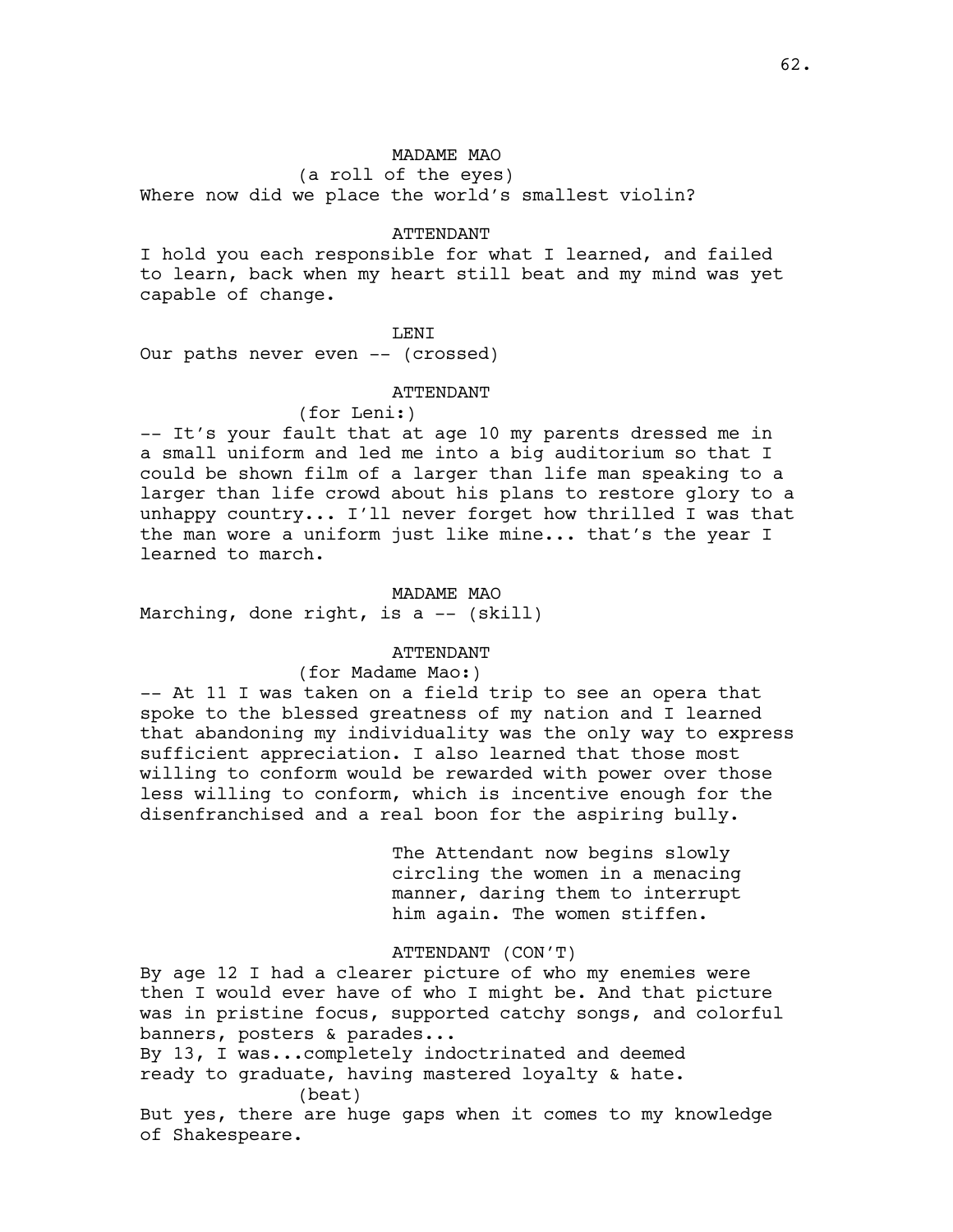And with that the Attendant walks forward to formally break the fourth wall and retrieve a podium from the back of the house. Leni watches in awe.

# MADAME MAO

And so it begins...

**LENT** 

 $"It?"$ 

### MADAME MAO

The trial. Word is the next room up is occupied by Irma Grese. Something to consider as you endeavor to eek your way out of here.

LENI

But -- is he to play both judge and attorney?

MADAME MAO

Also star witness and bailiff. It is a streamlined system in that way, Guantanamo-esque even, but it's certainly not without its critics.

## **LENT**

This is a monstrosity!

MADAME MAO

We can't all have the bells & whistles of Nuremberg, Len.

The Attendant returns to position the podium between the two chairs, moving some dolls out of the way as necessary.

The Attendant takes a breath and addresses the audience:

ATTENDANT (CON'T)

Ladies and gentlemen of the People's Jury to Determine Greater and Lessor Evils Among the Historically Notorious, I humbly welcome you and look forward to your verdict. (to Madame Mao:)

Madame Mao, aka Jiang Qing, Lan Ping and so on, we shall now evaluate whether or not your misdeeds as they relate to the orchestration of the Cultural Revolution pale in comparison to Leni Riefenstahl's misdeeds as they relate to the creation of documentaries designed to exult Adolf Hitler and the Nazi party.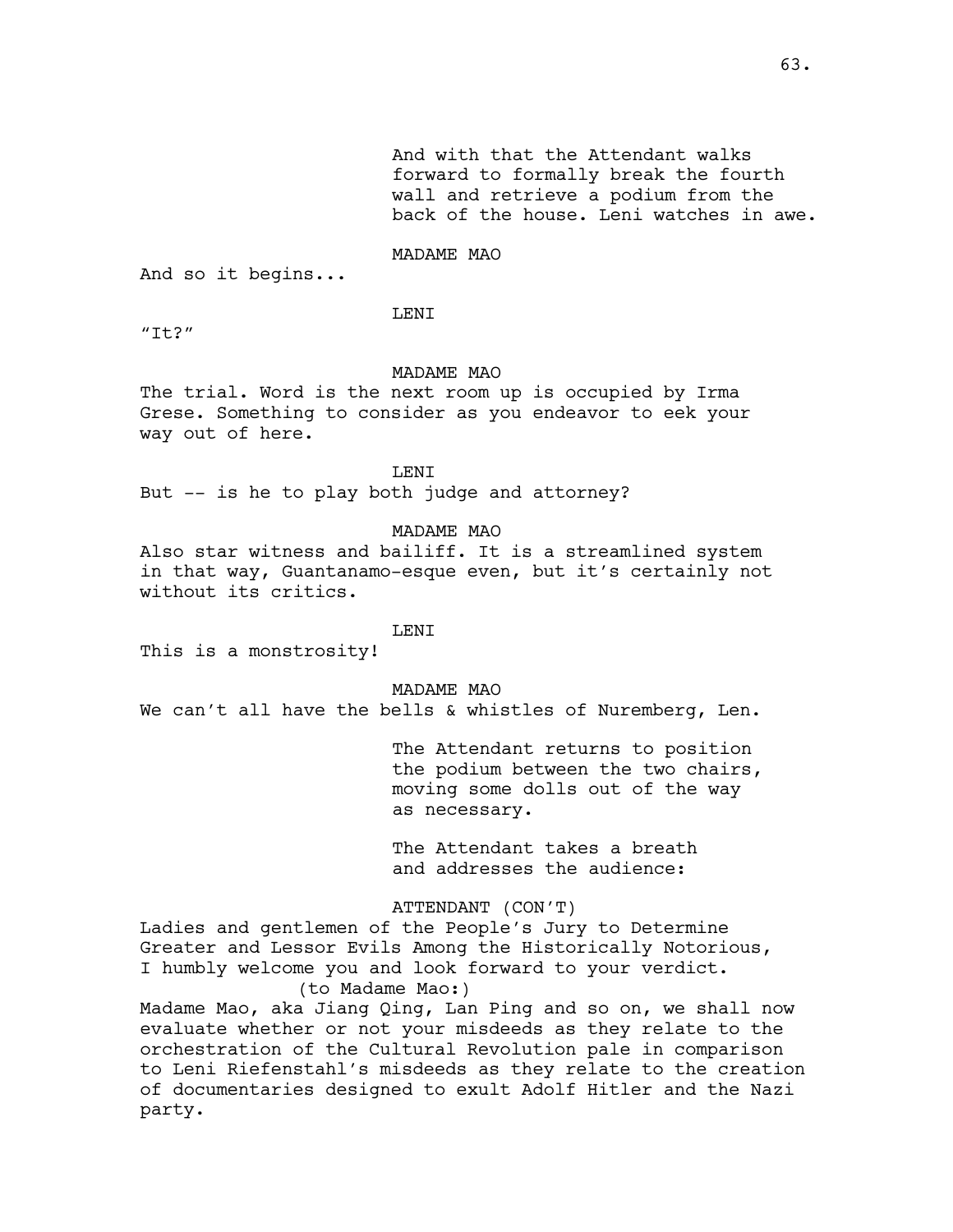# ATTENDANT (CONT'D)

Before we hear the testimony of our witnesses, the jury will hear your statements. Jiang Qing, as you've done this so many times before, you are first.

# MADAME MAO

I am not afraid to have my head chopped off!

# ATTENDANT

(beat;)

Is that is your statement? You're setting a poor example --

## MADAME MAO

I was merely Mao's mad dog; trained to bite those he asked me to bite and loyal to the end. Ergo I am as blameless as an adorable, abused pit bull puppy!

### ATTENDANT

Christ -- how do you plead?

## MADAME MAO

Innocent!

#### ATTENDANT

You know right well you're beyond a plea of innocence --

## MADAME MAO

Fine! Less guilty.

## ATTENDANT

Less *evil*. And now you, Ms. Riefenstahl, a statement & plea.

### LENI

I... I am neither guilty nor evil.

#### ATTENDANT

...Right. Do you wish to make a statement, as well?

Leni opens her mouth to speak, but thinks better of it. She shakes her head 'no.'

## ATTENDANT

Very well. I now call the first witness to the podium, a former Red Guard who served the Cultural Revolution...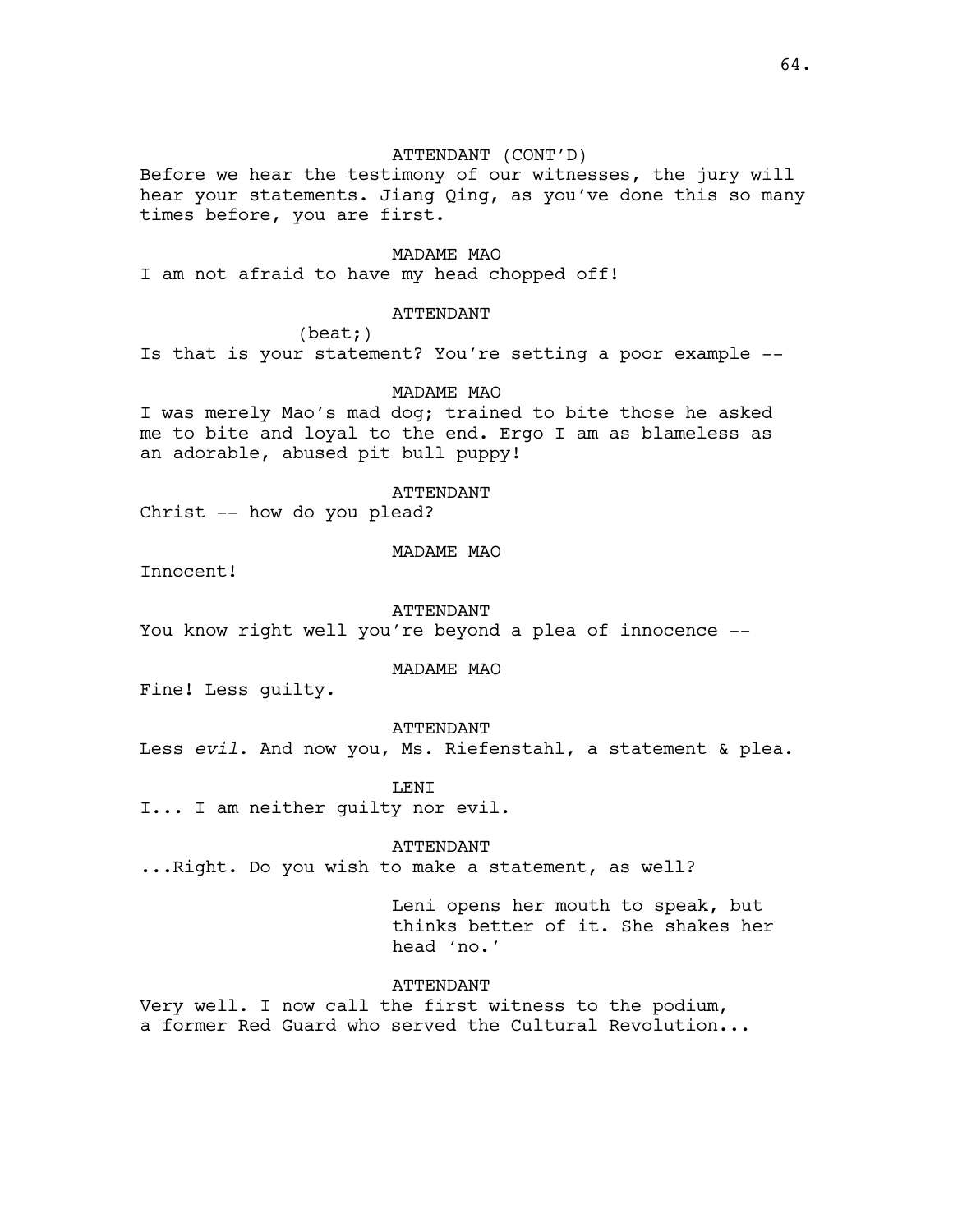The Attendant now goes through a rather sad routine wherein he, acting as Judge, must question himself about his experiences as a Red Guard.

NOTE: When playing the Red Guard The Attendant channels a nervous young man.

Leni watches in bewildered horror, while Madame Mao plays along.

ATTENDANT (as Judge)

Please state your name.

ATTENDANT (as Red Guard) I go by Comrade and I am but one of the millions of young people who committed ghastly acts in an effort to resolutely demonstrate my devotion to my country.

ATTENDANT (as Judge) Would you please describe these acts for the jury.

ATTENDANT (as Red Guard)

(with great difficulty)

I - I once used pliers to pull out a woman's teeth. She was targeted because she was a Muslim and had more faith in Allah than in Chairman Mao. I then used the pliers to twist off her nose and her ears and then hacked her to death with a hammer. I've driven nails into the skulls of university workers who were deemed too intellectual and I've cut out the tongues of people who dared think it possible that a parent's love for their child might prove any competition to Mao's love for the people... Finally, I was witness to the suicide of a woman I helped rape with a pole and I have firsthand knowledge of what gunpowder can do when set alight in a man's nostrils.

> Leni winces at the acts described; Madame Mao is not impressed.

ATTENDANT (as Judge) You may now address either defendant as you wish.

ATTENDANT (as Red Guard) I wish to address Madame Mao and to use the interrogation tactics I learned as a Red Guard: criticism and struggle.

> The Attendant approaches Madame Mao. His movements are tentative at first.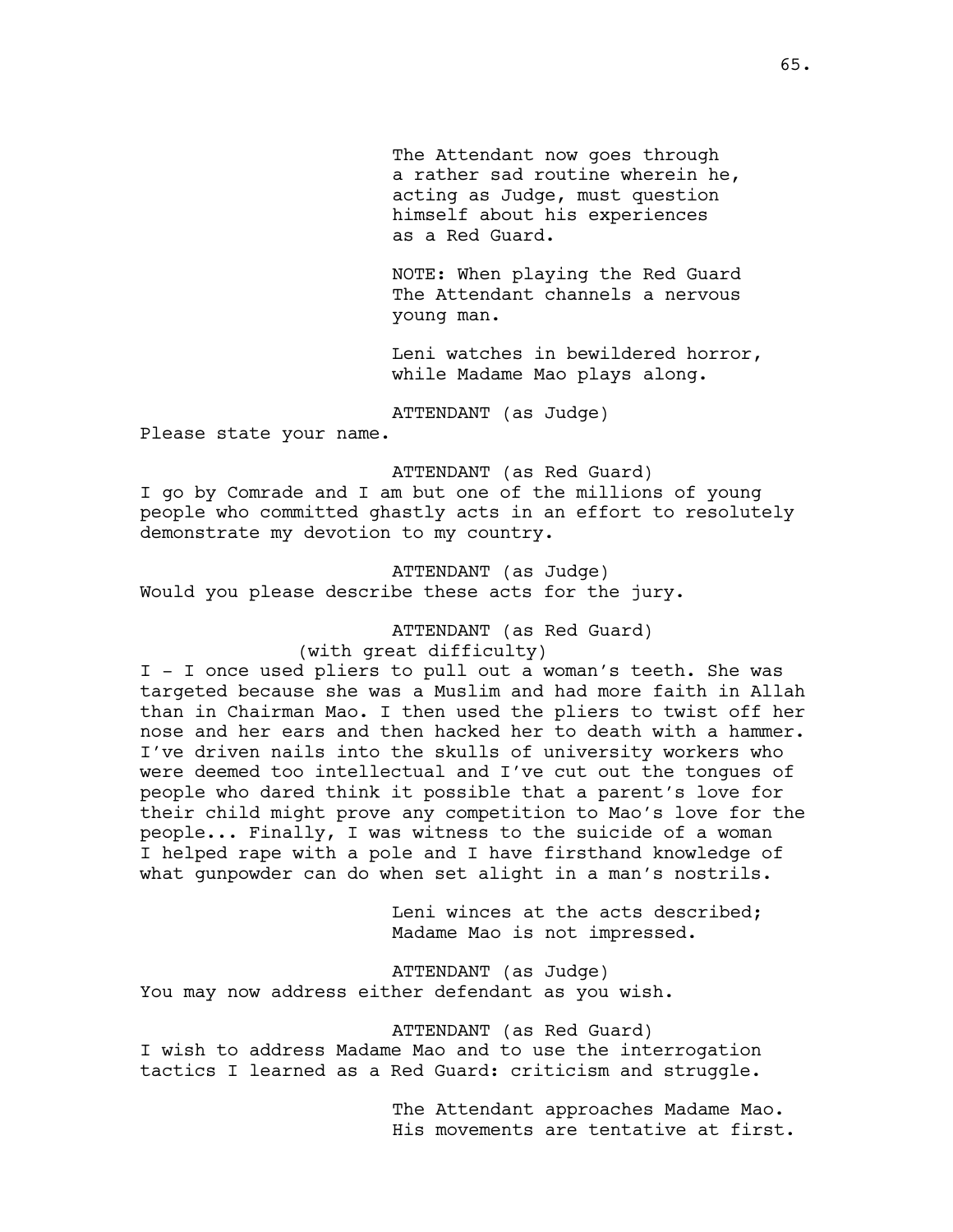ATTENDANT (as Red Guard) (singing quietly) We are Chairman Mao's Red Guards, Firm in our proletarian stand --

Madame Mao taps her feet in rhythm.

ATTENDANT (as Red Guard) (building in volume) We unite with the masses and plunging into the battle We wipe out all the demons from the land...

MADAME MAO You really do have a lovely voice. Were you castrated or were you classically --

> ATTENDANT (as Red Guard) (suddenly violently loud)

-- Dance!

MADAME MAO

...What?

The Attendant produces a gun & thrusts its barrel in Madame Mao's face.

ATTENDANT (as Red Guard) Dance! Dance as you did in those operas that made you think you were some kind of gift to the world.

MADAME MAO (re: the pistol) You know... I'm already dead.

ATTENDANT (as Red Guard) (cocking the gun) Still I can shoot you full of holes -- dance!

> Madame Mao rises & begins to dance a simple, graceful dance at gunpoint.

ATTENDANT (as Red Guard) (singing the way Hamlet might) Remember that year when she gave us crab apples? Aunt Jiang Qing really liked us then... How pitiful that today, those who were given fruit, Got handcuffed and put in a pen...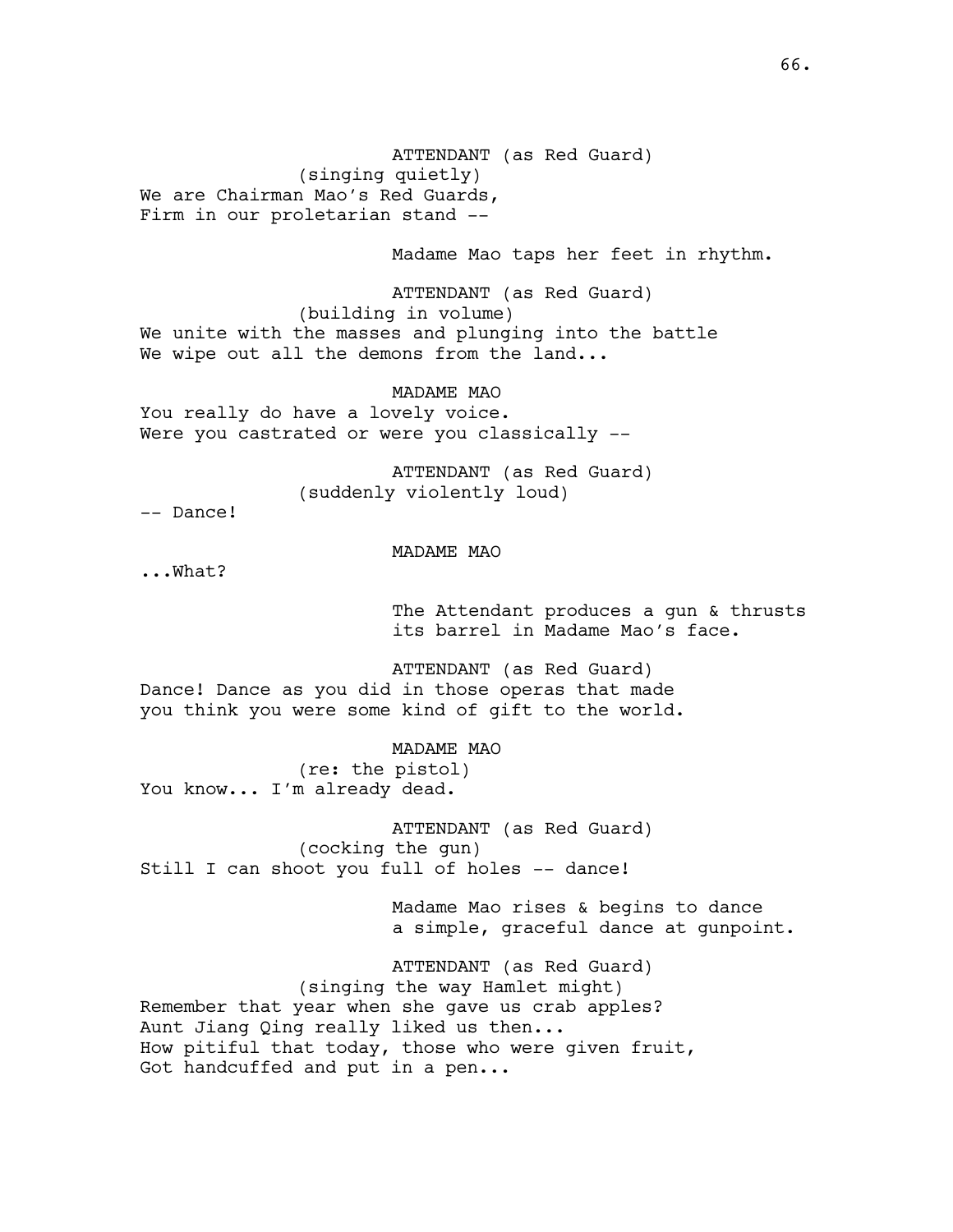Madame Mao begins to tire. Her dancing turns clumsy and increasingly pathetic. MADAME MAO

(gasping for breath) I can't say I'm familiar with that song...

ATTENDANT (as Red Guard) (gun still pointed) It was one of many that were sung behind your back.

MADAME MAO That would explain that... May I please stop now?

ATTENDANT (as Red Guard) (giving her a death stare) No. I'm making a metaphor of you.

MADAME MAO

I see.

The Attendant falls in line with Madame Mao's dancing.

They dance side by side until his dance starts to evolve into movement reminiscent of a martial arts routine & he swiftly kicks Madame Mao in the gut.

As the pain forces her to her knees:

ATTENDANT (as Red Guard)

It was your suggestion that kung fu kicks and death stares be introduced into ballet routines. Don't you remember? You said "The dancing looks all right, but where are the guns? Where are the grenades?" Here are the guns, Madame Mao...

> The Attendant cocks the gun & aims it at Madame Mao's forehead. Their pose is suggestive of Eddie Adam's photo of the execution of a Viet Cong prisoner.

> The Attendant's body shakes with rage. Then, abruptly, he puts the gun to his own temple & pulls the trigger...

ATTENDANT (as Judge)

BANG!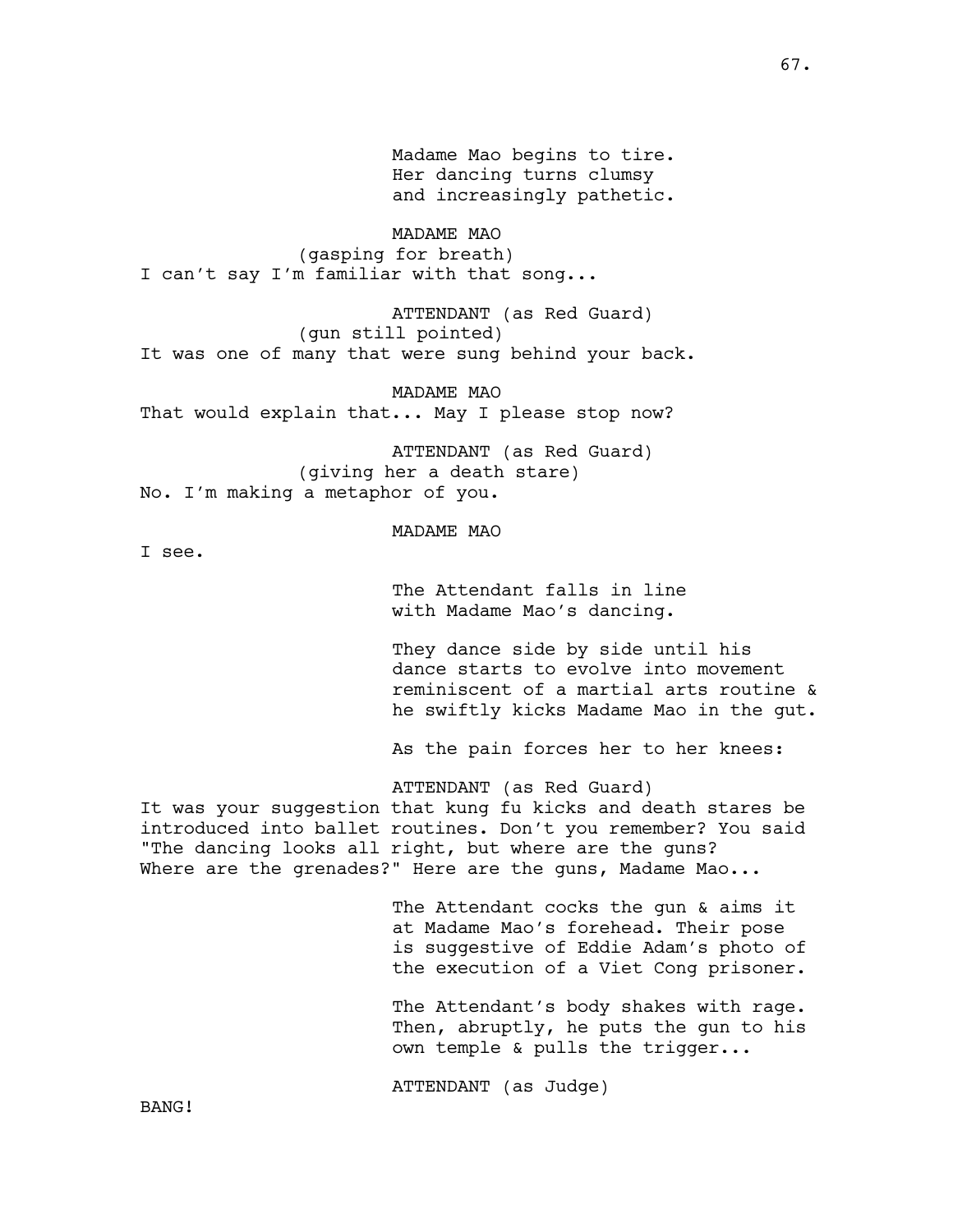Madame Mao & Leni are both startled.

ATTENDANT (as Judge)

(as he tucks the gun away:)

Yet another suicide we must attribute to you, Madame Mao... Happily, he had the foresight to prepare a closing statement.

> The Attendant produces a sad-looking hand-written note. He demonstratively unfolds the letter to better show off the childlike handwriting contained within...

The Attendant reads:

### ATTENDANT

Confucius, the great Chinese thinker whose statue Madame Mao vandalized as a girl and whose ideals she would go on to ban during the Cultural Revolution, once said: "to see and listen to the wicked is already the beginning of wickedness" so I should not be surprised to find I've been condemned to spend my afterlife in this place. I do think it's terribly unfair, though, because my wickedness isn't my fault. It's -- please point to Madame Mao --

(The Attendant points as instructed by the note) -- her fault! And I ask that the jury keep that in mind.

> The Attendant studies the paper for a moment before tucking it into his pocket. He looks to Madame Mao:

ATTENDANT Written by a 13 year old... Jiang Qing, your rebuttal?

> Madame Mao glares at the Attendant. Then:

## MADAME MAO

I did no harm to Confucius. Once upon a time I removed a kerchief from his cold concrete head -- nothing more.

### ATTENDANT

No, much more. You defecated on everything he represented. Confucian philosophy operates on the tenet that what one does not wish for oneself, one ought not do to anyone else; what one finds desirable for oneself, one ought to be willing to grant to others. Honesty, empathetic morality and benevolence were at the core of his teachings. None of these adjectives can be applied to either of you.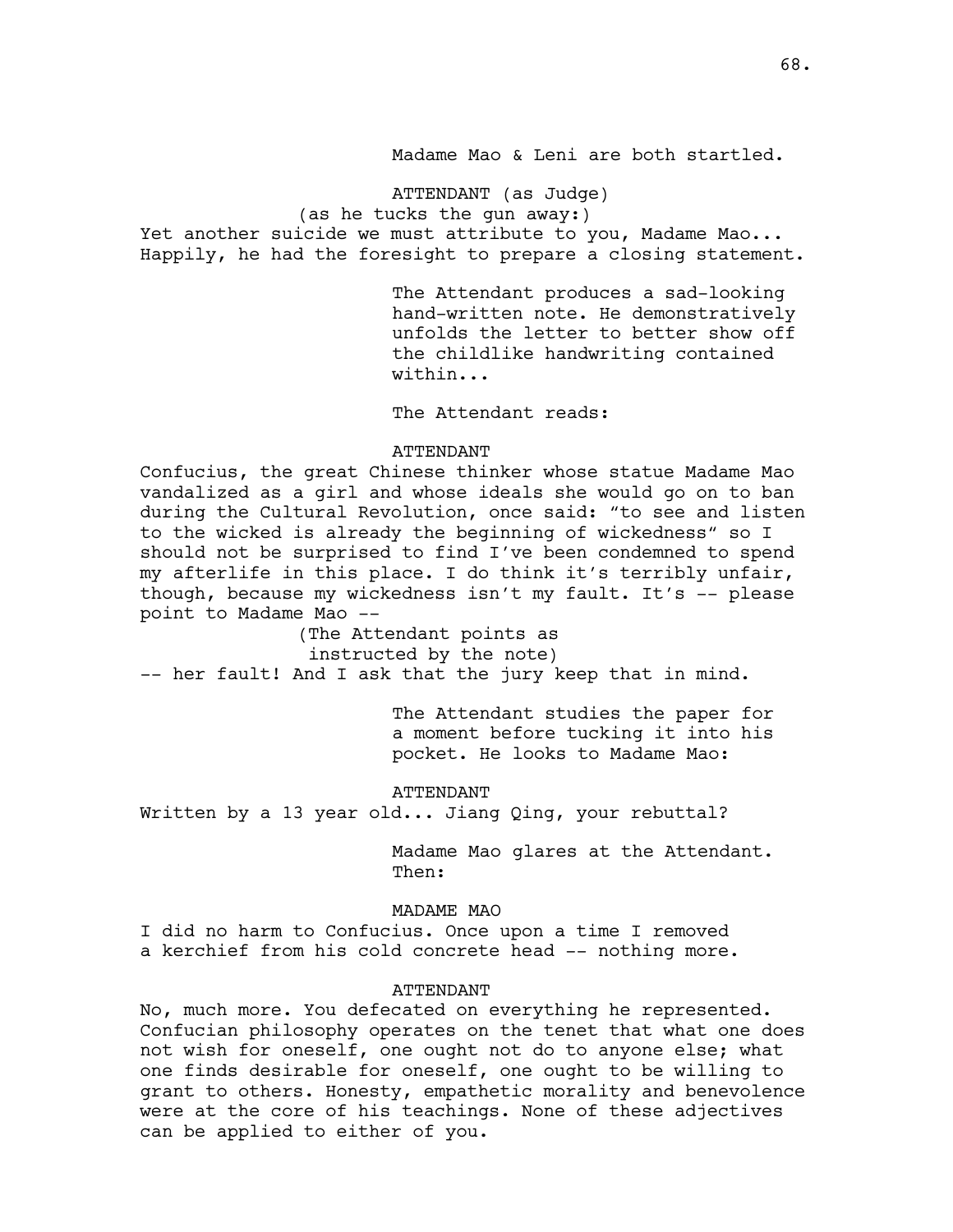LENI

-- I'm honest! I'm...

# ATTENDANT

-- Instead of using your talent to illuminate and inspire, you used it to corrupt & deceive, making you each accomplice to the murder of millions of people and ideas.

# **LENT**

That - that may be true of her, but not of me. She held genuine power, I was merely an artist  $--$ 

# ATTENDANT

## (wincing with disdain)

Ms. Riefenstahl, for you, of all people, to play dumb to the power an artist wields...

(beat)

A little girl, burned and naked, calls for help as she runs along a dusty road in Vietnam having just survived a napalm attack. A photographer, Nick Ut, captures the event on film and the resulting photograph helps end a war. Is that not power?

That 35 years later, to the day, he would photograph a teary eyed Paris Hilton as she is being driven back to jail, yet another entitled socialite who thinks it's unfair that she should have to play by the rules of the commoners -- that's its own irony. The point, however, is that those who choose to capitalize on the power of art to move people must assume a degree of responsibility for the effect their art has on the world.

Did not your own Fürer declare that "Art is a *noble* mission"?

Madame Mao stealthily jots the quote in her journal.

## LENI

Yes, but he went on to explain: "Artists will speak a language, regardless of whether others understand them. They will suffer hardship rather than become unfaithful to the star that guides them from within." That was my curse! Artists, we are destined, *doomed*, and ultimately rendered powerless by the stars & muses that demand our attention. We see, hear -- are capable of obeying nothing else!

# ATTENDANT

That has been your perennial excuse --

LENI

I was -- I am an artist through and through!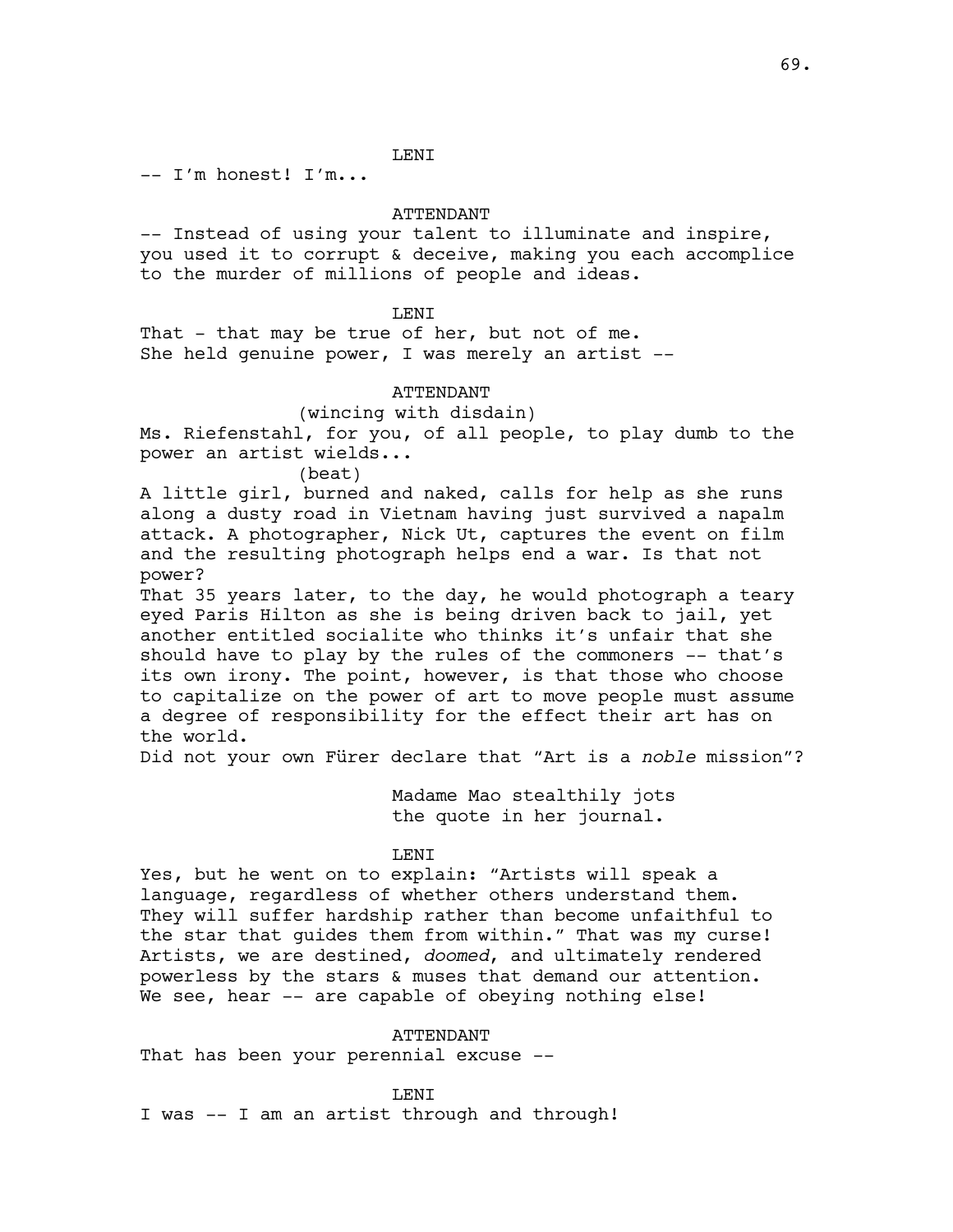## ATTENDANT

And you've been granted such leniency as a result, as if we're to believe that talent inevitably must be accompanied by some contrary moral handicap that needs be excused lest the great gift wander away. Kevin Carter, Roman Polanski, Michael Jackson, Woody Allen... But tell me: Do you ever wonder how many other artists were denied such clemency as a result of the cause to which you hitched your vision? Artists like Janina Tolick, Victor Fernandez and Boris Taslitzky, who sketched on papers full of bullet-holes as they rotted in Terezin; Zoran Music, who tinted paintings with the rust he scraped from the jail bars at Parchav; Abbe Daligult, who stole plaster from the camp infirmary and culled wood from her guards' chairs so that she might continue to serve her muse...

# Leni is silent.

### ATTENDANT (CONT'D)

All the nameless others who were forced to illustrate manuals instructing guards in the ways of handling prisoners, thereby making it easier for their captors to torture them. And the list goes on: Leo Haas, Bedrich Fritta, Karel Fleishmann, Otto Ungar, Felix Bloch. Josef Nassy...

### LENI

(quietly) I don't know those names..

### ATTENDANT

No. You wouldn't.

## (beat)

And yet you did you knew the phone number to their murderer's bunker. And you knew the names of all those men who, while you and your muse were commiserating over wrecked rolls of negative, were swallowing cyanide pills or hanging in gallows -- for these were the men who made your reputation possible.

Leni turns away.

# ATTENDANT (CON'T)

But you lived on -- to complain that people were stealing footage of the death march you mistook for a parade, to lie about your age so that you might learn to scuba dive, to publish photos of a tribe of people who'd only lose everything when exposed in such a way...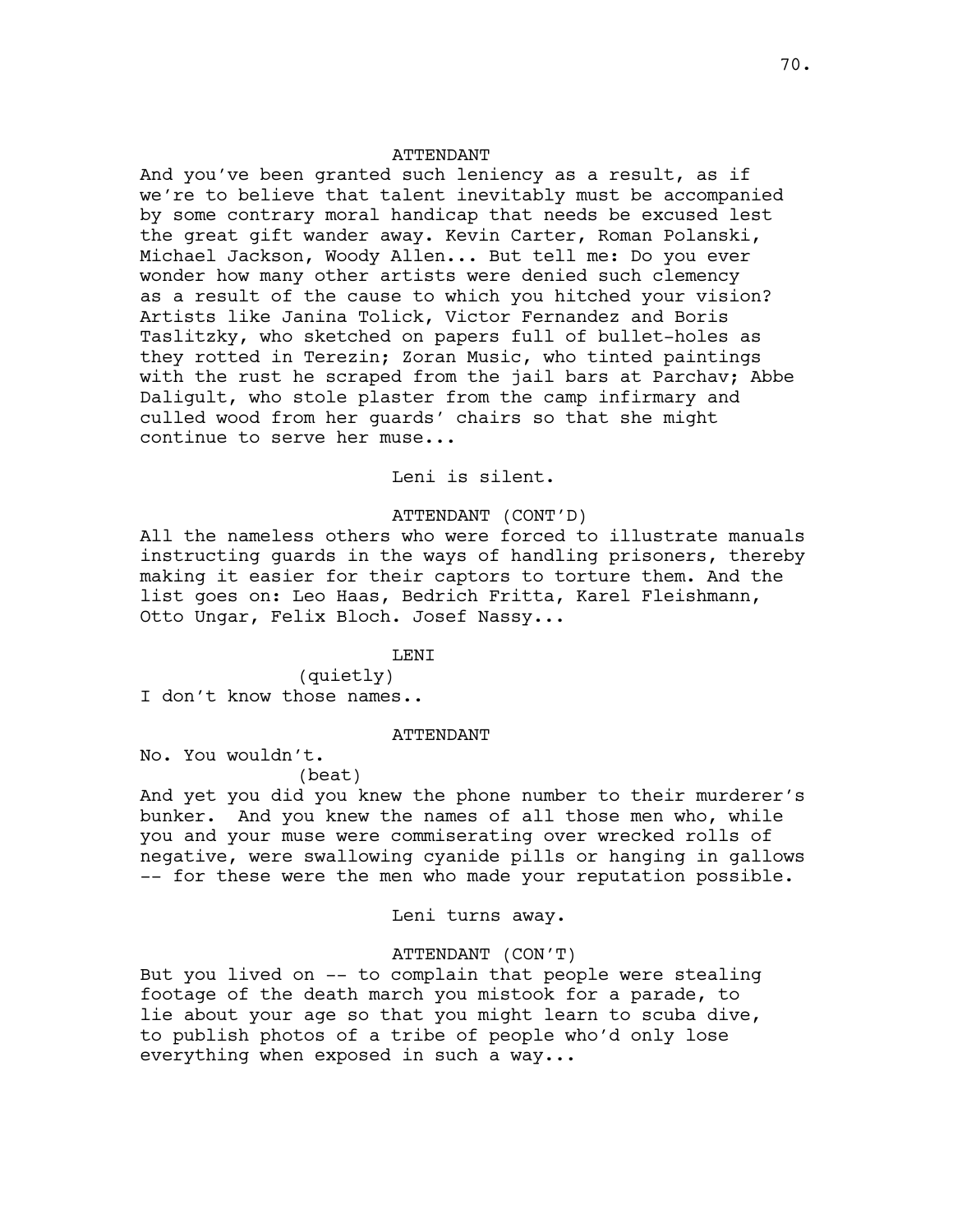# ATTENDANT (CONT'D)

(beat; quietly incredulous)

Then there are the savants who continue to adore you despite your making a career out of poisoning minds with propaganda you insist be called "art" -- that they can look beyond the lamp-shades and soap that men you called friends were making out of *human beings* to focus instead on some innovative camera shot you used to capture and celebrate Satan himself -- it is really... something.

Leni puts her hands over her ears.

She collapses & begins to slowly rock back & forth like a traumatized child.

Madame Mao is enthralled by the act.

ATTENDANT (CONT'D)

Like one who can look upon a city of devastated buildings only to say 'yes but you know I never liked that architecture to begin with...' It's psychopathic. I will use this as the basis for your defense: clinically, you're a psychopath.

**LENT** 

No...

# ATTENDANT

(he produces a DSM-IV manual:) If it's good enough for Charlies Manson... (finding the page, he reads:)

The prototypical psychopath is an exploitative, eqotistic, rapacious, opportunistic, reckless & sentimentally immature control freak. Violently impatient, emotionally labile, unstable, erratic, untrustworthy...

She lacks a sense of guilt or remorse for any harm she may have caused the world, choosing instead to rationalize her behavior, blame someone else, or deny it all together. Her lack of empathy results in tactlessness, contemptuousness and egregious insensitivity, all of which belie a tendency to make a good first impression. Yes, such monsters *do* have a superficial charm about them, empowered by a willingness to say anything without concern for accuracy or truth. They are pathological liars, manipulators and con artists, people whose relationship to the world is characterized by shallow displays of surface emotion all generated for the sole purpose personal gain.

MADAME MAO

(nodding as she observes Leni:) I dare say you've hit the nail on the head!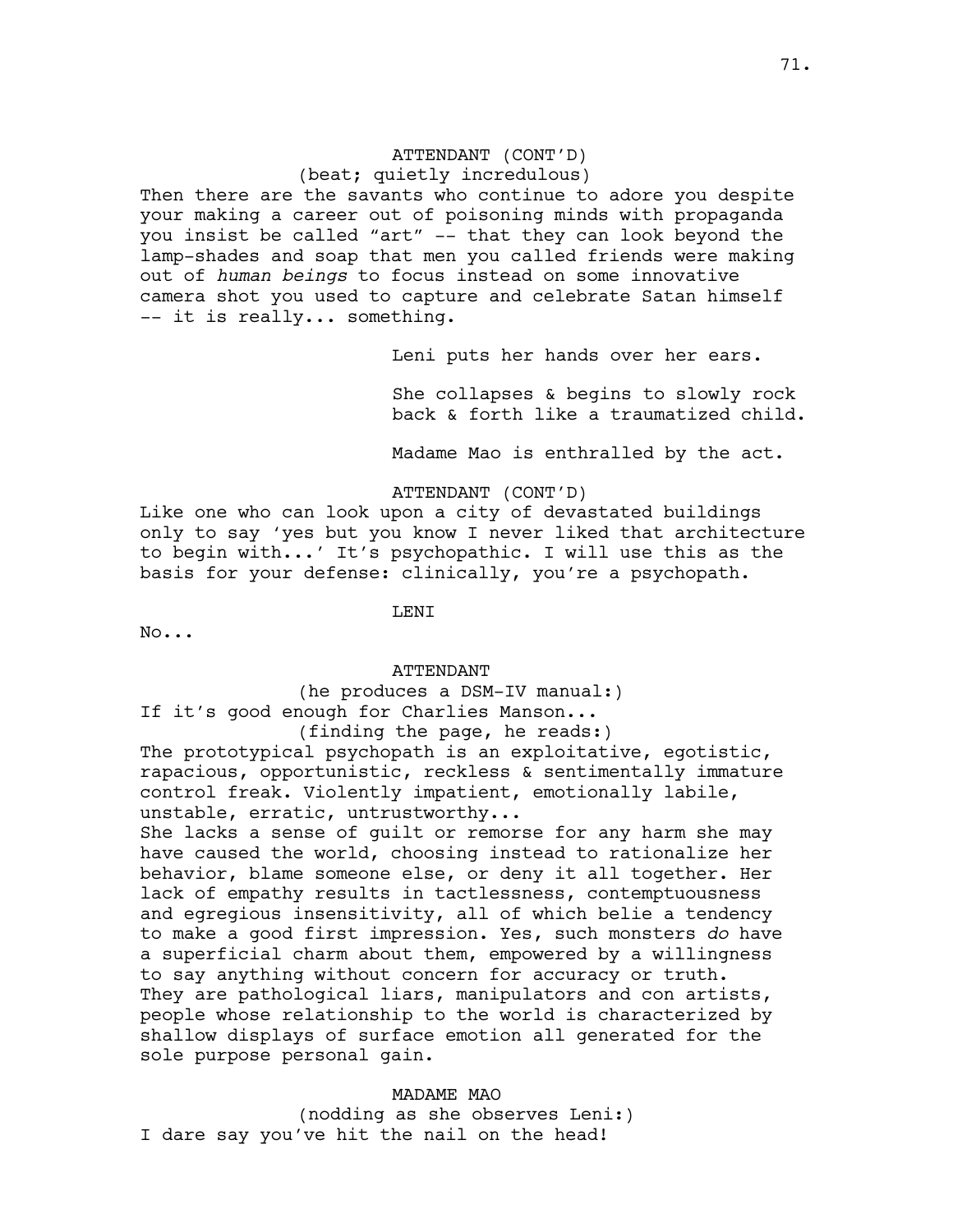As the Attendant is about to admonish Madame Mao, Leni stands to stumble drunkenly and dramatically down-stage to confront the audience jury.

## LENI

No! No, please! I would like -- I would like to explain. Please. I would like you to all understand what it was I saw in the man... The man who is responsible for...(she gestures vaguely), and all that is good and bad about me. He...We... We fade in on the man -- this nothing-man who, yes, we'll come to realize is non-Aryan and not even German born. He...wears a uniform that seems too fancy for someone of his stature. With his big nose and ridiculous moustache, we don't believe for a moment he's survived any real battles in any real wars; he is all that is negatively conjured up when we think of the word "average." And yet...

One can't help but notice that he steps with such confidence when he rises to stand at an austere podium on a cold, bleak, grey day so that he might address a desperate crowd for whom tomorrow is not a gift, but rather a burden.

> (beat; guilty reverence for the man growing ever apparent)

And then he *speaks*... And we get to see the world through this man's eyes, and all is changed. The dragon of despair is slain and the people gathered are moved and made glorious by his impassioned plans. Anyone -- anyone! -- would want to live in the country he said he sought to build that day. And yes, I in particular wanted to believe it was all true. And yes, I loved the hype, but more than that I wanted to live in the gorgeousness he described and said would one day be real. He spoke of a people ascending, creating an ideal for the world that would inspire both power & grace... He told us we were going to be o.k. And you must understand: He didn't speak of camps or barbed wire or stoves or piles of bones. He spoke of hope & healing -- a future that was intoxicating. And I, who had little-girl dreams of being loved for some bit of pretty I added to the world, wanted to believe him so much so that I got a job at the factory that promised to package the man and his seemingly beautiful plan. And I was far from alone! The darker reality of his agenda, which is all anyone now can see, was hidden under layers of charms -- you must understand that.

(beat; lost in the memory)

And he *saw* me...Took my hand, looked me in the eye and spoke with adoration of my *art* -- not of me, but of my ability to capture the spirit and nobility of potential realized. I was captivated, yes, infected and flattered.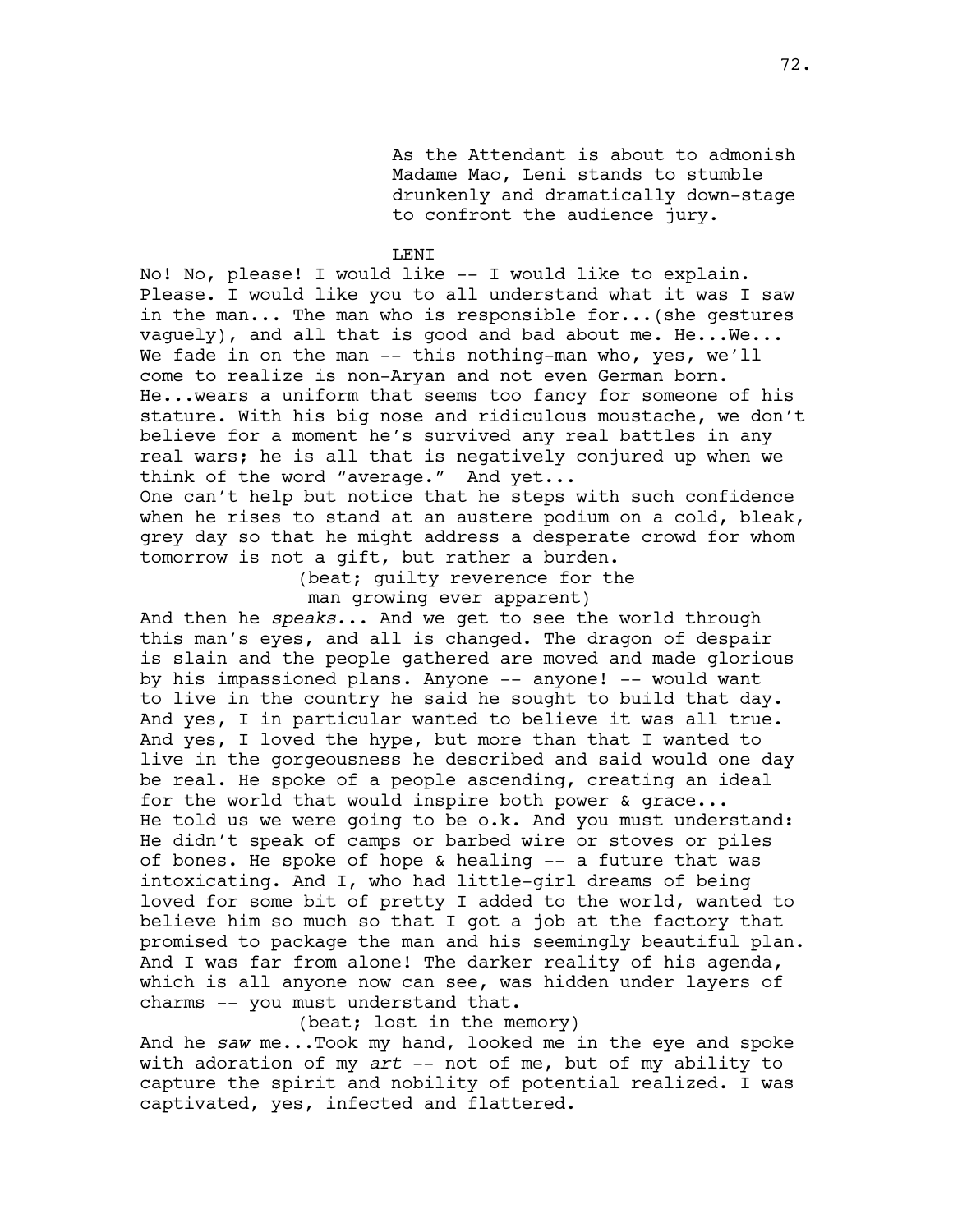## LENI (CONT'D)

I wanted to be the brilliant filmmaker he told me I was. He didn't pinch my ass or try to seduce me like so many others before -- rather he sent me flowers when I was ill and asked after my Mother...He defined for me a place in the world - told me what I was, called me an artist...

Leni is overcome by the memory.

She starts to sob.

## LENI (CON'T)

(beat; through tears) But I didn't mean for people to get hurt. I never meant to hurt people. I just didn't know, didn't understand --

#### ATTENDANT

-- Didn't care, couldn't be bothered...

Leni's arms flail in the frustration of being so misunderstood. She finally collapses again on the floor, a heap of tears and torment.

Madame Mao jumps to her feet & applauds enthusiastically. The Attendant glowers and her applause reluctantly stops.

## ATTENDANT (CON'T)

(to Leni; softening a bit)

You mined for beauty, managed to find it in the ugliest people by maneuvering a lens just so. There's something to be said for that ability to be sure. But you weren't sorry when you needed to be sorry, Ms. Riefenstahl. And you lied. You may have believed every lie you told, but lies and dreams don't go over well with those who are suffering truths and nightmares. In the end, your work will be remembered without question, but not because it was forward-thinking or masterfully edited. It will be remembered because it is testament to an abhorrent era that must not be repeated - a time in which innocence and art were hijacked by malignant narcissists. (with a nod to Madame Mao:)

Perhaps being expunged from history *is* better.

#### MADAME MAO

...Only if you're blotted out completely.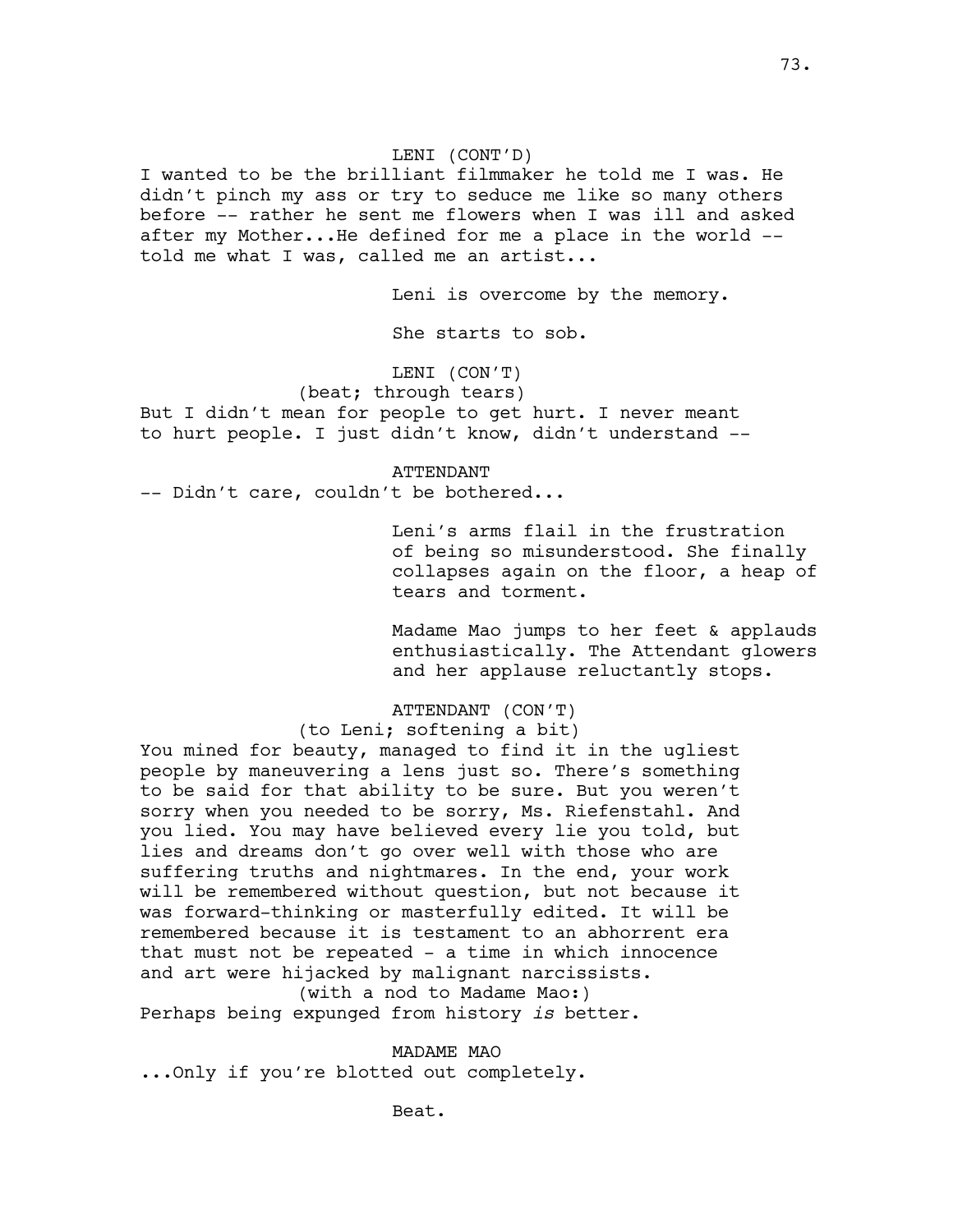### ATTENDANT

But I've lost myself. I call the court to order once more.

The Attendant returns to his post behind the podium.

## ATTENDANT

Ms. Riefenstahl, I must ask that you take up your seat. Our next witness, a member of the Hitler Youth who became a guard at a certain internment camp in Salzberg, would like to speak about the gypsy extras you deny hand-picking for your film "Tiefland" --

## LENI

No - please...no more testimony. I -- just...please...

Leni looks from the Attendant to Madame Mao, desperate for any brand of mercy.

Madame Mao regards Leni. The women's eyes meet.

They share a complicated moment. Madame Mao turns to the Attendant:

## MADAME MAO

## (turning to the Attendant)

Don't you think we can all imagine what this Hitler Youthturned casting associate would have to say about Leni? Doubtless she inspired him to become interested in Hitler in much the same way George Lucas inspired people to become interested in the stars and space and wearing costumes to multiplexes. I propose we skip his testimony and allow the good people of the jury to have their vote now.

#### ATTENDANT

You're putting yourself at a disadvantage --

### MADAME MAO

Yes. That's right.

Leni flashes Madame Mao a look of humbled gratitude; Madame Mao offers a Mona Lisa smile in return.

As the Attendant adjusts his podium, Madame Mao winks & gives a thumbs-up sign to the audience. Leni looks upon the audience the way a non-swimmer looks at an ocean that must be crossed.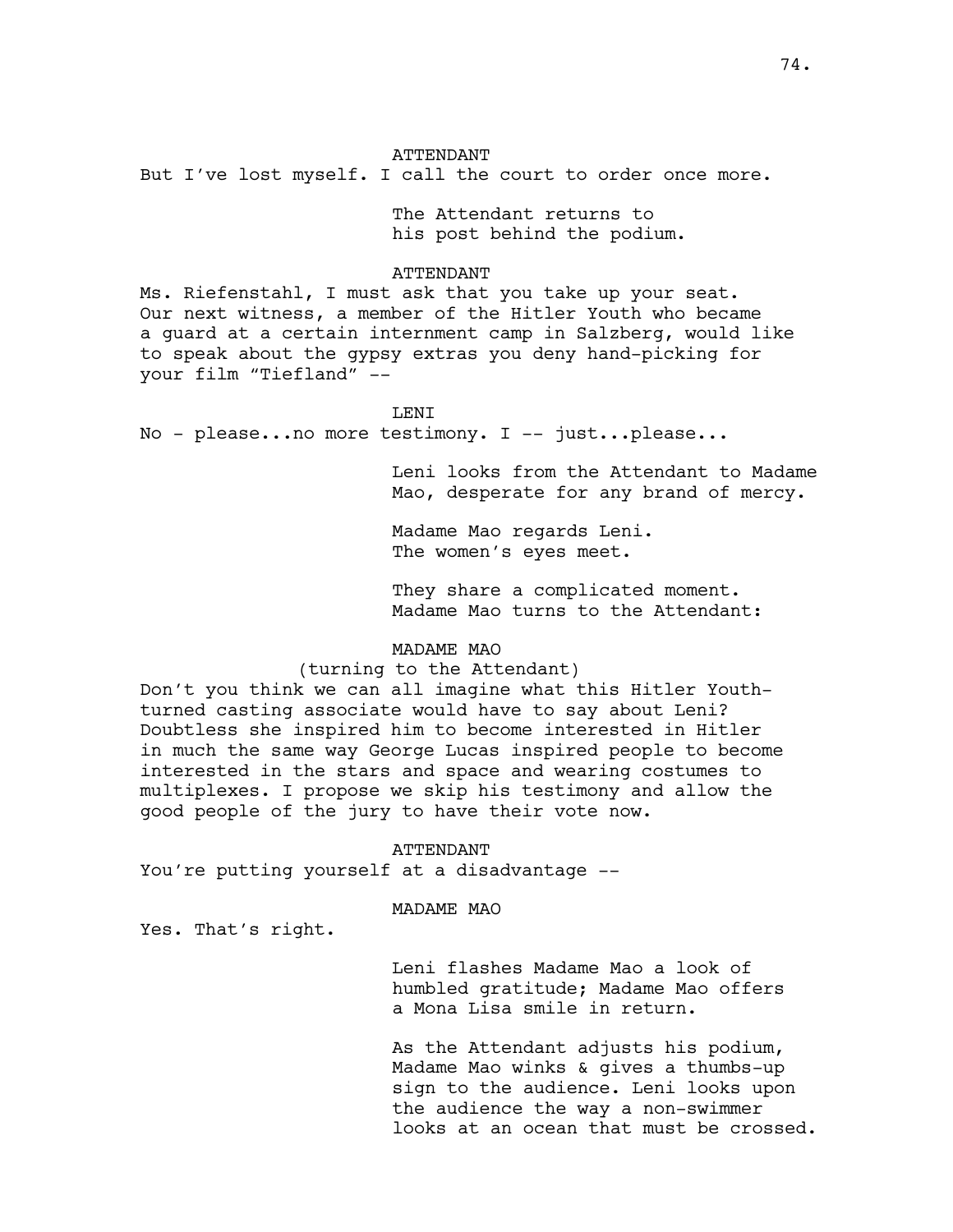### ATTENDANT

Very well. May I have some more lights?

Lights come up just high enough to allow the Attendant to count hands...

++++++++++++++++++++++++++++++++++++++++++++++++++++++++++++ Please note: there are two possible conventions that may be used to end this play:

The first convention asks that the jury/audience vote for the woman they believe to be the more vile of the two and then thee endings have been written to accommodate all possible outcomes.

The second convention, should a live vote been deemed undesirable, is the alternate ending you'll see starting on page 80, which would pick up from the bottom of page 74.

++++++++++++++++++++++++++++++++++++++++++++++++++++++++++++

ENDING BY AUDIENCE VOTE:

#### ATTENDANT (CON'T)

Ladies and gentlemen of the jury, I now ask that you please submit a single vote in the direction of the woman you believe to be the more evil of the two who sit before you. Because poverty is the rule here, you shall vote by a show of hands and on this note, I ask that you please keep your hands in the air until I finish counting. I thank you in advance for your cooperation.

Now: would those who find Fraeulein Leni Riefenstahl to be the more evil party, please raise your hands...

> The Attendant counts and writes down the tally on a slip of paper.

ATTENDANT (CON'T)

And would those who find Madame Jiang Qing Mao to be the more evil one, please now raise your hands....

> The Attendant again counts and writes down the tally.

ATTENDANT (CON'T)

Madame Mao, Ms. Riefenstahl and ladies and gentleman of the jury, we have a verdict...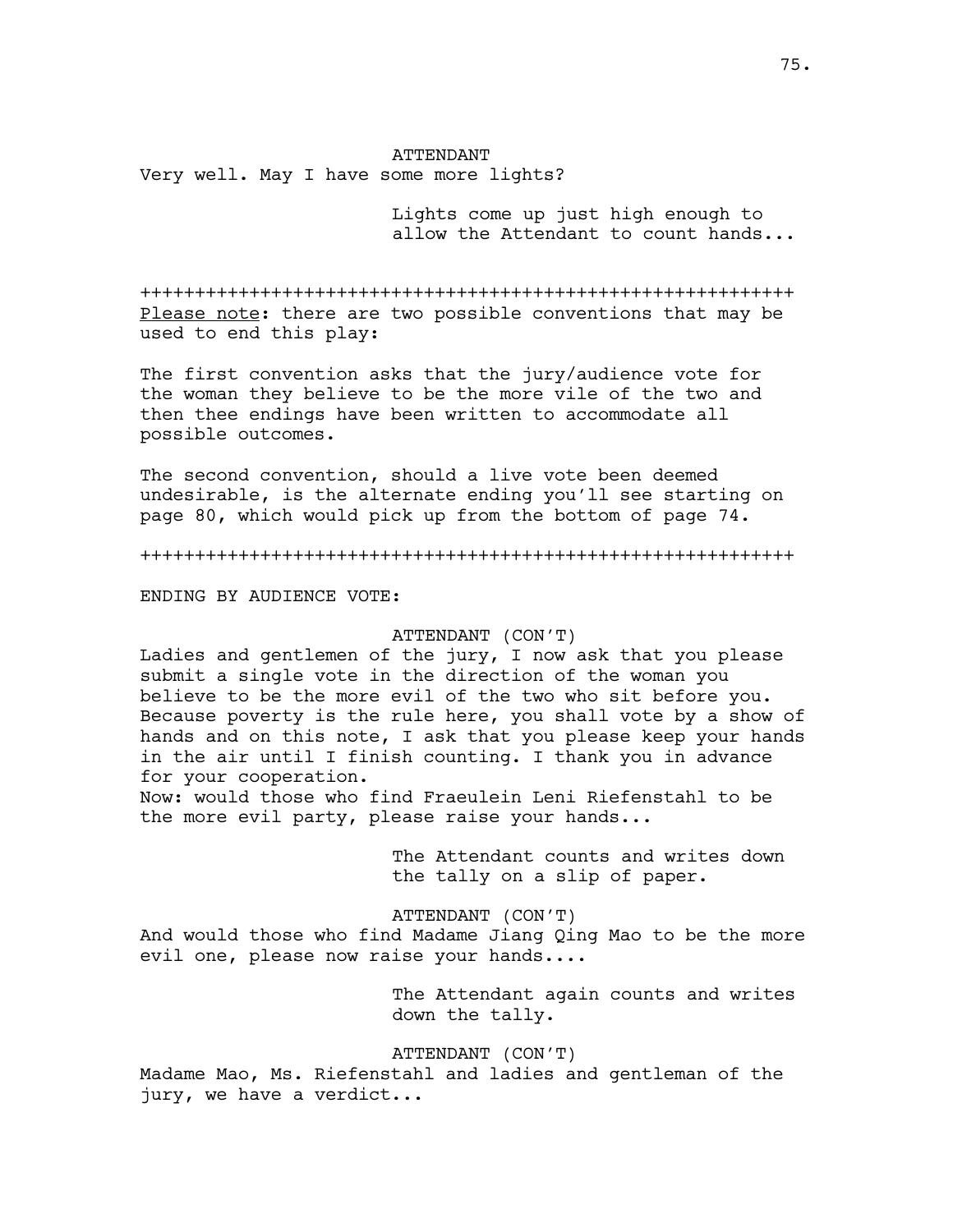The Attendant then announces the name of the woman deemed most evil by the audience. As there are three possible outcomes to the voting, there are three possible endings:

**1.) In the case of Madame Mao being deemed more evil**:

ATTENDANT If the subjects would please stand...

> Madame Mao and Leni both stand. Madame Mao runs a hand over her hair to assure she looks her best. Leni nervously follows her lead.

ATTENDANT (CON'T)

After carefully dissecting the spectacle presented today, the People's Jury has determined that you, Madame Mao, are once again the more evil party.

> Leni's knees go weak as relief, shock and a bit of guilt converge. She finds herself unable to look at the audience.

Madame Mao fights the hurt with a forced smile. She scans the audience like a parent imparting a guilt trip on a child.

# ATTENDANT (CON'T)

Madame Mao, you will therefore remain in this cell until another arrives who might better challenge the degree of your atrocities. Ms. Riefenstahl, you will now follow me to an alternate chamber.

> Leni numbly steps toward the Attendant, suddenly a little ashamed at her luck in the face of Madame Mao's misfortune.

> Madame Mao catches Leni's look of pity as the Attendant leads her to the door.

MADAME MAO

(a whisper to Leni)

Once again *you* eek by... --

(turning to the audience) -- making Nazi-sympathizers out of so many...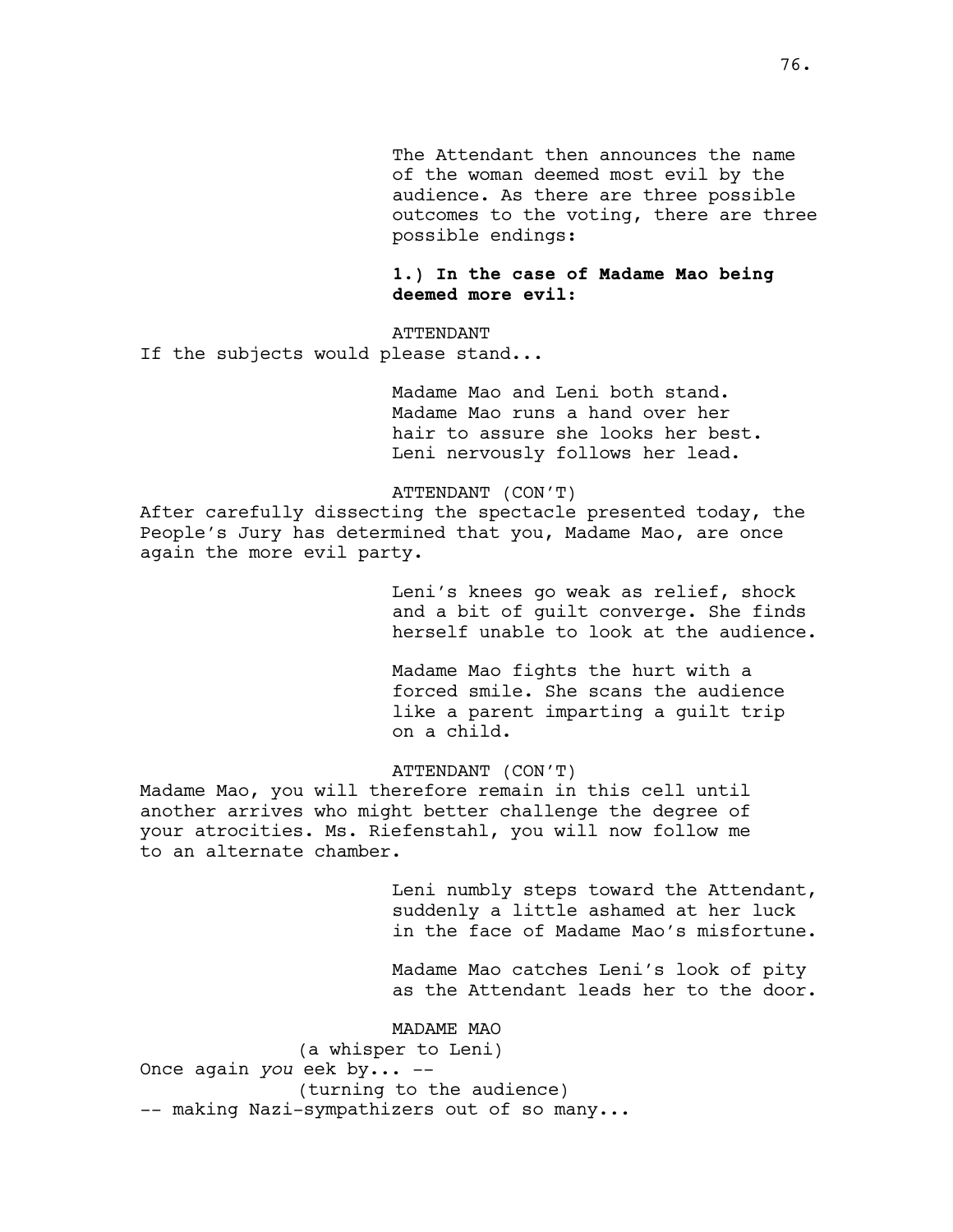And with that, Madame Mao returns to her seat and her sewing. She starts to hum the tune to "The East is Red" as the Attendant leads Leni through the large steel door.

The steel door slams and Madame Mao ceases humming and sewing for a beat. She allows herself a second of sadness.

The second passes and Madame Mao starts to stitch and hum again, her humming grows defiantly louder as the lights start to fade.

FIN.

## **2.) In the case of Leni being deemed more evil:**

## ATTENDANT

If the subjects would please stand...

Madame Mao and Leni both stand.

Madame Mao runs a hand over her hair to assure she looks her best. Leni nervously follows her lead.

ATTENDANT (CON'T)

After carefully dissecting the spectacle presented today, the People's Jury has determined that you, Leni Riefenstahl, are the more evil party.

> Madame Mao lets out a SQUEAL of glee before racing to her chair to collect the belongings she's accumulated over the years. She beams at the audience as she tosses her things into the basket of fabric remnants.

> Leni's knees wobble as the news hits. She looks around the room like a lost child.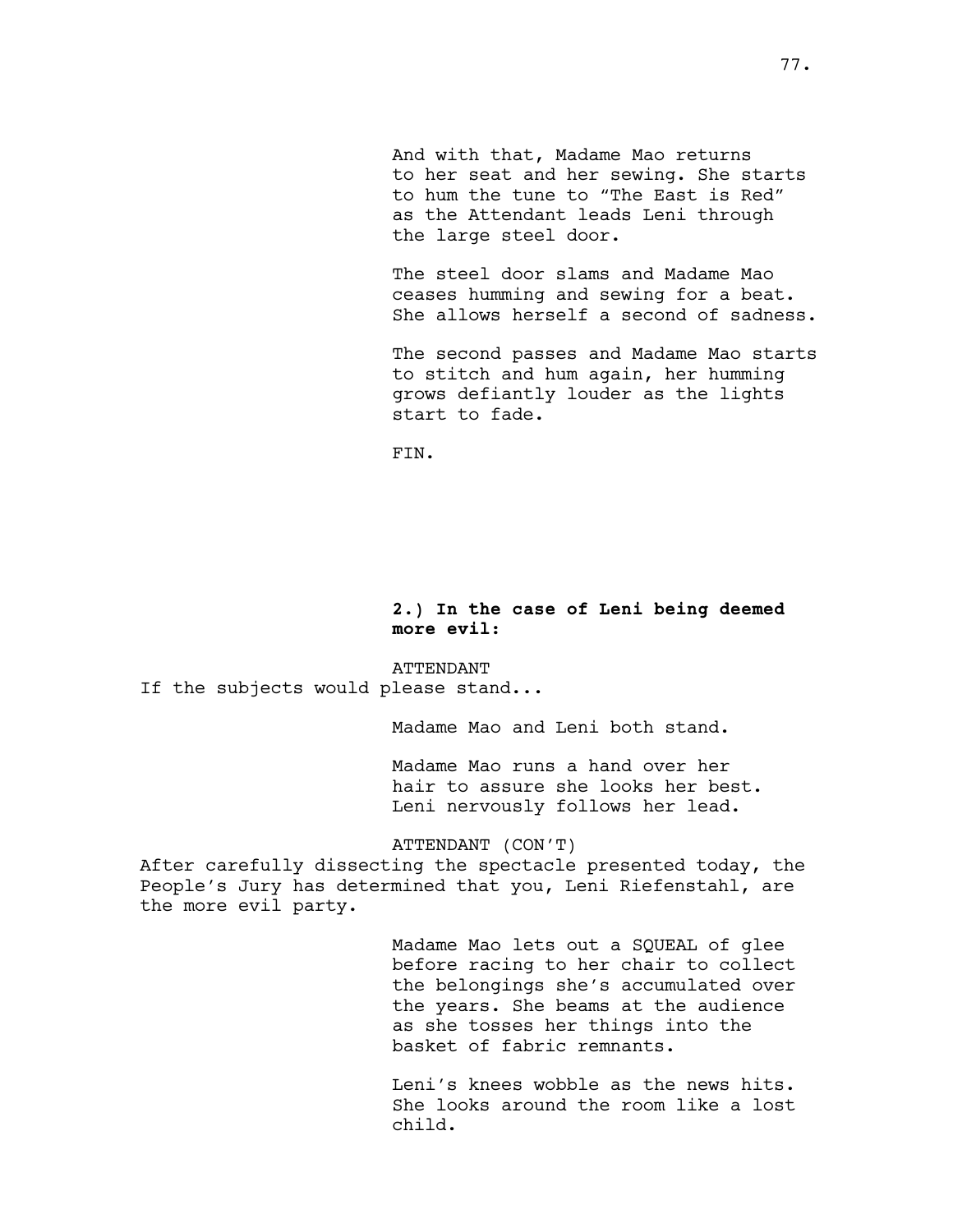## ATTENDANT (CON'T)

You will therefore remain in this cell until another arrives who might better challenge the degree of your atrocities. Madame Mao, you will follow me to an alternate chamber, where your crimes will be matched, at last, against those of your husband.

> Madame Mao pauses at this news, her enthusiasm dulled a bit.

Leni looks to Madame Mao for some clue as to how to behave, but Madame Mao, basket in hand, now stands at the steel door, anxious to leave.

LENI

No... This can't be right. This isn't... I was an artist. Only an artist -- I...

> The Attendant gestures that it was the jury's decision and strolls past Leni to open the large steel door for Madame Mao. Inside the doorway, Madame Mao turns back:

MADAME MAO

Beware the ghosts, Len.

And with that the steel door slams and the lights fade as the sound of DRIPPING gradually swallows the sound of Leni's PLEAS.

FIN.

**3.) And in the unlikely case of a tie:** 

ATTENDANT If the subjects would please stand...

Madame Mao and Leni both stand.

Madame Mao runs a hand over her hair to assure she looks her best. Leni nervously follows her lead.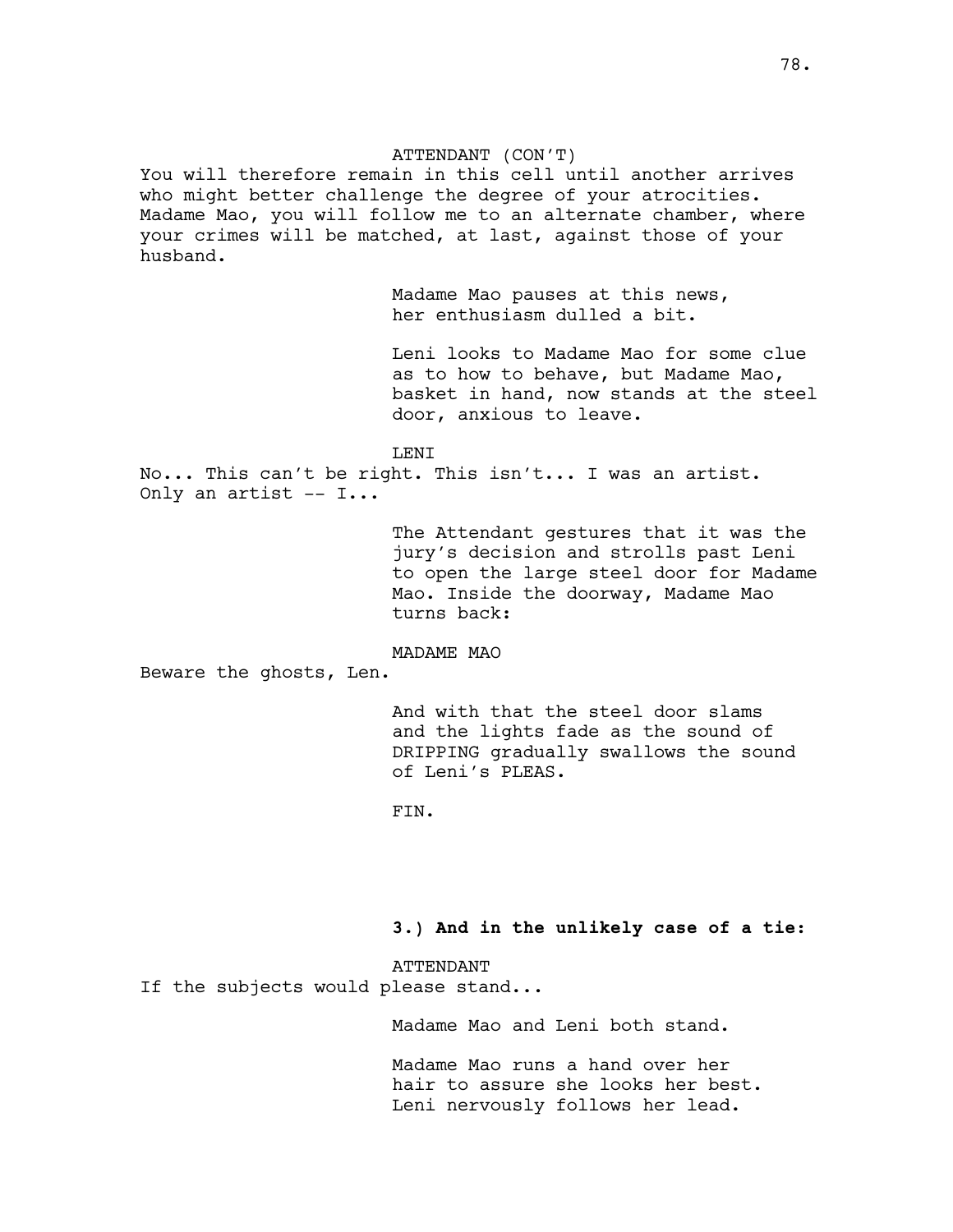## ATTENDANT (CON'T)

Leni Riefenstahl, Madame Mao, The People's Jury has voted and the result is...a tie. As there is no higher authority who may serve as tie-breaker, per the guidelines, neither of you will be leaving this cell.

> Leni's knees wobble as the news hits. She looks around like a lost child.

Leni looks to Madame Mao for some clue as to how to behave. Madame Mao shakes her head and returns to her chair.

LENI

No... This can't be right. This isn't...

The Attendant gestures that it was the jury's decision & therefore fault. He collects his podium, strolls past the women and is soon swallowed by the large steel door which slams behind him. In unison, the women cover their ears and wince.

Leni numbly return to her chair. It is quiet for a beat -- until the sound of dripping begins again.

Beat.

LENI

I wish...

MADAME MAO

...Yes. Me, too.

The lights fade.

FIN...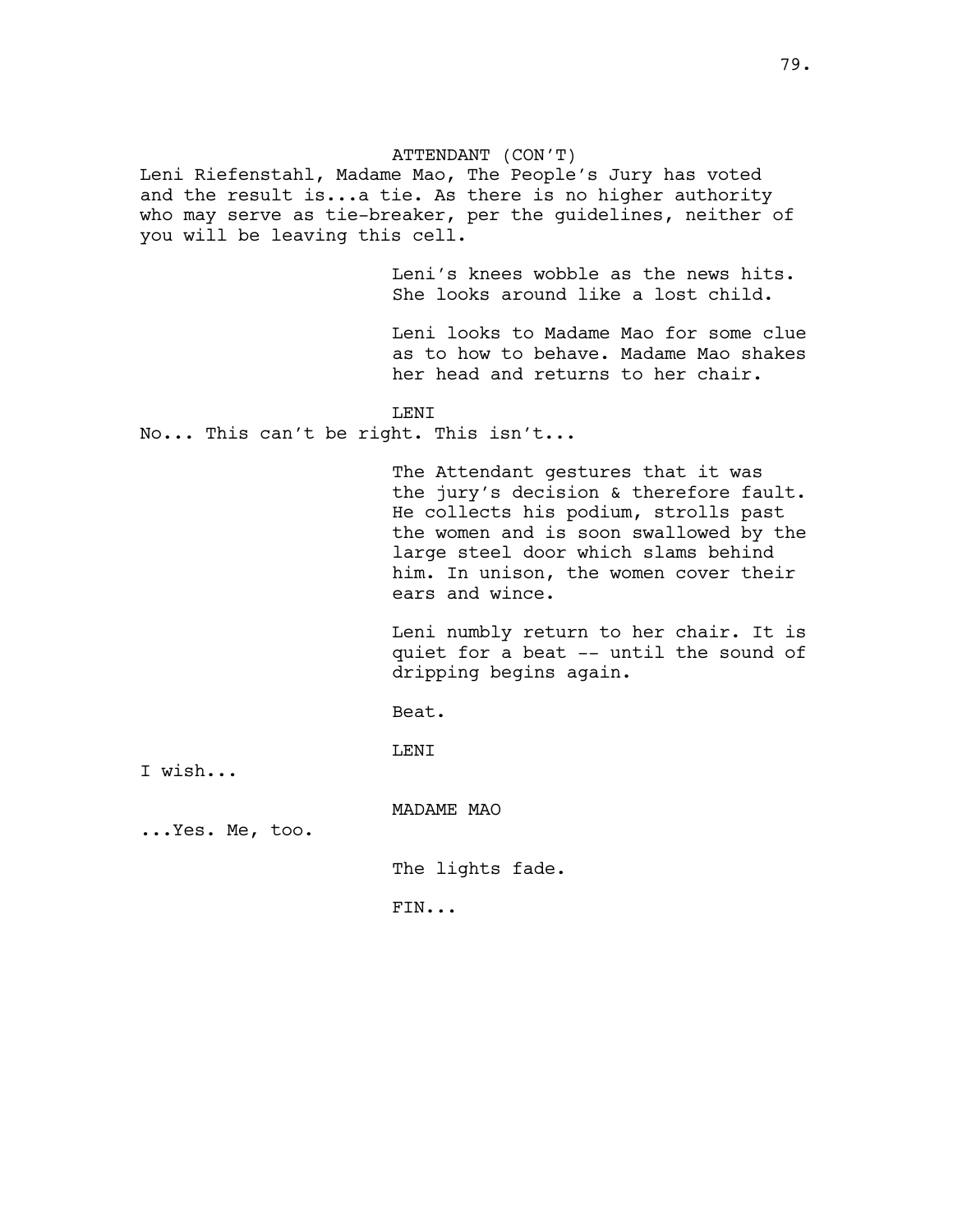+++++++++++++++++++++++++++++++++++++++++++++++++++++++++++++ NON-VOTE ENDING:

In the event a theatre doesn't wish to or is unable to contend with the convention of voting, the play can conclude as follows from page 74:

#### ATTENDANT

But I've lost myself. I call the court to order once more.

The Attendant returns to his post behind the podium.

### ATTENDANT

Ms. Riefenstahl, I must ask that you take up your seat. Our next witness, a member of the Hitler Youth who became a guard at a certain internment camp in Salzberg, would like to speak about the gypsy extras you deny hand-picking for your film "Tiefland" --

#### LENI

No - please...no more testimony. I -- just...please...

Leni looks from the Attendant to Madame Mao, desperate for any brand of mercy.

Madame Mao regards Leni.

The women's eyes meet.

They share a complicated moment.

Madame Mao turns to the Attendant:

## MADAME MAO

### (turning to the Attendant)

Don't you think we can all imagine what this Hitler Youthturned casting associate would have to say about Leni? Doubtless she inspired him to become interested in Hitler in much the same way George Lucas inspired people to become interested in the stars and space and wearing costumes to multiplexes. I propose we skip his testimony and allow the good people of the jury to have their vote now.

#### ATTENDANT

You're putting yourself at a disadvantage --

MADAME MAO

Yes. That's right.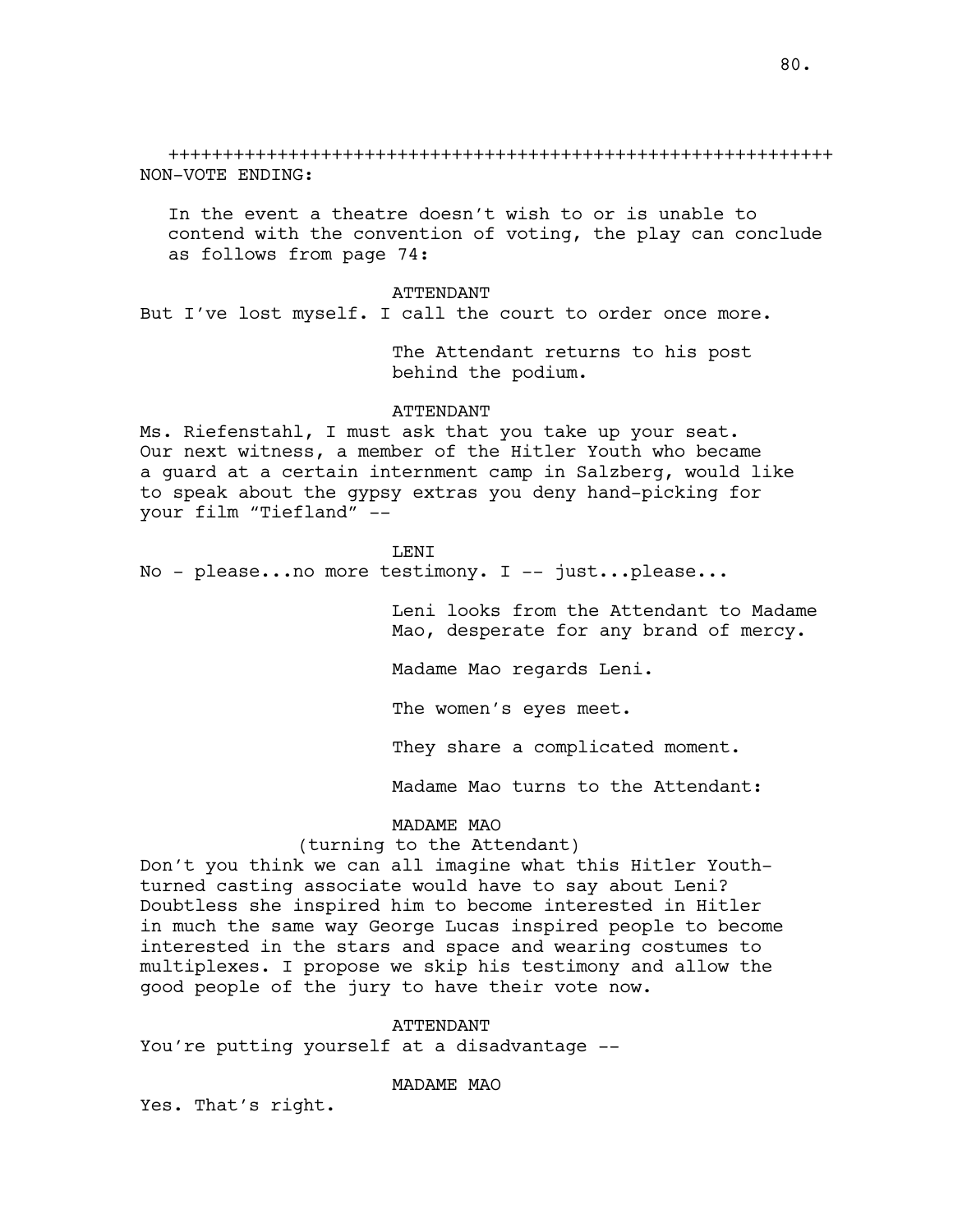Leni flashes Madame Mao a look of humbled gratitude; Madame Mao offers a Mona Lisa smile in return.

As the Attendant adjusts his podium, Madame Mao winks & gives a thumbs-up sign to the audience. Leni looks upon the audience the way a non-swimmer looks at an ocean that must be crossed.

#### ATTENDANT

Very well. May I have some more lights?

Lights come up just high enough to make the audience feel exposed.

## ATTENDANT (CON'T)

Ladies and gentlemen of the jury, and all you ghosts who were present for the once-upon-a-time events that implicated these women, you are being asked to decide how you feel about this evening's presentation, and also who you'd choose to redeem if but one could be redeemed. There is much to consider, of course: the role of preconceived notions regarding these women's talents, the obstacles they faced that are arguably responsible for making them who they became, the validity of the information you were exposed to and the manner in which it was presented, the tears, the beauty, the fandom... Yes, it's really rather a lot to consider and I recognize that such matters are apt to take some soul searching, I therefore shall not expect your verdict tonight. It would be wrong to rush such things. I'd only ask that you deliberate, perhaps over a cocktail or some coffee, and get back to me.

LENI

-- What does he mean he's not expecting the verdict tonight?

MADAME MAO

Shhh!

The Attendant now starts to tidy the space. Sweeping the dolls back into a heap, restoring books to their place and so forth, conversing as he cleans:

#### ATTENDANT

-- I advocate going with alcohol for the deliberation, but then you see what I must deal with every evening. If you're of an addictive nature, maybe an herbal tea would be best.